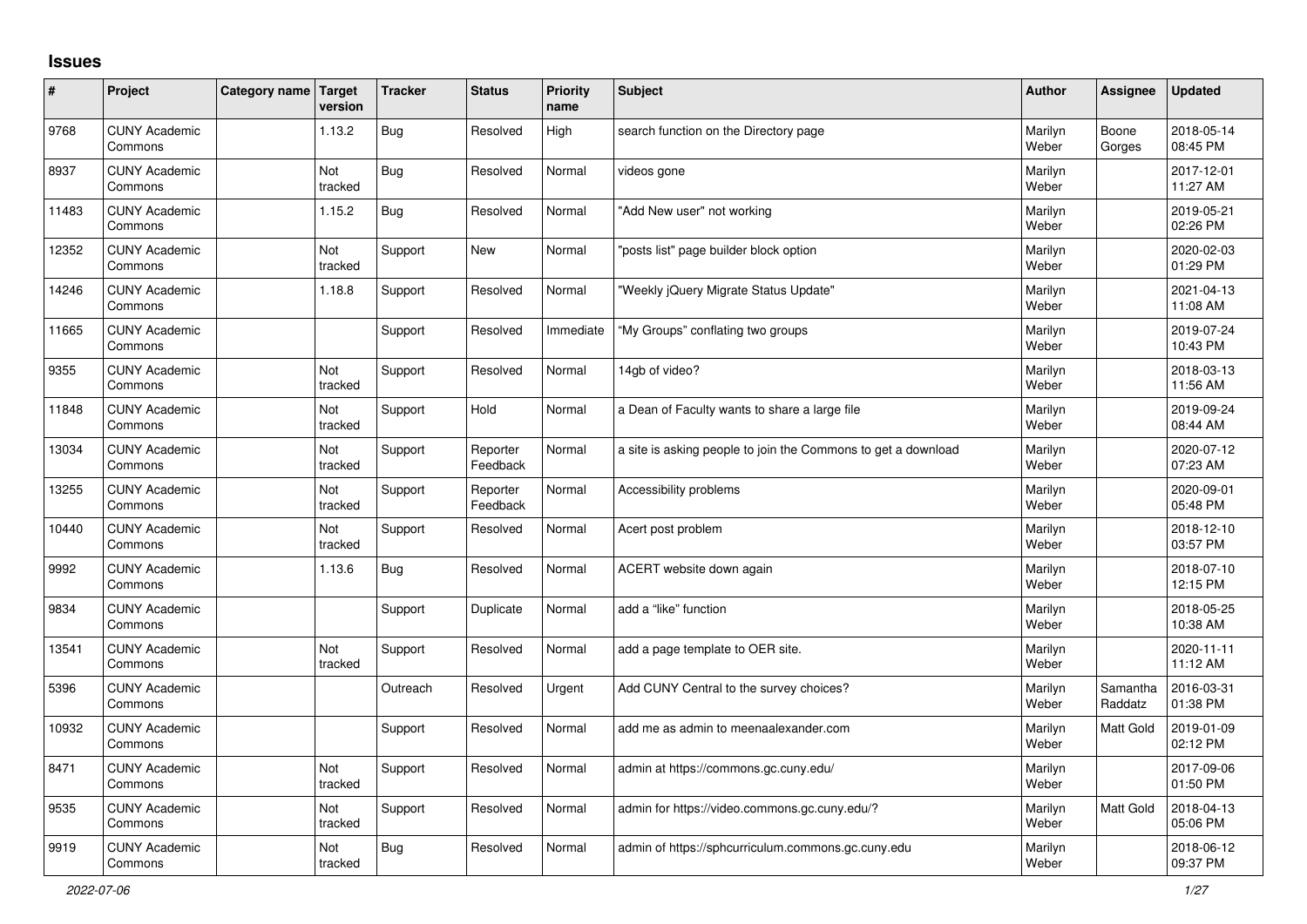| $\sharp$ | Project                         | Category name   Target | version        | <b>Tracker</b> | <b>Status</b>        | <b>Priority</b><br>name | <b>Subject</b>                                             | <b>Author</b>    | Assignee         | <b>Updated</b>         |
|----------|---------------------------------|------------------------|----------------|----------------|----------------------|-------------------------|------------------------------------------------------------|------------------|------------------|------------------------|
| 12038    | <b>CUNY Academic</b><br>Commons |                        | 1.15.13        | <b>Bug</b>     | Resolved             | Normal                  | admin visibility problem at careerplan.commons.gc.cuny.edu | Marilyn<br>Weber |                  | 2019-11-12<br>10:20 AM |
| 14594    | <b>CUNY Academic</b><br>Commons |                        | Not<br>tracked | Support        | Resolved             | Normal                  | Administration email verification?                         | Marilyn<br>Weber |                  | 2021-07-12<br>11:40 AM |
| 15370    | <b>CUNY Academic</b><br>Commons |                        |                | Support        | Reporter<br>Feedback | Normal                  | All-in-One Event Calendar?                                 | Marilyn<br>Weber |                  | 2022-02-17<br>11:03 AM |
| 13637    | <b>CUNY Academic</b><br>Commons |                        |                | Support        | Abandoned            | Normal                  | All-in-One Migration plugin request                        | Marilyn<br>Weber |                  | 2020-12-08<br>10:46 AM |
| 13013    | <b>CUNY Academic</b><br>Commons |                        | Not<br>tracked | <b>Bug</b>     | Resolved             | Normal                  | an invite to Group Admins from Brian Foote?!               | Marilyn<br>Weber |                  | 2020-07-07<br>02:36 PM |
| 8855     | <b>CUNY Academic</b><br>Commons |                        | Not<br>tracked | Support        | Resolved             | Normal                  | another email change request                               | Marilyn<br>Weber |                  | 2017-10-25<br>10:55 AM |
| 15022    | <b>CUNY Academic</b><br>Commons |                        |                | Support        | Rejected             | High                    | ArabStages                                                 | Marilyn<br>Weber |                  | 2021-12-06<br>10:16 AM |
| 11787    | <b>CUNY Academic</b><br>Commons |                        | Not<br>tracked | Support        | Reporter<br>Feedback | Normal                  | automated comments notifications on ZenDesk                | Marilyn<br>Weber |                  | 2019-08-26<br>06:18 PM |
| 10260    | <b>CUNY Academic</b><br>Commons |                        |                | Bug            | Rejected             | Normal                  | bad activation email                                       | Marilyn<br>Weber |                  | 2018-08-30<br>01:25 PM |
| 15279    | <b>CUNY Academic</b><br>Commons |                        |                | Bug            | Rejected             | Normal                  | big delay - cloning the history site                       | Marilyn<br>Weber |                  | 2022-02-09<br>01:49 PM |
| 14404    | <b>CUNY Academic</b><br>Commons |                        | Not<br>tracked | Support        | Resolved             | Normal                  | blocked IP of user?                                        | Marilyn<br>Weber |                  | 2021-05-10<br>01:00 PM |
| 5319     | <b>CUNY Academic</b><br>Commons |                        | Not<br>tracked | <b>Bug</b>     | Resolved             | Normal                  | <b>Broken URL</b>                                          | Marilyn<br>Weber | Marilyn<br>Weber | 2017-11-15<br>05:46 PM |
| 14850    | <b>CUNY Academic</b><br>Commons |                        |                | Support        | Abandoned            | Normal                  | brooklyn waterfront site "connection not secure"           | Marilyn<br>Weber |                  | 2022-04-27<br>04:56 PM |
| 11225    | <b>CUNY Academic</b><br>Commons |                        | Not<br>tracked | Support        | Resolved             | Normal                  | bulk upload?                                               | Marilyn<br>Weber |                  | 2019-09-18<br>10:31 AM |
| 13958    | <b>CUNY Academic</b><br>Commons |                        | 1.18.4         | Support        | Resolved             | Normal                  | calendar widget problem                                    | Marilyn<br>Weber |                  | 2021-02-09<br>11:05 AM |
| 13295    | <b>CUNY Academic</b><br>Commons |                        | Not<br>tracked | Support        | Resolved             | Normal                  | can't find new user                                        | Marilyn<br>Weber |                  | 2020-09-08<br>10:18 AM |
| 13065    | <b>CUNY Academic</b><br>Commons |                        | Not<br>tracked | Support        | Resolved             | Normal                  | can't invite new user to group                             | Marilyn<br>Weber |                  | 2020-07-22<br>04:24 PM |
| 5435     | <b>CUNY Academic</b><br>Commons |                        | Not<br>tracked | <b>Bug</b>     | Resolved             | Urgent                  | Can't see the dashboard                                    | Marilyn<br>Weber |                  | 2016-04-12<br>11:33 AM |
| 6410     | <b>CUNY Academic</b><br>Commons |                        |                | Bug            | Duplicate            | Immediate               | Cannot log in - gives privacy error                        | Marilyn<br>Weber | Boone<br>Gorges  | 2016-10-24<br>10:01 AM |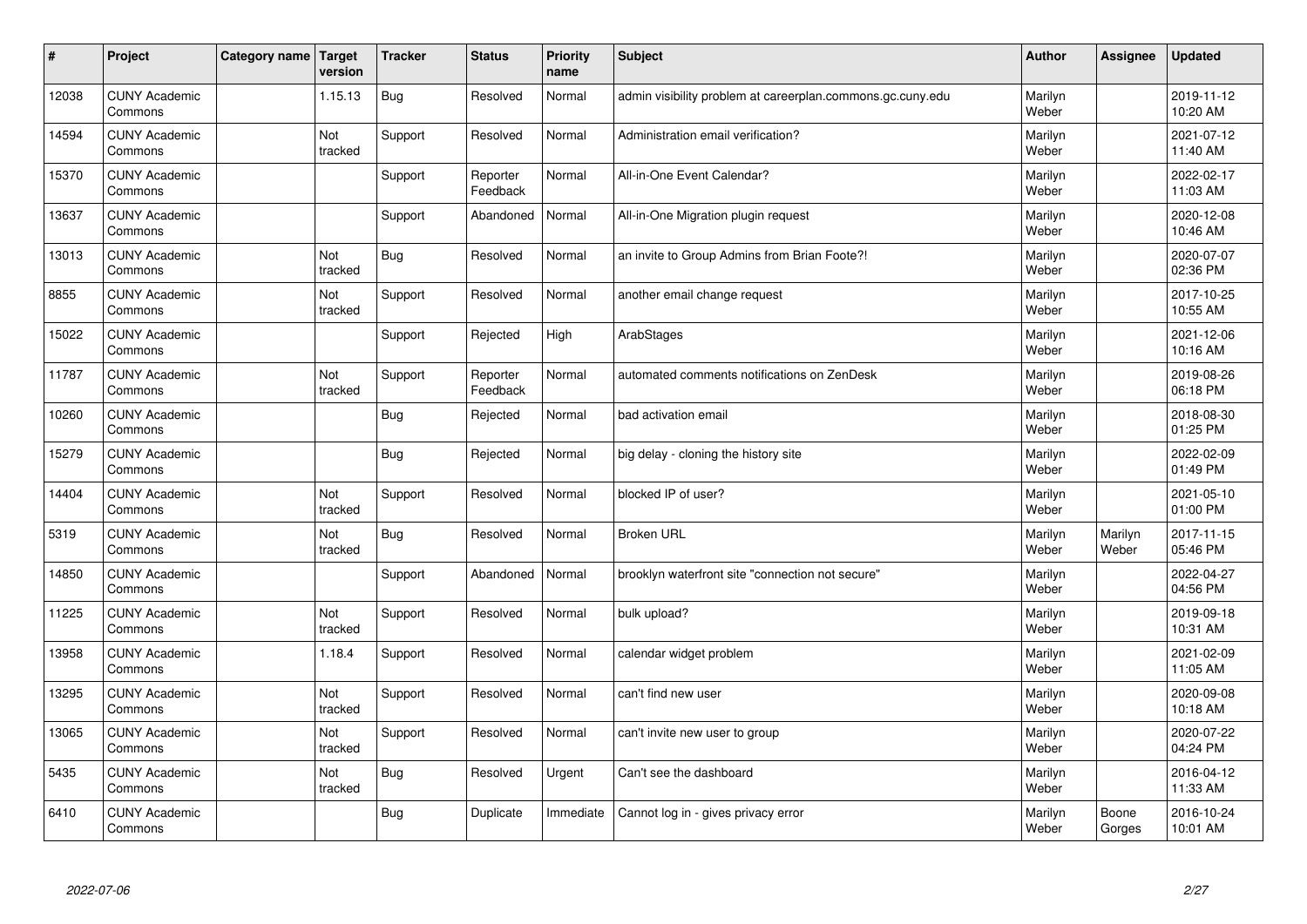| $\vert$ # | Project                         | Category name   Target | version               | <b>Tracker</b>    | <b>Status</b>        | <b>Priority</b><br>name | <b>Subject</b>                                                      | <b>Author</b>    | Assignee        | <b>Updated</b>         |
|-----------|---------------------------------|------------------------|-----------------------|-------------------|----------------------|-------------------------|---------------------------------------------------------------------|------------------|-----------------|------------------------|
| 3674      | <b>CUNY Academic</b><br>Commons |                        |                       | <b>Bug</b>        | Rejected             | Normal                  | CBox pagination issue with the Wiki                                 | Marilyn<br>Weber |                 | 2014-11-20<br>05:03 PM |
| 3673      | <b>CUNY Academic</b><br>Commons |                        |                       | <b>Bug</b>        | Rejected             | Normal                  | CBox pagination issue with the Wiki                                 | Marilyn<br>Weber |                 | 2014-11-20<br>04:08 PM |
| 16198     | <b>CUNY Academic</b><br>Commons |                        | 2.0.1                 | <b>Bug</b>        | Resolved             | Normal                  | Change role to                                                      | Marilyn<br>Weber | Boone<br>Gorges | 2022-06-14<br>11:35 AM |
| 14891     | <b>CUNY Academic</b><br>Commons |                        | <b>Not</b><br>tracked | Support           | Resolved             | Normal                  | changing site template after creation?                              | Marilyn<br>Weber |                 | 2022-04-27<br>04:58 PM |
| 10657     | <b>CUNY Academic</b><br>Commons |                        | Not<br>tracked        | Support           | Reporter<br>Feedback | Normal                  | child theme problems                                                | Marilyn<br>Weber |                 | 2018-11-08<br>01:19 PM |
| 11519     | <b>CUNY Academic</b><br>Commons |                        | <b>Not</b><br>tracked | Support           | Assigned             | Normal                  | comment option not appearing                                        | Marilyn<br>Weber |                 | 2019-09-24<br>10:28 AM |
| 11149     | <b>CUNY Academic</b><br>Commons |                        | Not<br>tracked        | Support           | Reporter<br>Feedback | Normal                  | comments getting blocked                                            | Marilyn<br>Weber | Raymond<br>Hoh  | 2019-03-26<br>11:40 AM |
| 10562     | <b>CUNY Academic</b><br>Commons |                        |                       | Bug               | Rejected             | Normal                  | Commons is down                                                     | Marilyn<br>Weber |                 | 2018-10-23<br>10:49 AM |
| 8459      | <b>CUNY Academic</b><br>Commons |                        | Not<br>tracked        | Documentatio<br>n | Resolved             | Normal                  | comprehensive list of plugins?                                      | Marilyn<br>Weber |                 | 2017-10-11<br>11:24 AM |
| 11811     | <b>CUNY Academic</b><br>Commons |                        | Not<br>tracked        | Support           | Duplicate            | Normal                  | Content of Publications widget on profile page being erased on save | Marilyn<br>Weber |                 | 2019-10-08<br>11:16 AM |
| 14711     | <b>CUNY Academic</b><br>Commons |                        |                       | Support           | Rejected             | Normal                  | Custom Facebook Feed plugin problem                                 | Marilyn<br>Weber |                 | 2022-04-27<br>04:29 PM |
| 13916     | <b>CUNY Academic</b><br>Commons |                        |                       | Support           | Rejected             | Normal                  | <b>Custom Sidebars</b>                                              | Marilyn<br>Weber |                 | 2021-02-23<br>10:45 AM |
| 14812     | <b>CUNY Academic</b><br>Commons |                        | Not<br>tracked        | Support           | Resolved             | Normal                  | Custom Sidebars and Wordpress 5.6                                   | Marilyn<br>Weber |                 | 2021-09-30<br>10:43 AM |
| 14360     | <b>CUNY Academic</b><br>Commons |                        |                       | Support           | Rejected             | Normal                  | danielgerouldarchives.org?                                          | Marilyn<br>Weber |                 | 2021-04-27<br>10:42 AM |
| 11509     | <b>CUNY Academic</b><br>Commons |                        | Not<br>tracked        | Support           | Reporter<br>Feedback | Normal                  | deleted Page causing a Menu problem?                                | Marilyn<br>Weber |                 | 2019-06-04<br>09:54 AM |
| 15260     | <b>CUNY Academic</b><br>Commons |                        |                       | Support           | Reporter<br>Feedback | Normal                  | Diacritical markings   European Stages                              | Marilyn<br>Weber |                 | 2022-02-04<br>08:16 AM |
| 9207      | <b>CUNY Academic</b><br>Commons |                        | Future<br>release     | Support           | Reporter<br>Feedback | Normal                  | display dashboards made in Tableau?                                 | Marilyn<br>Weber | Boone<br>Gorges | 2018-04-10<br>10:42 AM |
| 5844      | <b>CUNY Academic</b><br>Commons |                        | Not<br>tracked        | Support           | Resolved             | Normal                  | edit Host Files on Windows 10 problems                              | Marilyn<br>Weber |                 | 2016-07-27<br>09:08 AM |
| 8729      | <b>CUNY Academic</b><br>Commons |                        | Not<br>tracked        | Support           | Resolved             | Normal                  | email change                                                        | Marilyn<br>Weber |                 | 2017-09-25<br>02:14 PM |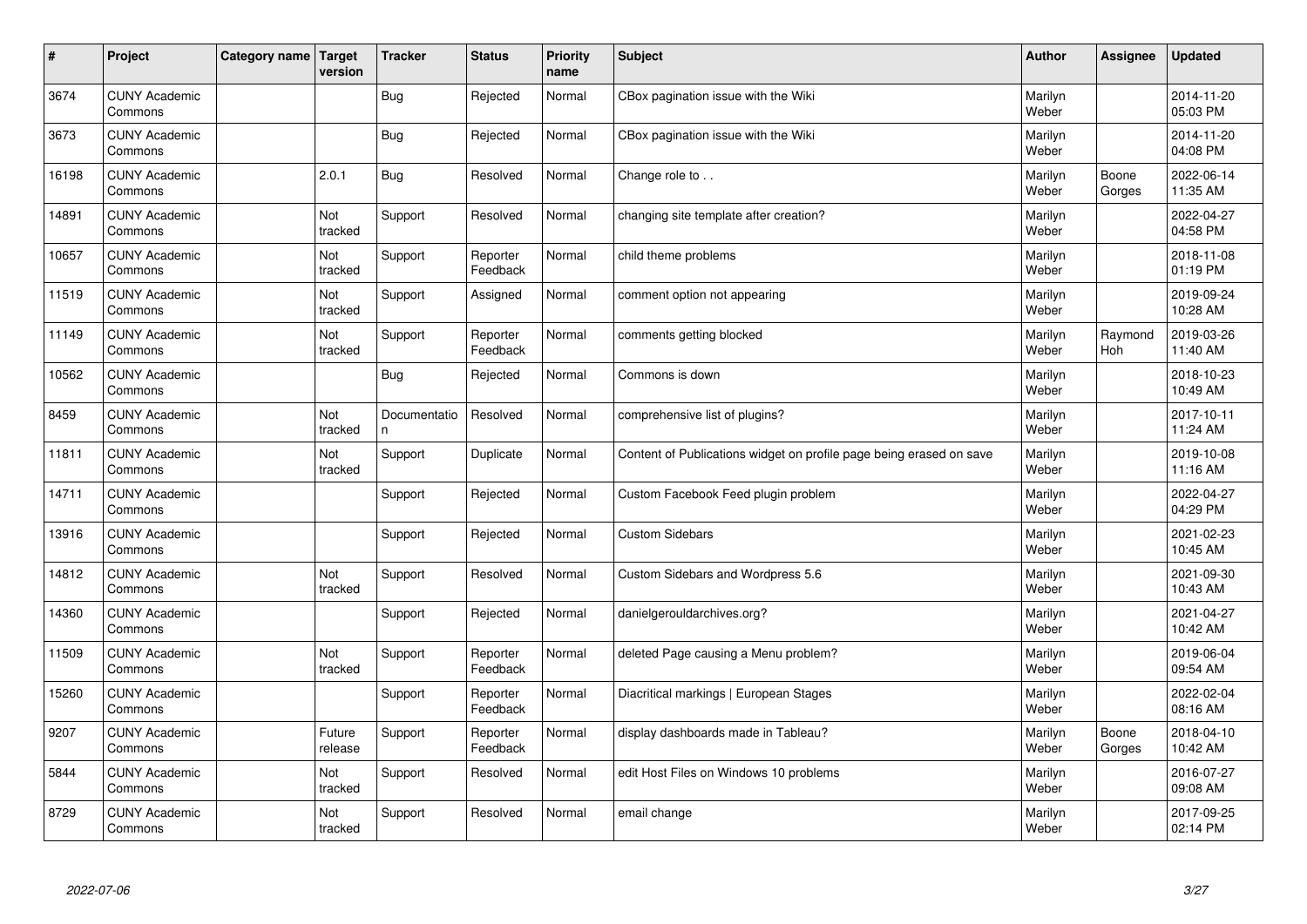| $\vert$ # | Project                         | Category name   Target | version        | <b>Tracker</b> | <b>Status</b>        | <b>Priority</b><br>name | <b>Subject</b>                                                  | <b>Author</b>    | <b>Assignee</b> | <b>Updated</b>         |
|-----------|---------------------------------|------------------------|----------------|----------------|----------------------|-------------------------|-----------------------------------------------------------------|------------------|-----------------|------------------------|
| 8848      | <b>CUNY Academic</b><br>Commons |                        | Not<br>tracked | Support        | Resolved             | Normal                  | email change request                                            | Marilyn<br>Weber |                 | 2017-10-24<br>11:19 AM |
| 10256     | <b>CUNY Academic</b><br>Commons |                        |                | Support        | Resolved             | Normal                  | email change requested                                          | Marilyn<br>Weber | Matt Gold       | 2018-08-29<br>02:52 PM |
| 15025     | <b>CUNY Academic</b><br>Commons |                        |                | Support        | Duplicate            | Normal                  | emails for all the papers on the commons that have been changed | Marilyn<br>Weber |                 | 2021-12-02<br>11:57 AM |
| 13121     | <b>CUNY Academic</b><br>Commons |                        |                | Support        | Rejected             | Normal                  | embed a DropBox Paper file                                      | Marilyn<br>Weber |                 | 2020-08-25<br>10:56 AM |
| 15120     | <b>CUNY Academic</b><br>Commons |                        |                | Support        | Resolved             | Normal                  | embed Zoom recordings in a post?                                | Marilyn<br>Weber |                 | 2021-12-29<br>08:15 AM |
| 15655     | <b>CUNY Academic</b><br>Commons |                        | 2.0.3          | Support        | Reporter<br>Feedback | Normal                  | Event Aggregator plugin?                                        | Marilyn<br>Weber |                 | 2022-06-29<br>11:32 AM |
| 15565     | <b>CUNY Academic</b><br>Commons |                        |                | Support        | <b>New</b>           | Normal                  | Events - send updates to an email listserv                      | Marilyn<br>Weber |                 | 2022-03-10<br>01:06 PM |
| 14410     | <b>CUNY Academic</b><br>Commons |                        | 1.18.10        | <b>Bug</b>     | Resolved             | Normal                  | events calendar problem?                                        | Marilyn<br>Weber |                 | 2021-05-10<br>04:45 PM |
| 14398     | <b>CUNY Academic</b><br>Commons |                        | Not<br>tracked | Support        | Reporter<br>Feedback | Normal                  | Events plug-in notification problem                             | Marilyn<br>Weber |                 | 2021-05-11<br>11:21 AM |
| 7972      | <b>CUNY Academic</b><br>Commons |                        | Not<br>tracked | Support        | Resolved             | Normal                  | expand the memory limit for videos?                             | Marilyn<br>Weber |                 | 2017-04-20<br>10:07 AM |
| 13641     | <b>CUNY Academic</b><br>Commons |                        | 1.18.2         | Support        | Resolved             | Normal                  | follow up to migration request                                  | Marilyn<br>Weber | Boone<br>Gorges | 2021-01-12<br>10:59 AM |
| 13169     | <b>CUNY Academic</b><br>Commons |                        | 1.17.4         | Support        | Rejected             | Normal                  | footer logo image has no alt-text                               | Marilyn<br>Weber |                 | 2020-09-22<br>10:18 AM |
| 11198     | <b>CUNY Academic</b><br>Commons |                        | Not<br>tracked | Support        | Resolved             | Normal                  | former CUNY employee                                            | Marilyn<br>Weber |                 | 2019-03-07<br>02:21 PM |
| 7310      | <b>CUNY Academic</b><br>Commons |                        | 1.10.7         | <b>Bug</b>     | Resolved             | Normal                  | Friendship request mystery.                                     | Marilyn<br>Weber | Boone<br>Gorges | 2017-01-05<br>03:12 PM |
| 7785      | <b>CUNY Academic</b><br>Commons |                        | Not<br>tracked | Support        | Resolved             | Normal                  | ftp access or files?                                            | Marilyn<br>Weber | Boone<br>Gorges | 2017-03-13<br>02:34 PM |
| 10266     | <b>CUNY Academic</b><br>Commons |                        |                | Support        | Resolved             | Normal                  | GC email change requested                                       | Marilyn<br>Weber | Matt Gold       | 2018-08-30<br>03:07 PM |
| 13584     | <b>CUNY Academic</b><br>Commons |                        |                | Support        | Abandoned            | Normal                  | Graphy theme question                                           | Marilyn<br>Weber |                 | 2021-09-14<br>10:41 AM |
| 10850     | <b>CUNY Academic</b><br>Commons |                        |                | Support        | Rejected             | Normal                  | Gravity form being resent                                       | Marilyn<br>Weber |                 | 2018-12-20<br>10:18 PM |
| 11233     | <b>CUNY Academic</b><br>Commons |                        | 1.14.9         | Support        | Resolved             | Normal                  | Hotjar?                                                         | Marilyn<br>Weber |                 | 2019-03-26<br>12:10 PM |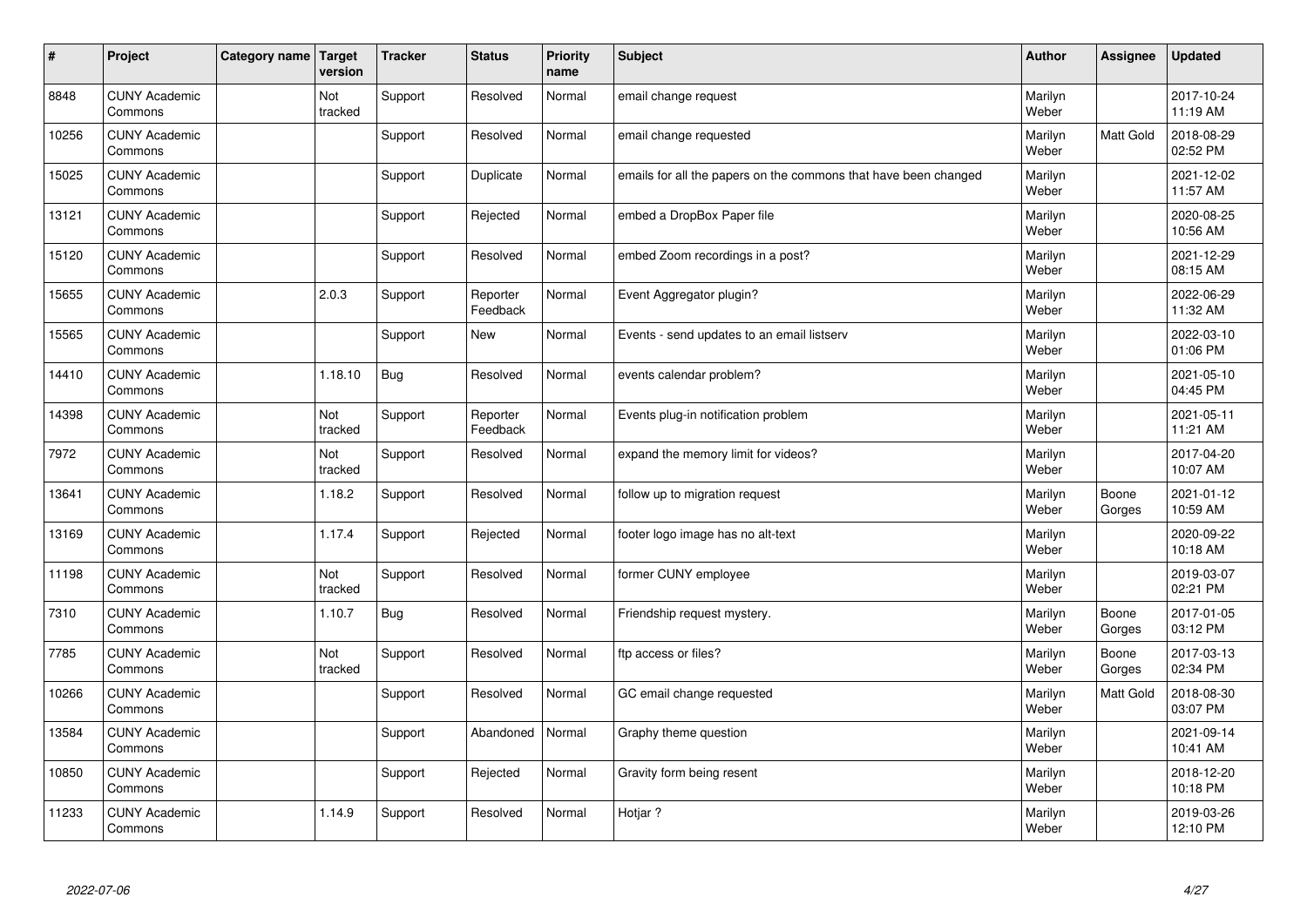| $\sharp$ | Project                         | Category name | Target<br>version | <b>Tracker</b> | <b>Status</b> | <b>Priority</b><br>name | <b>Subject</b>                                                                                         | <b>Author</b>    | Assignee | <b>Updated</b>         |
|----------|---------------------------------|---------------|-------------------|----------------|---------------|-------------------------|--------------------------------------------------------------------------------------------------------|------------------|----------|------------------------|
| 11650    | <b>CUNY Academic</b><br>Commons |               | Not<br>tracked    | Support        | Resolved      | Normal                  | https://commons.gc.cuny.edu/groups/introduction-to-literary-studies-engl<br>ish-252-at-hunter-college/ | Marilyn<br>Weber |          | 2019-07-18<br>02:28 PM |
| 11896    | <b>CUNY Academic</b><br>Commons |               | Not<br>tracked    | Support        | Resolved      | Normal                  | https://thenurseswritingproject.commons.gc.cuny.edu                                                    | Marilyn<br>Weber |          | 2019-09-24<br>08:09 AM |
| 13715    | <b>CUNY Academic</b><br>Commons |               | Not<br>tracked    | <b>Bug</b>     | Resolved      | High                    | https://ulysses.commons.gc.cuny.edu down                                                               | Marilyn<br>Weber |          | 2020-12-22<br>03:02 PM |
| 9604     | <b>CUNY Academic</b><br>Commons |               | Not<br>tracked    | Support        | Resolved      | Normal                  | (Marilyn) can only log into cdev as teststudent                                                        | Marilyn<br>Weber |          | 2018-04-21<br>10:20 AM |
| 8529     | <b>CUNY Academic</b><br>Commons |               | Not<br>tracked    | Support        | Resolved      | Normal                  | Iframe regiest?                                                                                        | Marilyn<br>Weber |          | 2017-08-16<br>04:40 PM |
| 14625    | <b>CUNY Academic</b><br>Commons |               | Not<br>tracked    | Support        | Rejected      | Normal                  | image won't appear in slideshow.                                                                       | Marilyn<br>Weber |          | 2021-07-27<br>10:33 AM |
| 11912    | <b>CUNY Academic</b><br>Commons |               |                   | Support        | Resolved      | Normal                  | influence search results?                                                                              | Marilyn<br>Weber |          | 2020-02-11<br>10:51 AM |
| 5059     | <b>CUNY Academic</b><br>Commons |               | Not<br>tracked    | <b>Bug</b>     | Resolved      | Normal                  | Instagram embed?                                                                                       | Marilyn<br>Weber |          | 2016-01-26<br>12:05 AM |
| 14799    | <b>CUNY Academic</b><br>Commons |               | 1.18.19           | Support        | Resolved      | High                    | install the official Classic Widgets?                                                                  | Marilyn<br>Weber |          | 2021-09-22<br>02:17 PM |
| 14008    | <b>CUNY Academic</b><br>Commons |               |                   | Bug            | Resolved      | High                    | invisible user                                                                                         | Marilyn<br>Weber |          | 2021-02-18<br>05:53 PM |
| 13596    | <b>CUNY Academic</b><br>Commons |               |                   | Support        | Abandoned     | Normal                  | invited as Author but show as Contributor                                                              | Marilyn<br>Weber |          | 2021-09-14<br>10:41 AM |
| 6800     | <b>CUNY Academic</b><br>Commons |               |                   | <b>Bug</b>     | Rejected      | Immediate               | Is something going on?                                                                                 | Marilyn<br>Weber |          | 2016-11-18<br>04:40 PM |
| 13826    | <b>CUNY Academic</b><br>Commons |               |                   | Support        | Resolved      | Normal                  | January 14th                                                                                           | Marilyn<br>Weber |          | 2021-01-26<br>04:26 PM |
| 10537    | <b>CUNY Academic</b><br>Commons |               | Not<br>tracked    | <b>Bug</b>     | Resolved      | Normal                  | jpegs not showing                                                                                      | Marilyn<br>Weber |          | 2018-10-23<br>10:51 AM |
| 15266    | <b>CUNY Academic</b><br>Commons |               |                   | Support        | Resolved      | Normal                  | Just an appreciation                                                                                   | Marilyn<br>Weber |          | 2022-02-07<br>10:42 AM |
| 14242    | <b>CUNY Academic</b><br>Commons |               |                   | Support        | Resolved      | Normal                  | LAILAC site missing content                                                                            | Marilyn<br>Weber |          | 2021-03-27<br>08:40 AM |
| 13288    | <b>CUNY Academic</b><br>Commons |               |                   | Support        | Abandoned     | Normal                  | log in problems on iPhone 6                                                                            | Marilyn<br>Weber |          | 2020-10-27<br>10:26 AM |
| 14973    | <b>CUNY Academic</b><br>Commons |               |                   | Support        | Resolved      | Normal                  | Mail Poet                                                                                              | Marilyn<br>Weber |          | 2021-12-06<br>10:20 AM |
| 14972    | <b>CUNY Academic</b><br>Commons |               |                   | Support        | Rejected      | Normal                  | Mailchimp plugin                                                                                       | Marilyn<br>Weber |          | 2021-11-17<br>02:13 PM |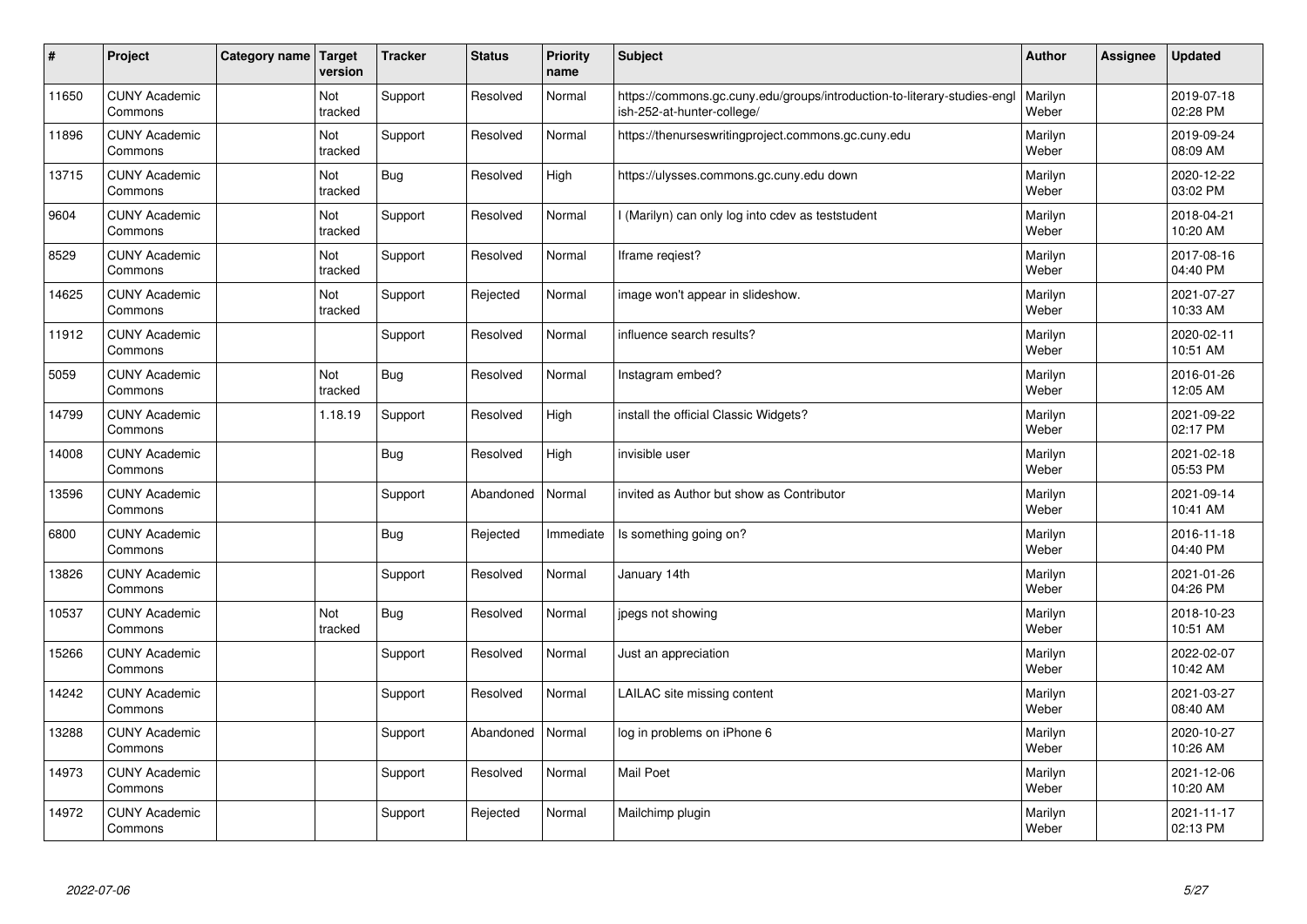| $\sharp$ | Project                         | Category name   Target | version        | <b>Tracker</b> | <b>Status</b>        | <b>Priority</b><br>name | <b>Subject</b>                                                 | <b>Author</b>    | <b>Assignee</b> | <b>Updated</b>         |
|----------|---------------------------------|------------------------|----------------|----------------|----------------------|-------------------------|----------------------------------------------------------------|------------------|-----------------|------------------------|
| 13918    | <b>CUNY Academic</b><br>Commons |                        | Not<br>tracked | Support        | Rejected             | Normal                  | MailPoet Newsletters Premium plugin                            | Marilyn<br>Weber |                 | 2021-02-09<br>11:01 AM |
| 13699    | <b>CUNY Academic</b><br>Commons |                        | Not<br>tracked | Support        | Resolved             | Normal                  | Martin Segal Center site down                                  | Marilyn<br>Weber | Raymond<br>Hoh  | 2020-12-22<br>03:03 PM |
| 4013     | <b>CUNY Academic</b><br>Commons |                        |                | Bug            | Duplicate            | Normal                  | Math question?                                                 | Marilyn<br>Weber |                 | 2015-04-22<br>04:05 PM |
| 8873     | <b>CUNY Academic</b><br>Commons |                        | Not<br>tracked | Support        | Resolved             | Normal                  | maximum file upload size?                                      | Marilyn<br>Weber |                 | 2017-10-30<br>11:23 AM |
| 8259     | <b>CUNY Academic</b><br>Commons |                        | Not<br>tracked | Bug            | Resolved             | Normal                  | missing dashboard                                              | Marilyn<br>Weber |                 | 2017-11-15<br>01:28 PM |
| 11609    | <b>CUNY Academic</b><br>Commons |                        | 1.15.5         | Support        | Resolved             | Normal                  | Mixed Content flag                                             | Marilyn<br>Weber |                 | 2019-06-27<br>06:54 PM |
| 9223     | <b>CUNY Academic</b><br>Commons |                        | Not<br>tracked | Support        | Resolved             | Normal                  | moving wordpress sites                                         | Marilyn<br>Weber |                 | 2018-02-18<br>08:44 PM |
| 12176    | <b>CUNY Academic</b><br>Commons |                        | Not<br>tracked | Support        | Resolved             | Normal                  | Mp4s?                                                          | Marilyn<br>Weber |                 | 2019-12-05<br>11:04 AM |
| 6338     | <b>CUNY Academic</b><br>Commons |                        |                | Bug            | Rejected             | Normal                  | Multiple email notifications for each blog post                | Marilyn<br>Weber | Boone<br>Gorges | 2016-10-18<br>08:45 PM |
| 10239    | <b>CUNY Academic</b><br>Commons |                        | Not<br>tracked | Support        | Resolved             | Normal                  | musicroombooking.commons.gc.cuny.edu                           | Marilyn<br>Weber |                 | 2018-08-29<br>03:06 PM |
| 12960    | <b>CUNY Academic</b><br>Commons |                        | 1.16.14        | Support        | Resolved             | Normal                  | mutiple plugin in requests                                     | Marilyn<br>Weber | Boone<br>Gorges | 2020-06-23<br>10:53 AM |
| 5834     | <b>CUNY Academic</b><br>Commons |                        |                | <b>Bug</b>     | Resolved             | Normal                  | My access to cdev                                              | Marilyn<br>Weber | Boone<br>Gorges | 2016-07-25<br>03:12 PM |
| 13783    | <b>CUNY Academic</b><br>Commons |                        | 1.18.2         | Support        | Resolved             | Normal                  | new CUNY OneSearch url                                         | Marilyn<br>Weber |                 | 2021-01-14<br>04:53 PM |
| 11031    | <b>CUNY Academic</b><br>Commons |                        | Not<br>tracked | Support        | Resolved             | Normal                  | new group with seemingly old topics                            | Marilyn<br>Weber |                 | 2019-02-11<br>12:17 PM |
| 15169    | <b>CUNY Academic</b><br>Commons |                        | 2.0.3          | Support        | Reporter<br>Feedback | Normal                  | new Prelude website zipfiles for custom theme and other files. | Marilyn<br>Weber |                 | 2022-06-29<br>11:32 AM |
| 10571    | <b>CUNY Academic</b><br>Commons |                        | Not<br>tracked | Support        | Abandoned            | Normal                  | newsletter queue problem                                       | Marilyn<br>Weber |                 | 2018-12-10<br>03:58 PM |
| 15045    | <b>CUNY Academic</b><br>Commons |                        |                | Support        | New                  | Normal                  | no result for KCeL in the search box on the commons            | Marilyn<br>Weber |                 | 2021-12-10<br>11:29 AM |
| 12584    | <b>CUNY Academic</b><br>Commons |                        | Not<br>tracked | <b>Bug</b>     | Resolved             | Urgent                  | No way to register                                             | Marilyn<br>Weber |                 | 2020-03-27<br>02:38 PM |
| 13441    | <b>CUNY Academic</b><br>Commons |                        | 1.17.5         | Support        | Resolved             | Normal                  | ongoing user problems with daily digests                       | Marilyn<br>Weber |                 | 2020-10-13<br>10:02 AM |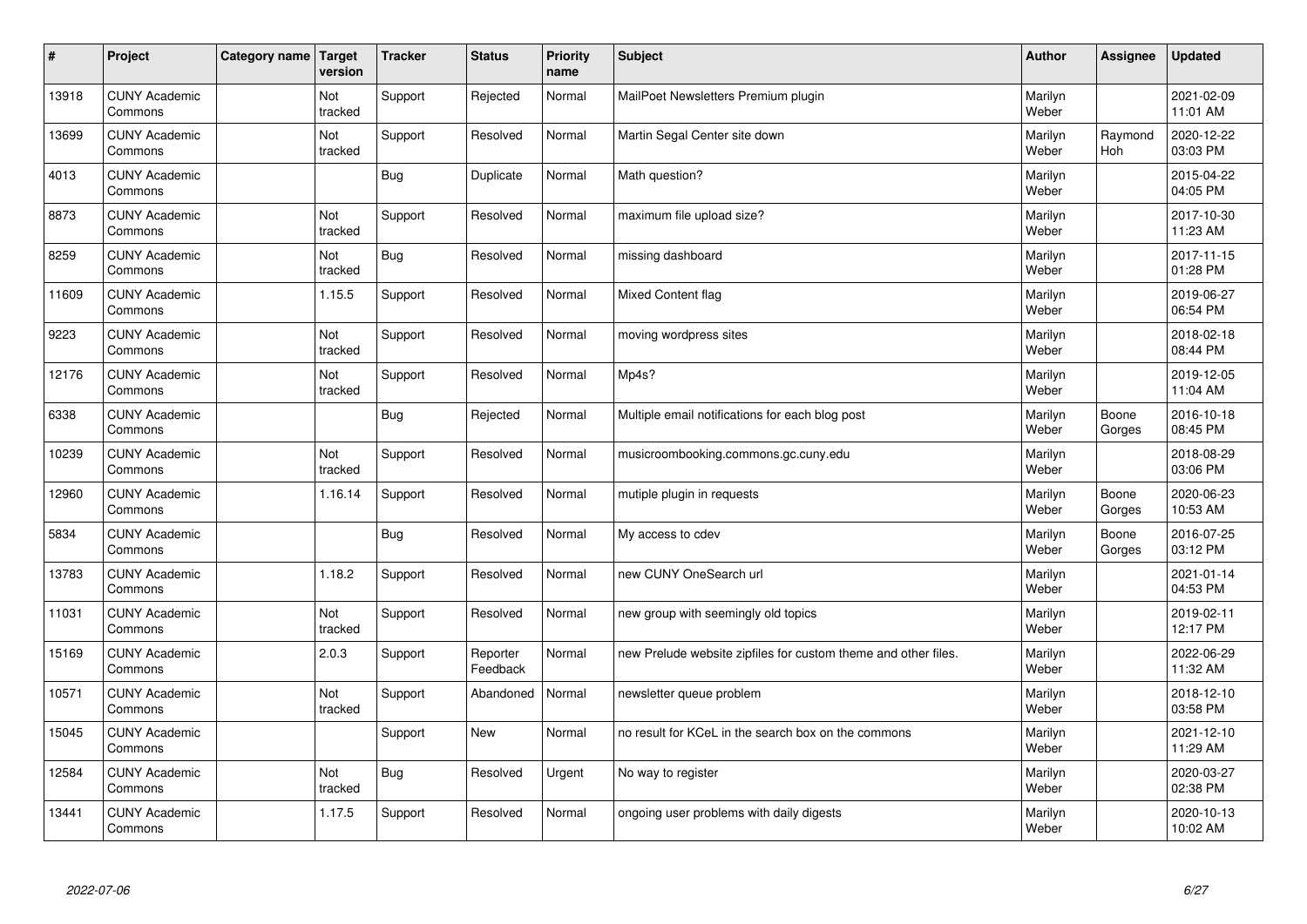| $\vert$ # | Project                         | Category name   Target | version        | <b>Tracker</b> | <b>Status</b>        | <b>Priority</b><br>name | <b>Subject</b>                                       | <b>Author</b>    | Assignee       | <b>Updated</b>         |
|-----------|---------------------------------|------------------------|----------------|----------------|----------------------|-------------------------|------------------------------------------------------|------------------|----------------|------------------------|
| 11002     | <b>CUNY Academic</b><br>Commons |                        | Not<br>tracked | Support        | Resolved             | Normal                  | open link in a new tab not working                   | Marilyn<br>Weber |                | 2019-06-03<br>07:57 PM |
| 12427     | <b>CUNY Academic</b><br>Commons |                        | Not<br>tracked | Support        | Resolved             | Normal                  | organizing PDF on a site?                            | Marilyn<br>Weber | scott voth     | 2020-03-10<br>11:11 AM |
| 8607      | <b>CUNY Academic</b><br>Commons |                        | Not<br>tracked | Support        | <b>New</b>           | Normal                  | Paypal?                                              | Marilyn<br>Weber | Matt Gold      | 2018-05-15<br>01:37 PM |
| 13201     | <b>CUNY Academic</b><br>Commons |                        |                | Support        | Rejected             | Low                     | PDF embedder                                         | Marilyn<br>Weber |                | 2020-09-29<br>11:37 AM |
| 10986     | <b>CUNY Academic</b><br>Commons |                        | Not<br>tracked | Support        | Resolved             | Normal                  | PDF embedder provoking error                         | Marilyn<br>Weber |                | 2019-03-29<br>04:28 PM |
| 14016     | <b>CUNY Academic</b><br>Commons |                        |                | Support        | Rejected             | Normal                  | PDFs not downloading                                 | Marilyn<br>Weber |                | 2021-02-22<br>11:00 AM |
| 11977     | <b>CUNY Academic</b><br>Commons |                        | Not<br>tracked | Support        | Resolved             | Normal                  | please remove me from many sites                     | Marilyn<br>Weber |                | 2019-11-21<br>01:05 PM |
| 9587      | <b>CUNY Academic</b><br>Commons |                        |                | Support        | Rejected             | Normal                  | possible request for the "PDF Poster" plugin         | Marilyn<br>Weber |                | 2018-04-24<br>10:52 AM |
| 8195      | <b>CUNY Academic</b><br>Commons |                        |                | Support        | Rejected             | Normal                  | possible to make the Profile pic semi-hidden?        | Marilyn<br>Weber |                | 2017-05-24<br>11:00 PM |
| 12205     | <b>CUNY Academic</b><br>Commons |                        |                | Support        | Rejected             | Normal                  | possible update to the 2019 theme?                   | Marilyn<br>Weber |                | 2020-01-14<br>12:08 PM |
| 11771     | <b>CUNY Academic</b><br>Commons |                        | Not<br>tracked | Support        | Reporter<br>Feedback | Normal                  | post displays in sections                            | Marilyn<br>Weber |                | 2019-08-20<br>10:34 AM |
| 12483     | <b>CUNY Academic</b><br>Commons |                        | 1.16.7         | Bug            | Resolved             | High                    | post error                                           | Marilyn<br>Weber |                | 2020-02-28<br>02:44 PM |
| 14148     | <b>CUNY Academic</b><br>Commons |                        |                | Support        | Abandoned            | Normal                  | post notification problem                            | Marilyn<br>Weber |                | 2021-09-14<br>10:43 AM |
| 13912     | <b>CUNY Academic</b><br>Commons |                        | Not<br>tracked | Feature        | Hold                 | Low                     | posting "missed schedule"                            | Marilyn<br>Weber |                | 2021-02-23<br>10:46 AM |
| 14378     | <b>CUNY Academic</b><br>Commons |                        | Not<br>tracked | Support        | Resolved             | Normal                  | <b>PPTX</b> files unfetchable                        | Marilyn<br>Weber |                | 2021-05-11<br>11:25 AM |
| 14900     | <b>CUNY Academic</b><br>Commons |                        | Not<br>tracked | Support        | Reporter<br>Feedback | Normal                  | previous theme?                                      | Marilyn<br>Weber |                | 2021-10-25<br>10:31 AM |
| 9276      | <b>CUNY Academic</b><br>Commons |                        |                | Bug            | Resolved             | High                    | problem adding a member to a group - wrong username? | Marilyn<br>Weber |                | 2018-02-25<br>12:47 PM |
| 13286     | <b>CUNY Academic</b><br>Commons |                        | Not<br>tracked | Support        | <b>New</b>           | Normal                  | problem connecting with WordPress app                | Marilyn<br>Weber | Raymond<br>Hoh | 2020-09-08<br>11:16 AM |
| 13378     | <b>CUNY Academic</b><br>Commons |                        | 1.17.5         | Bug            | Resolved             | Normal                  | problem on one of my sites                           | Marilyn<br>Weber |                | 2020-09-24<br>05:27 PM |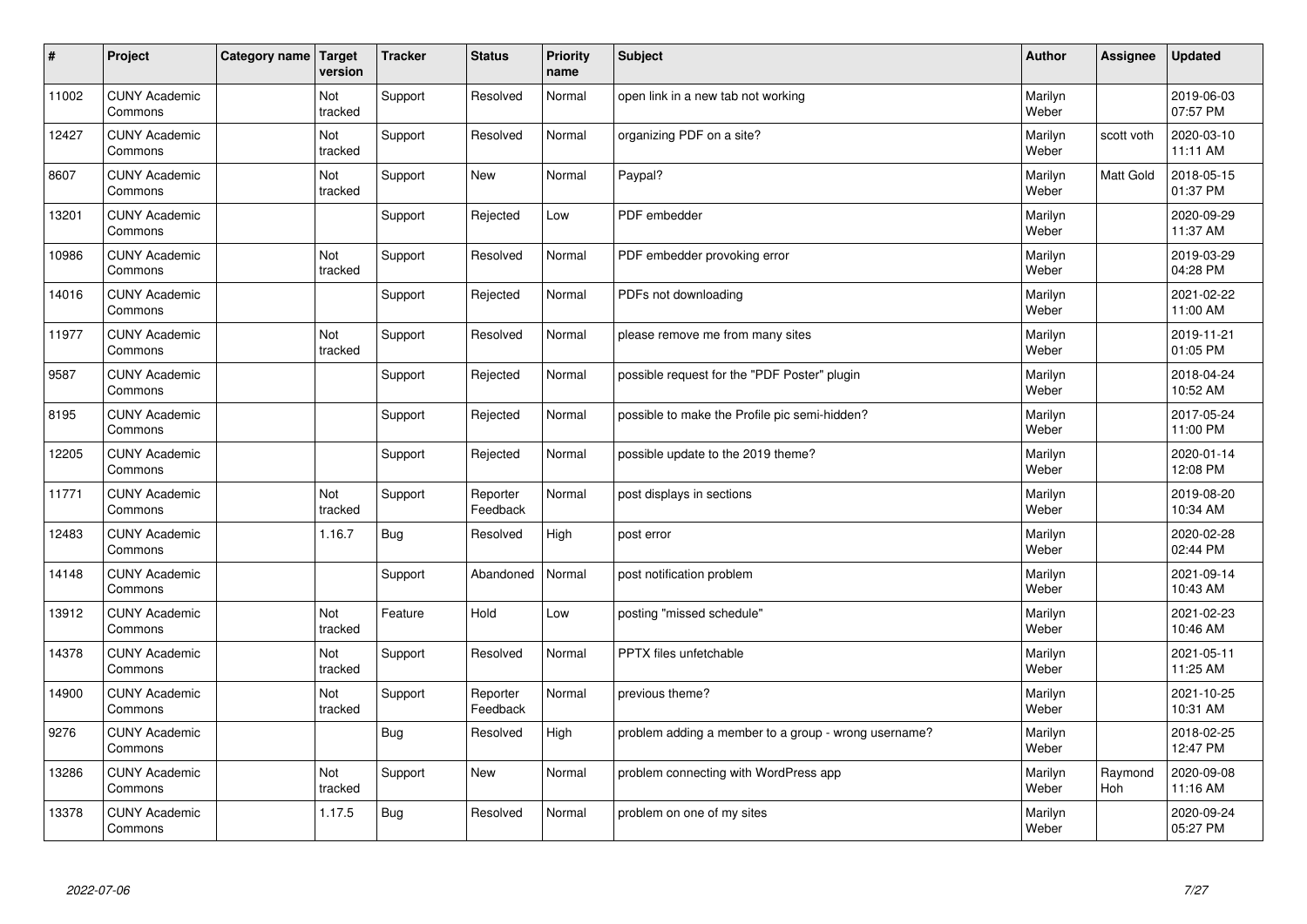| #     | Project                         | Category name   Target | version        | <b>Tracker</b> | <b>Status</b>        | <b>Priority</b><br>name | <b>Subject</b>                                     | <b>Author</b>    | <b>Assignee</b> | <b>Updated</b>         |
|-------|---------------------------------|------------------------|----------------|----------------|----------------------|-------------------------|----------------------------------------------------|------------------|-----------------|------------------------|
| 15685 | <b>CUNY Academic</b><br>Commons |                        |                | Support        | <b>New</b>           | High                    | problem with chrome?                               | Marilyn<br>Weber |                 | 2022-04-25<br>03:40 PM |
| 13091 | <b>CUNY Academic</b><br>Commons |                        | 1.17.0         | Support        | Resolved             | Normal                  | problem with latex (math equations)                | Marilyn<br>Weber |                 | 2020-07-28<br>11:09 AM |
| 9725  | <b>CUNY Academic</b><br>Commons |                        | Not<br>tracked | Support        | Resolved             | Normal                  | problems with deleting a site                      | Marilyn<br>Weber |                 | 2018-05-07<br>10:24 PM |
| 9518  | <b>CUNY Academic</b><br>Commons |                        | Not<br>tracked | Support        | Rejected             | Normal                  | problems with site on Internet Explorer            | Marilyn<br>Weber | Raymond<br>Hoh  | 2019-03-11<br>11:18 PM |
| 9885  | <b>CUNY Academic</b><br>Commons |                        |                | Support        | Rejected             | Normal                  | Publications field problem                         | Marilyn<br>Weber |                 | 2018-06-06<br>01:18 PM |
| 13633 | <b>CUNY Academic</b><br>Commons |                        | Not<br>tracked | <b>Bug</b>     | Resolved             | High                    | PublicsLab site down                               | Marilyn<br>Weber |                 | 2020-11-30<br>02:01 PM |
| 8882  | <b>CUNY Academic</b><br>Commons |                        | Not<br>tracked | Support        | Resolved             | Normal                  | question about search engines                      | Marilyn<br>Weber |                 | 2017-11-01<br>03:26 PM |
| 9949  | <b>CUNY Academic</b><br>Commons |                        | 1.13.4         | Support        | Resolved             | Normal                  | raise storage space limit?                         | Marilyn<br>Weber | Boone<br>Gorges | 2018-06-26<br>12:00 PM |
| 14813 | <b>CUNY Academic</b><br>Commons |                        | Not<br>tracked | Support        | Resolved             | Normal                  | raise the file size limit                          | Marilyn<br>Weber |                 | 2021-09-30<br>12:02 PM |
| 9062  | <b>CUNY Academic</b><br>Commons |                        | Not<br>tracked | <b>Bug</b>     | Resolved             | Normal                  | re-add me as admin of https://commons.gc.cuny.edu/ | Marilyn<br>Weber |                 | 2018-01-08<br>12:03 PM |
| 10035 | <b>CUNY Academic</b><br>Commons |                        | Not<br>tracked | <b>Bug</b>     | Resolved             | Normal                  | Reconnecting user to site                          | Marilyn<br>Weber |                 | 2018-07-23<br>11:55 AM |
| 8726  | <b>CUNY Academic</b><br>Commons |                        |                | Support        | Resolved             | Normal                  | Redirect problem                                   | Marilyn<br>Weber |                 | 2017-09-21<br>12:14 PM |
| 5072  | <b>CUNY Academic</b><br>Commons |                        |                | Feature        | Duplicate            | Normal                  | redirect shortcode handler                         | Marilyn<br>Weber | Boone<br>Gorges | 2016-01-07<br>12:34 PM |
| 9889  | <b>CUNY Academic</b><br>Commons |                        | Not<br>tracked | Support        | Resolved             | Normal                  | remove comments from activity feed?                | Marilyn<br>Weber |                 | 2018-12-10<br>03:53 PM |
| 16110 | <b>CUNY Academic</b><br>Commons |                        |                | Support        | Reporter<br>Feedback | Normal                  | remove Creative Commons license from pages?        | Marilyn<br>Weber | Raymond<br>Hoh  | 2022-05-17<br>06:11 PM |
| 9780  | <b>CUNY Academic</b><br>Commons |                        | Not<br>tracked | Support        | Resolved             | Normal                  | remove the phone number on this profile?           | Marilyn<br>Weber |                 | 2018-05-15<br>10:35 AM |
| 8289  | <b>CUNY Academic</b><br>Commons |                        | Not<br>tracked | Support        | Resolved             | Normal                  | removing my access to sites                        | Marilyn<br>Weber | Luke<br>Waltzer | 2017-06-19<br>12:40 PM |
| 12334 | <b>CUNY Academic</b><br>Commons |                        |                | Support        | Resolved             | Normal                  | request for a Redmine account                      | Marilyn<br>Weber | Matt Gold       | 2020-01-30<br>12:01 PM |
| 12999 | <b>CUNY Academic</b><br>Commons |                        | 1.18.1         | Support        | Resolved             | Normal                  | request for Dentist theme                          | Marilyn<br>Weber | Boone<br>Gorges | 2020-12-22<br>03:31 PM |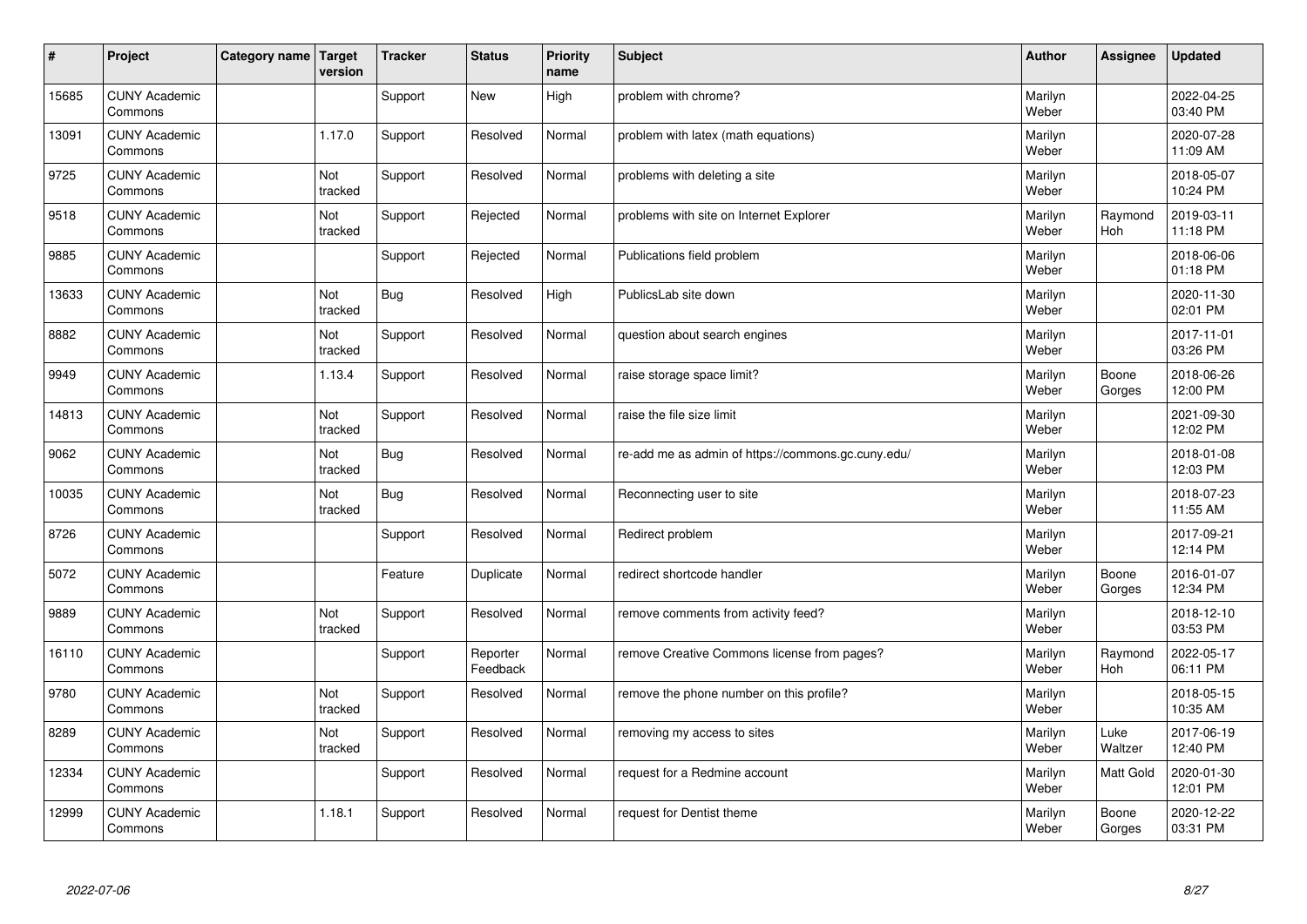| $\vert$ # | Project                         | Category name Target | version        | <b>Tracker</b> | <b>Status</b>        | <b>Priority</b><br>name | <b>Subject</b>                                                       | <b>Author</b>    | <b>Assignee</b> | <b>Updated</b>         |
|-----------|---------------------------------|----------------------|----------------|----------------|----------------------|-------------------------|----------------------------------------------------------------------|------------------|-----------------|------------------------|
| 16099     | <b>CUNY Academic</b><br>Commons |                      |                | Support        | Reporter<br>Feedback | Normal                  | request for Newsletter Glue                                          | Marilyn<br>Weber |                 | 2022-05-13<br>12:14 PM |
| 8379      | <b>CUNY Academic</b><br>Commons |                      | Not<br>tracked | Support        | Resolved             | Normal                  | request for site build help                                          | Marilyn<br>Weber |                 | 2017-07-01<br>10:48 AM |
| 12777     | <b>CUNY Academic</b><br>Commons |                      | 1.16.14        | Support        | Resolved             | Normal                  | request to include custom javascript into a Commons-hosted site      | Marilyn<br>Weber |                 | 2020-06-16<br>04:03 PM |
| 10820     | <b>CUNY Academic</b><br>Commons |                      | Not<br>tracked | Support        | Resolved             | Normal                  | retrieve deleted pages/posts                                         | Marilyn<br>Weber |                 | 2018-12-13<br>06:33 PM |
| 10298     | <b>CUNY Academic</b><br>Commons |                      | Not<br>tracked | Support        | Resolved             | Normal                  | RSS feed to itunes problem                                           | Marilyn<br>Weber |                 | 2018-12-10<br>03:57 PM |
| 9684      | <b>CUNY Academic</b><br>Commons |                      |                | Support        | Rejected             | Normal                  | SEO cleanup for newlaborforum.cuny.edu                               | Marilyn<br>Weber |                 | 2018-04-30<br>10:29 AM |
| 11267     | <b>CUNY Academic</b><br>Commons |                      |                | Support        | Rejected             | Normal                  | signing up with a nonCUNY signup code from the Register page         | Marilyn<br>Weber |                 | 2019-03-26<br>03:00 PM |
| 11017     | <b>CUNY Academic</b><br>Commons |                      | Not<br>tracked | Support        | Resolved             | Normal                  | site didn't save?                                                    | Marilyn<br>Weber |                 | 2019-01-25<br>03:47 PM |
| 13656     | <b>CUNY Academic</b><br>Commons |                      |                | Bug            | Resolved             | High                    | site down                                                            | Marilyn<br>Weber |                 | 2020-12-11<br>12:50 PM |
| 7767      | <b>CUNY Academic</b><br>Commons |                      | Not<br>tracked | <b>Bug</b>     | Resolved             | Normal                  | Site loading problems                                                | Marilyn<br>Weber |                 | 2017-03-21<br>09:57 PM |
| 13160     | <b>CUNY Academic</b><br>Commons |                      |                | Support        | Rejected             | Normal                  | site not working on iphone                                           | Marilyn<br>Weber |                 | 2020-08-25<br>10:58 AM |
| 6107      | <b>CUNY Academic</b><br>Commons |                      |                | Bug            | Resolved             | High                    | site redirect?                                                       | Marilyn<br>Weber | Boone<br>Gorges | 2016-09-29<br>03:45 PM |
| 9033      | <b>CUNY Academic</b><br>Commons |                      |                | Support        | Rejected             | Normal                  | Site search terms                                                    | Marilyn<br>Weber |                 | 2017-12-22<br>01:10 PM |
| 15816     | <b>CUNY Academic</b><br>Commons |                      | Not<br>tracked | Support        | <b>New</b>           | Normal                  | slow loading at SPS                                                  | Marilyn<br>Weber |                 | 2022-04-05<br>01:26 PM |
| 7700      | <b>CUNY Academic</b><br>Commons |                      | Not<br>tracked | Support        | Abandoned            | Normal                  | slow loading Page on site                                            | Marilyn<br>Weber | Boone<br>Gorges | 2017-11-15<br>11:02 AM |
| 13710     | <b>CUNY Academic</b><br>Commons |                      | Not<br>tracked | Support        | Resolved             | Normal                  | small change to Hosting Partner Handbook                             | Marilyn<br>Weber |                 | 2020-12-16<br>04:29 PM |
| 9275      | <b>CUNY Academic</b><br>Commons |                      |                | Support        | Rejected             | Normal                  | soft chalk page?                                                     | Marilyn<br>Weber | Boone<br>Gorges | 2018-04-09<br>10:37 AM |
| 12986     | <b>CUNY Academic</b><br>Commons |                      |                | Support        | Rejected             | Normal                  | Someone is trying to create accounts using random CUNY entity emails | Marilyn<br>Weber |                 | 2020-07-02<br>09:47 PM |
| 8553      | <b>CUNY Academic</b><br>Commons |                      | Not<br>tracked | Support        | Resolved             | Normal                  | storage limits?                                                      | Marilyn<br>Weber |                 | 2017-08-18<br>04:36 PM |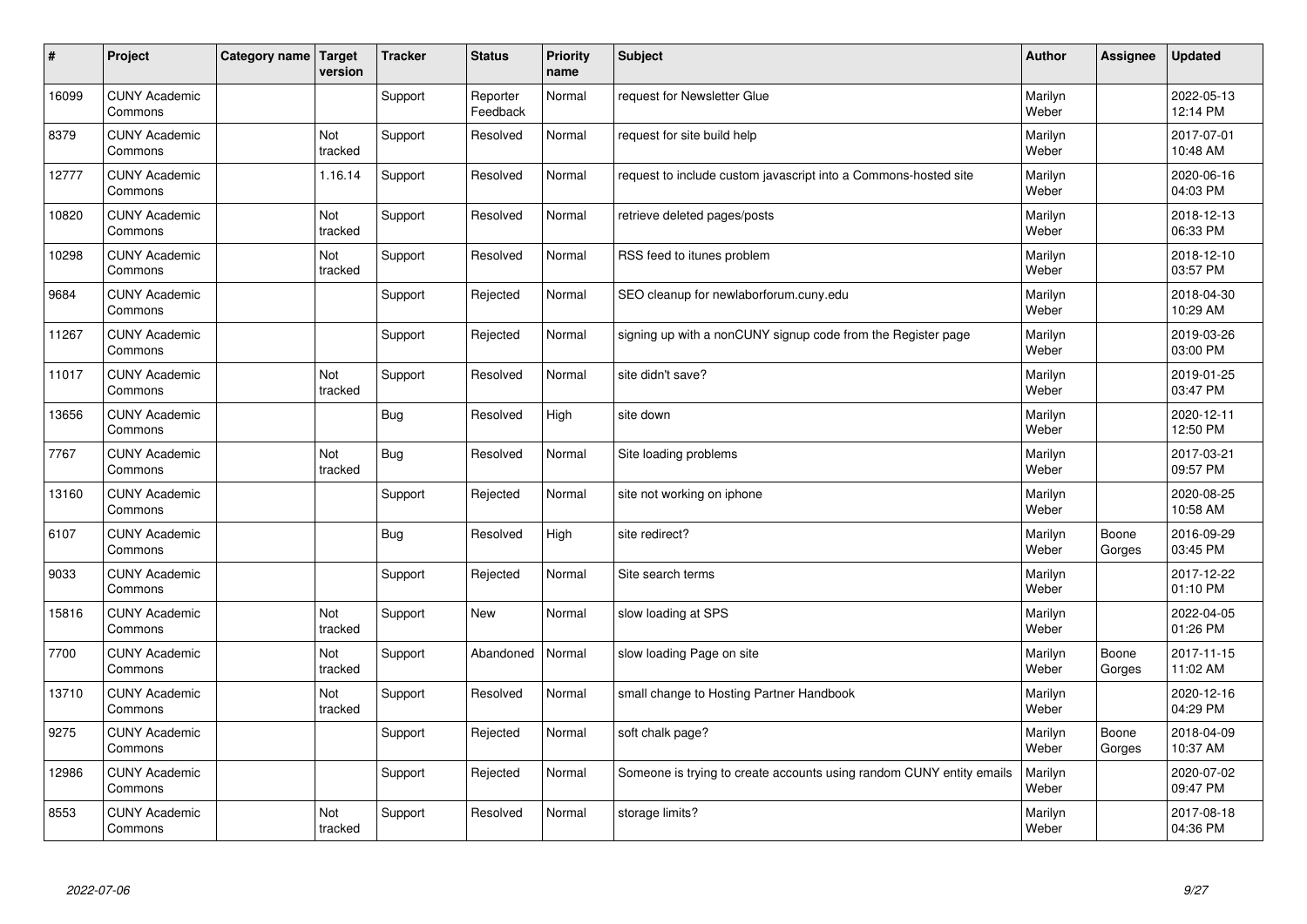| $\vert$ # | Project                         | Category name   Target | version        | <b>Tracker</b> | <b>Status</b>        | <b>Priority</b><br>name | <b>Subject</b>                                          | <b>Author</b>    | Assignee         | <b>Updated</b>         |
|-----------|---------------------------------|------------------------|----------------|----------------|----------------------|-------------------------|---------------------------------------------------------|------------------|------------------|------------------------|
| 13738     | <b>CUNY Academic</b><br>Commons |                        | 1.18.1         | Support        | Resolved             | Normal                  | theme requests from a non-CUY person                    | Marilyn<br>Weber |                  | 2020-12-23<br>11:34 AM |
| 10407     | <b>CUNY Academic</b><br>Commons |                        | Not<br>tracked | Support        | Resolved             | Normal                  | toolbar problem                                         | Marilyn<br>Weber | Boone<br>Gorges  | 2018-10-23<br>10:52 AM |
| 11647     | <b>CUNY Academic</b><br>Commons |                        | 1.15.6         | Support        | Resolved             | Normal                  | <b>Tribulant Newsletters update</b>                     | Marilyn<br>Weber |                  | 2019-07-18<br>02:27 PM |
| 12905     | <b>CUNY Academic</b><br>Commons |                        | 1.16.14        | Support        | Resolved             | Normal                  | trouble embedding a flipbook from Flipsnack             | Marilyn<br>Weber | Boone<br>Gorges  | 2020-06-23<br>10:53 AM |
| 12861     | <b>CUNY Academic</b><br>Commons |                        |                | Support        | Resolved             | Normal                  | trouble with YouTube                                    | Marilyn<br>Weber | Raymond<br>Hoh   | 2020-06-09<br>11:16 AM |
| 5436      | <b>CUNY Academic</b><br>Commons |                        | Not<br>tracked | Bug            | Resolved             | Normal                  | Trying to change email settings for                     | Marilyn<br>Weber | Boone<br>Gorges  | 2016-04-21<br>10:12 PM |
| 10838     | <b>CUNY Academic</b><br>Commons |                        | 1.15.3         | Support        | Rejected             | Normal                  | two plugin/theme requests from a digital fellow         | Marilyn<br>Weber |                  | 2019-06-11<br>10:31 AM |
| 4012      | <b>CUNY Academic</b><br>Commons |                        | 1.7.20         | Bug            | Resolved             | Normal                  | Two users reporting same Forbidden 403 error message.   | Marilyn<br>Weber |                  | 2015-05-01<br>08:13 PM |
| 8768      | <b>CUNY Academic</b><br>Commons |                        | Not<br>tracked | Support        | Resolved             | Normal                  | unsafe redirect?                                        | Marilyn<br>Weber |                  | 2017-10-06<br>12:14 PM |
| 13929     | <b>CUNY Academic</b><br>Commons |                        | 1.18.4         | Support        | Resolved             | Normal                  | update error message                                    | Marilyn<br>Weber | Boone<br>Gorges  | 2021-02-09<br>11:05 AM |
| 13217     | <b>CUNY Academic</b><br>Commons |                        |                | Support        | Rejected             | Normal                  | upload recordings of our past webinars?                 | Marilyn<br>Weber |                  | 2020-08-25<br>07:56 AM |
| 10101     | <b>CUNY Academic</b><br>Commons |                        | 1.13.7         | Bug            | Resolved             | Normal                  | URL changes within Manage section of groups             | Marilyn<br>Weber |                  | 2018-08-03<br>01:54 PM |
| 6812      | <b>CUNY Academic</b><br>Commons |                        | Not<br>tracked | Support        | Resolved             | Normal                  | User cannot change email                                | Marilyn<br>Weber | Matt Gold        | 2016-12-01<br>06:24 PM |
| 11003     | <b>CUNY Academic</b><br>Commons |                        | Not<br>tracked | Support        | Resolved             | Normal                  | user email change                                       | Marilyn<br>Weber |                  | 2019-01-24<br>02:50 PM |
| 7803      | <b>CUNY Academic</b><br>Commons |                        |                | <b>Bug</b>     | Resolved             | Normal                  | user email change                                       | Marilyn<br>Weber |                  | 2017-03-16<br>11:58 AM |
| 10227     | <b>CUNY Academic</b><br>Commons |                        |                | Support        | Resolved             | Normal                  | user incorrectly entered her email address              | Marilyn<br>Weber | <b>Matt Gold</b> | 2018-08-26<br>08:55 PM |
| 7724      | <b>CUNY Academic</b><br>Commons |                        | Not<br>tracked | Support        | Abandoned            | Normal                  | User name confusion                                     | Marilyn<br>Weber | Boone<br>Gorges  | 2017-11-15<br>11:12 AM |
| 11915     | <b>CUNY Academic</b><br>Commons |                        | Not<br>tracked | Support        | Resolved             | Normal                  | User not in list                                        | Marilyn<br>Weber |                  | 2019-10-28<br>10:13 AM |
| 14784     | <b>CUNY Academic</b><br>Commons |                        |                | Support        | Reporter<br>Feedback | Normal                  | User report of logo problem when using Customizer theme | Marilyn<br>Weber |                  | 2021-09-17<br>10:25 AM |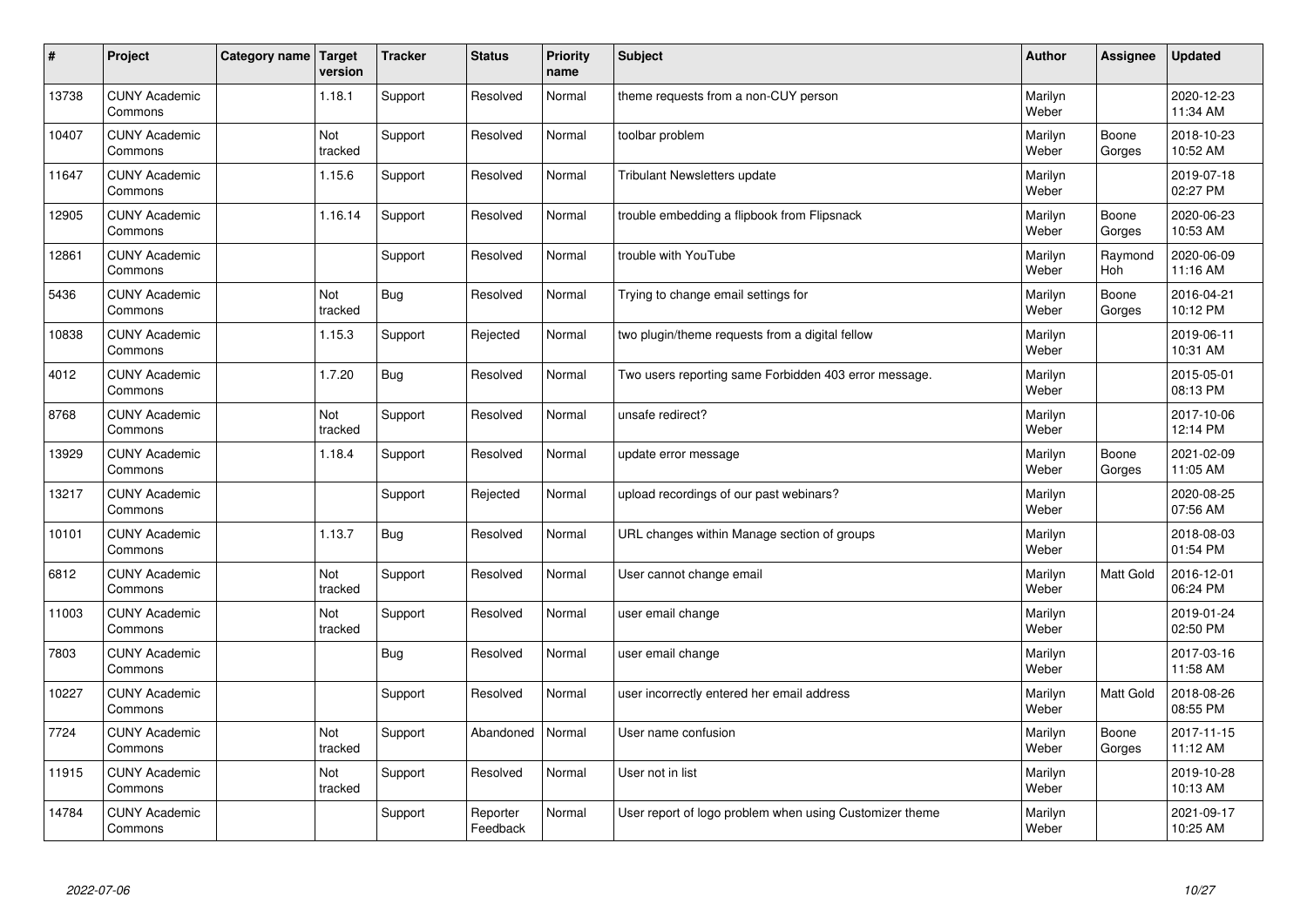| $\sharp$ | Project                         | Category name   Target       | version        | <b>Tracker</b> | <b>Status</b> | <b>Priority</b><br>name | <b>Subject</b>                                                                          | <b>Author</b>    | Assignee         | <b>Updated</b>         |
|----------|---------------------------------|------------------------------|----------------|----------------|---------------|-------------------------|-----------------------------------------------------------------------------------------|------------------|------------------|------------------------|
| 14718    | <b>CUNY Academic</b><br>Commons |                              | Not<br>tracked | Support        | Resolved      | Normal                  | User wants to recover deleted account                                                   | Marilyn<br>Weber |                  | 2021-08-30<br>02:46 PM |
| 6866     | <b>CUNY Academic</b><br>Commons |                              | Not<br>tracked | Support        | Resolved      | Normal                  | User would like to have her account deleted                                             | Marilyn<br>Weber | <b>Matt Gold</b> | 2017-11-15<br>05:49 PM |
| 9470     | <b>CUNY Academic</b><br>Commons |                              |                | Bug            | Resolved      | Normal                  | Users not appearing via "Add New"                                                       | Marilyn<br>Weber |                  | 2018-03-22<br>07:44 PM |
| 14389    | <b>CUNY Academic</b><br>Commons |                              |                | Support        | Abandoned     | Normal                  | WebflowIO?                                                                              | Marilyn<br>Weber |                  | 2021-09-14<br>10:45 AM |
| 9133     | <b>CUNY Academic</b><br>Commons |                              |                | Support        | Duplicate     | Normal                  | webrecorder.io                                                                          | Marilyn<br>Weber |                  | 2018-01-29<br>10:34 AM |
| 9131     | <b>CUNY Academic</b><br>Commons |                              |                | Support        | Resolved      | Normal                  | webrecorder.io via Firefox                                                              | Marilyn<br>Weber |                  | 2018-01-29<br>11:11 AM |
| 8464     | <b>CUNY Academic</b><br>Commons |                              | Not<br>tracked | Support        | Resolved      | Normal                  | WP UI                                                                                   | Marilyn<br>Weber |                  | 2017-10-11<br>11:23 AM |
| 6175     | <b>CUNY Academic</b><br>Commons | Account<br>settings          |                | Support        | Resolved      | Normal                  | Email address (user cannot access old)                                                  | Marilyn<br>Weber | Matt Gold        | 2016-11-29<br>06:31 PM |
| 9823     | <b>CUNY Academic</b><br>Commons | Account<br>settings          | Not<br>tracked | Support        | Resolved      | Normal                  | email change                                                                            | Marilyn<br>Weber | <b>Matt Gold</b> | 2018-05-23<br>01:58 PM |
| 9477     | <b>CUNY Academic</b><br>Commons | Account<br>settings          |                | Support        | Resolved      | Normal                  | email change request                                                                    | Marilyn<br>Weber | <b>Matt Gold</b> | 2018-03-24<br>08:53 AM |
| 9928     | <b>CUNY Academic</b><br>Commons | Account<br>settings          |                | Support        | Resolved      | Normal                  | email change request from former student                                                | Marilyn<br>Weber | Matt Gold        | 2018-06-14<br>10:20 AM |
| 6899     | <b>CUNY Academic</b><br>Commons | Account<br>settings          | Not<br>tracked | Support        | Resolved      | Normal                  | New user has misspelled her own name                                                    | Marilyn<br>Weber | Boone<br>Gorges  | 2016-12-01<br>05:10 PM |
| 11294    | <b>CUNY Academic</b><br>Commons | Account<br>settings          | Not<br>tracked | Support        | Resolved      | Normal                  | student emgail change                                                                   | Marilyn<br>Weber | <b>Matt Gold</b> | 2019-04-07<br>09:11 PM |
| 9659     | <b>CUNY Academic</b><br>Commons | Account<br>settings          |                | Support        | Resolved      | Normal                  | user email change                                                                       | Marilyn<br>Weber | <b>Matt Gold</b> | 2018-04-24<br>12:08 PM |
| 11029    | <b>CUNY Academic</b><br>Commons | Authentication               | 1.14.9         | Support        | Resolved      | Normal                  | Sujatha Fernandes cannot edit her site                                                  | Marilyn<br>Weber | Raymond<br>Hoh   | 2019-03-26<br>12:10 PM |
| 4834     | <b>CUNY Academic</b><br>Commons | <b>Blogs</b><br>(BuddyPress) |                | Bug            | Resolved      | Normal                  | Admin invite problem                                                                    | Marilyn<br>Weber | Boone<br>Gorges  | 2015-11-13<br>12:25 PM |
| 6857     | <b>CUNY Academic</b><br>Commons | <b>Blogs</b><br>(BuddyPress) | Not<br>tracked | Support        | Resolved      | Normal                  | Committee on Religion website                                                           | Marilyn<br>Weber | Boone<br>Gorges  | 2017-08-17<br>10:24 AM |
| 12156    | <b>CUNY Academic</b><br>Commons | <b>Blogs</b><br>(BuddyPress) | Not<br>tracked | Support        | Resolved      | Normal                  | My Sites list (Commons Profile or Sites directory) doesn't match toolbar<br>dropdown    | Marilyn<br>Weber |                  | 2019-12-11<br>10:20 AM |
| 15211    | <b>CUNY Academic</b><br>Commons | <b>Blogs</b><br>(BuddyPress) | 1.19.2         | Support        | Resolved      | Normal                  | No good error reporting for already-used domain name when creating a<br>site in Firefox | Marilyn<br>Weber | Boone<br>Gorges  | 2022-01-25<br>11:33 AM |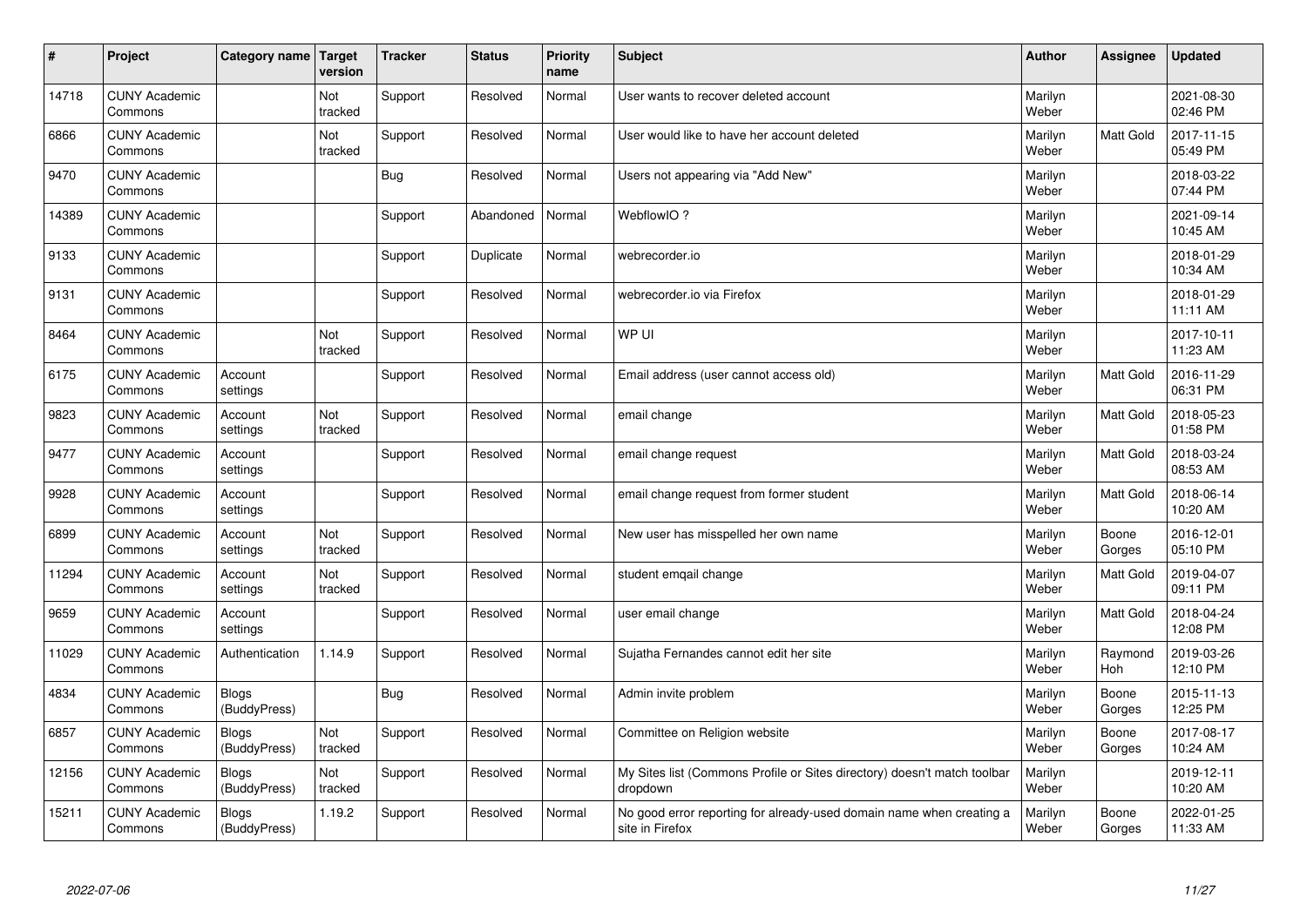| #     | Project                         | Category name   Target           | version        | <b>Tracker</b> | <b>Status</b>        | <b>Priority</b><br>name | <b>Subject</b>                                             | <b>Author</b>    | Assignee         | Updated                |
|-------|---------------------------------|----------------------------------|----------------|----------------|----------------------|-------------------------|------------------------------------------------------------|------------------|------------------|------------------------|
| 5799  | <b>CUNY Academic</b><br>Commons | <b>Blogs</b><br>(BuddyPress)     | Not<br>tracked | Feature        | Resolved             | Normal                  | removing one's own access to sites?                        | Marilyn<br>Weber | Boone<br>Gorges  | 2016-07-26<br>01:55 PM |
| 12190 | <b>CUNY Academic</b><br>Commons | Blogs<br>(BuddyPress)            | Not<br>tracked | Support        | Resolved             | Normal                  | Site avatar in directory is not what user expects          | Marilyn<br>Weber |                  | 2019-12-12<br>08:51 PM |
| 12350 | <b>CUNY Academic</b><br>Commons | <b>Blogs</b><br>(BuddyPress)     | Not<br>tracked | Support        | Reporter<br>Feedback | Normal                  | URL creation problem                                       | Marilyn<br>Weber |                  | 2020-02-03<br>11:27 AM |
| 2994  | <b>CUNY Academic</b><br>Commons | <b>BuddyPress</b><br>(misc)      | 1.5.16         | <b>Bug</b>     | Resolved             | High                    | "My forums" link gives "page not found" error              | Marilyn<br>Weber | Boone<br>Gorges  | 2014-01-29<br>03:44 PM |
| 3417  | <b>CUNY Academic</b><br>Commons | <b>BuddyPress</b><br>(misc)      | Not<br>tracked | Bug            | Rejected             | High                    | copying two commons groups                                 | Marilyn<br>Weber | Marilyn<br>Weber | 2014-11-05<br>09:56 AM |
| 11448 | <b>CUNY Academic</b><br>Commons | <b>BuddyPress</b><br>(misc)      | 1.15.1         | Support        | Resolved             | Normal                  | sole administrator listed on sites is not an admin at all? | Marilyn<br>Weber | Raymond<br>Hoh   | 2019-05-14<br>11:15 AM |
| 12165 | <b>CUNY Academic</b><br>Commons | <b>BuddyPress</b><br>(misc)      | Not<br>tracked | Support        | Resolved             | Normal                  | two reports of Profile problems                            | Marilyn<br>Weber | Boone<br>Gorges  | 2019-12-04<br>05:06 PM |
| 4734  | <b>CUNY Academic</b><br>Commons | <b>BuddyPress</b><br>Docs        | 1.8.13         | Bug            | Resolved             | High                    | Problems with "Create New Doc"                             | Marilyn<br>Weber | Boone<br>Gorges  | 2015-10-09<br>07:53 AM |
| 11091 | <b>CUNY Academic</b><br>Commons | <b>BuddyPress</b><br><b>Docs</b> | 1.14.7         | Support        | Resolved             | Normal                  | word limit for comments on a group doc?                    | Marilyn<br>Weber |                  | 2019-02-26<br>02:04 PM |
| 10606 | <b>CUNY Academic</b><br>Commons | cdev.gc.cuny.ed<br>u.            | Not<br>tracked | Support        | Resolved             | Normal                  | problems with testing environment                          | Marilyn<br>Weber |                  | 2018-11-02<br>10:27 AM |
| 12515 | <b>CUNY Academic</b><br>Commons | cuny.is                          | 1.16.7         | Support        | Resolved             | Normal                  | AJAX actions on cuny is admin page are failing             | Marilyn<br>Weber |                  | 2020-03-10<br>11:57 AM |
| 6118  | <b>CUNY Academic</b><br>Commons | cuny.is                          |                | Feature        | Resolved             | Normal                  | Cuny. Is request from Javier Otero Peña                    | Marilyn<br>Weber | Sarah<br>Morgano | 2016-10-04<br>07:02 PM |
| 8878  | <b>CUNY Academic</b><br>Commons | cuny.is                          | Not<br>tracked | <b>Bug</b>     | Resolved             | Urgent                  | cuny is site link won't work                               | Marilyn<br>Weber | Boone<br>Gorges  | 2017-11-01<br>03:06 PM |
| 9886  | <b>CUNY Academic</b><br>Commons | cuny.is                          | Not<br>tracked | Support        | Resolved             | Normal                  | cuny.is SSL                                                | Marilyn<br>Weber |                  | 2018-10-26<br>02:07 PM |
| 4496  | <b>CUNY Academic</b><br>Commons | cuny.is                          | 1.8.9          | <b>Bug</b>     | Resolved             | Normal                  | Quick links broken?                                        | Marilyn<br>Weber | Boone<br>Gorges  | 2015-08-28<br>10:39 AM |
| 3029  | <b>CUNY Academic</b><br>Commons | cuny.is                          | Not<br>tracked | Support        | Resolved             | Normal                  | shortlink request                                          | Marilyn<br>Weber | Boone<br>Gorges  | 2014-02-12<br>10:03 AM |
| 3138  | <b>CUNY Academic</b><br>Commons | Documentation                    | Not<br>tracked | Bug            | Resolved             | Normal                  | Codex documentation                                        | Marilyn<br>Weber | scott voth       | 2016-03-04<br>08:49 AM |
| 10176 | <b>CUNY Academic</b><br>Commons | Documentation                    | Not<br>tracked | Bug            | Resolved             | Normal                  | domain mapping requests                                    | Marilyn<br>Weber | scott voth       | 2018-08-29<br>05:30 PM |
| 14344 | <b>CUNY Academic</b><br>Commons | Domain<br>Mapping                | Not<br>tracked | Support        | Resolved             | Normal                  | arabstages.org site down                                   | Marilyn<br>Weber | Raymond<br>Hoh   | 2021-04-19<br>01:42 PM |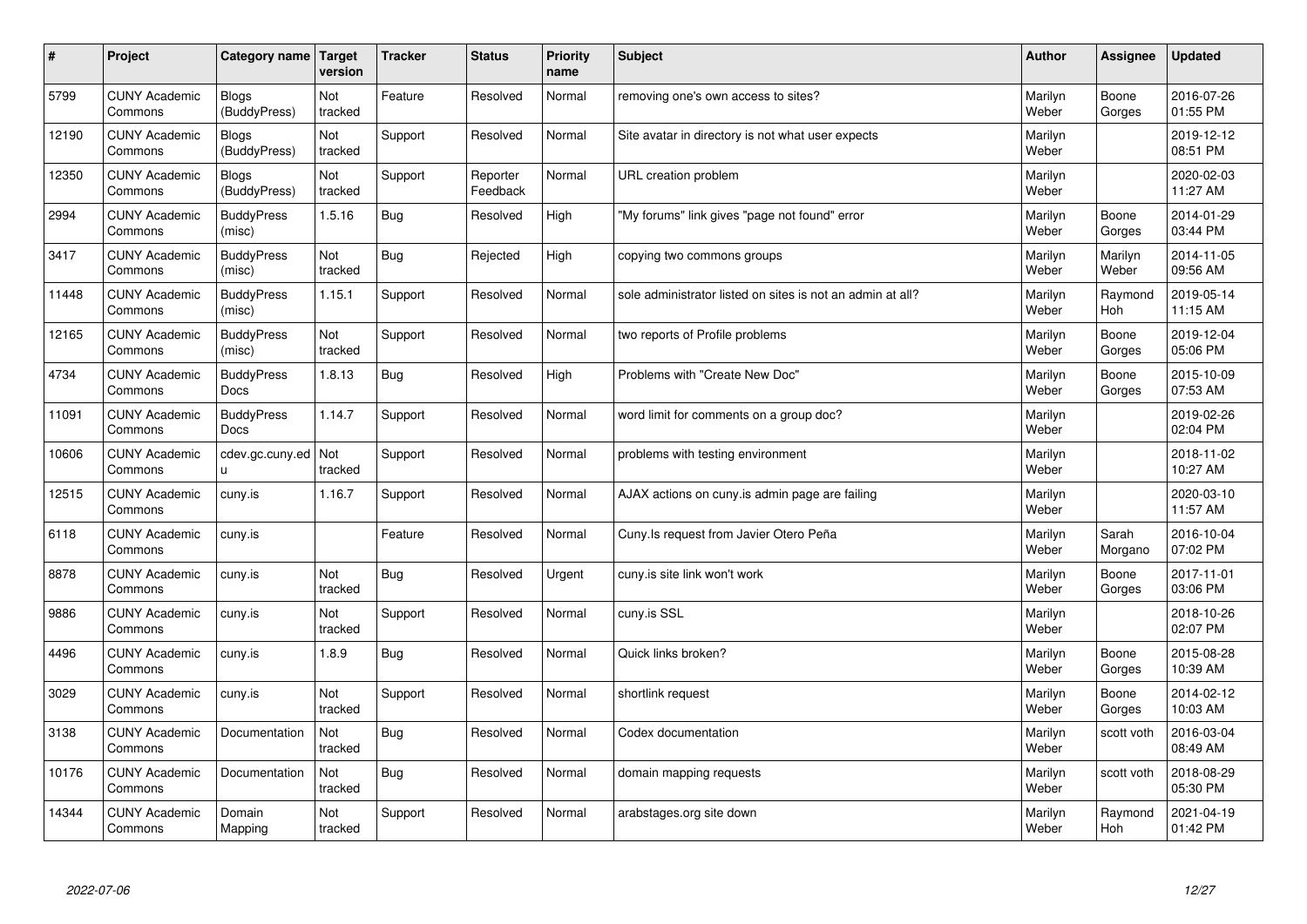| #     | Project                         | Category name   Target        | version           | <b>Tracker</b> | <b>Status</b>        | Priority<br>name | <b>Subject</b>                                                                           | <b>Author</b>    | <b>Assignee</b>       | <b>Updated</b>         |
|-------|---------------------------------|-------------------------------|-------------------|----------------|----------------------|------------------|------------------------------------------------------------------------------------------|------------------|-----------------------|------------------------|
| 13085 | <b>CUNY Academic</b><br>Commons | Domain<br>Mapping             | Not<br>tracked    | Support        | Resolved             | Normal           | domain mapping request                                                                   | Marilyn<br>Weber | <b>Matt Gold</b>      | 2020-07-28<br>03:33 PM |
| 7995  | <b>CUNY Academic</b><br>Commons | Domain<br>Mapping             | Not<br>tracked    | Bug            | Resolved             | Urgent           | http://on.socialpaper.gc.cuny.edu down?                                                  | Marilyn<br>Weber |                       | 2017-04-21<br>11:07 AM |
| 13768 | <b>CUNY Academic</b><br>Commons | Domain<br>Mapping             | Not<br>tracked    | Bug            | Resolved             | Normal           | patricksweeney.commons.gc.cuny.edu down                                                  | Marilyn<br>Weber | Raymond<br>Hoh        | 2021-01-12<br>10:47 AM |
| 9828  | <b>CUNY Academic</b><br>Commons | Domain<br>Mapping             | 1.13.3            | Bug            | Resolved             | High             | redirecting problem                                                                      | Marilyn<br>Weber | Raymond<br><b>Hoh</b> | 2018-05-24<br>02:39 PM |
| 7376  | <b>CUNY Academic</b><br>Commons | Email<br>Notifications        |                   | Bug            | Rejected             | Normal           | automatic forwarding of blog posts not working                                           | Marilyn<br>Weber | Boone<br>Gorges       | 2017-05-01<br>10:36 PM |
| 5991  | <b>CUNY Academic</b><br>Commons | Email<br>Notifications        | Future<br>release | Support        | Resolved             | Normal           | change format of autogenerated blog emails                                               | Marilyn<br>Weber | Paige<br>Dupont       | 2018-01-12<br>02:55 PM |
| 5992  | <b>CUNY Academic</b><br>Commons | Email<br>Notifications        | Future<br>release | Feature        | <b>New</b>           | Normal           | Changing the From line of autogenerated blog emails                                      | Marilyn<br>Weber |                       | 2018-09-27<br>05:19 PM |
| 5448  | <b>CUNY Academic</b><br>Commons | Email<br><b>Notifications</b> | 1.10.2            | Bug            | Rejected             | Normal           | garbled CAC activity digests                                                             | Marilyn<br>Weber | Raymond<br><b>Hoh</b> | 2016-11-20<br>02:38 AM |
| 6818  | <b>CUNY Academic</b><br>Commons | Email<br><b>Notifications</b> | 1.10.3            | Support        | Resolved             | Normal           | No more email notifications?                                                             | Marilyn<br>Weber |                       | 2016-11-22<br>02:51 PM |
| 11971 | <b>CUNY Academic</b><br>Commons | Email<br>Notifications        | Future<br>release | <b>Bug</b>     | Reporter<br>Feedback | Low              | Pictures obscured in emailed post notifications                                          | Marilyn<br>Weber | Raymond<br>Hoh        | 2019-11-21<br>01:14 PM |
| 10245 | <b>CUNY Academic</b><br>Commons | Email<br>Notifications        | 1.13.8            | Support        | Resolved             | Urgent           | Placeholders in action emails (activation, password reset) not being<br>properly swapped | Marilyn<br>Weber | Raymond<br><b>Hoh</b> | 2018-08-30<br>04:02 PM |
| 14889 | <b>CUNY Academic</b><br>Commons | Events                        | 1.19.0            | Support        | Resolved             | Normal           | events in group - can they be edited by all admins?                                      | Marilyn<br>Weber | Raymond<br><b>Hoh</b> | 2021-12-13<br>03:31 PM |
| 9154  | <b>CUNY Academic</b><br>Commons | Events                        | 1.12.8            | Bug            | Resolved             | Normal           | problem with group calendar                                                              | Marilyn<br>Weber | Raymond<br>Hoh        | 2018-02-13<br>10:49 AM |
| 4962  | <b>CUNY Academic</b><br>Commons | Events                        | 1.8.18            | Bug            | Resolved             | High             | Problems with text entry field in the Events Calendar                                    | Marilyn<br>Weber | Raymond<br><b>Hoh</b> | 2015-12-01<br>06:57 PM |
| 3037  | <b>CUNY Academic</b><br>Commons | <b>Ground Control</b>         | Not<br>tracked    | Publicity      | Resolved             | Normal           | <b>Ground Control</b>                                                                    | Marilyn<br>Weber | scott voth            | 2016-01-26<br>05:23 PM |
| 3039  | <b>CUNY Academic</b><br>Commons | <b>Ground Control</b>         | Not<br>tracked    | Publicity      | Resolved             | Normal           | <b>Ground Control</b>                                                                    | Marilyn<br>Weber | Sarah<br>Morgano      | 2016-01-26<br>05:19 PM |
| 3040  | <b>CUNY Academic</b><br>Commons | <b>Ground Control</b>         | Not<br>tracked    | Publicity      | Resolved             | Normal           | <b>Ground Control</b>                                                                    | Marilyn<br>Weber | Micki<br>Kaufman      | 2016-01-26<br>05:16 PM |
| 3038  | <b>CUNY Academic</b><br>Commons | <b>Ground Control</b>         | Not<br>tracked    | Publicity      | Resolved             | Normal           | <b>Ground Control</b>                                                                    | Marilyn<br>Weber | <b>Matt Gold</b>      | 2016-01-26<br>05:10 PM |
| 3041  | <b>CUNY Academic</b><br>Commons | <b>Ground Control</b>         | Not<br>tracked    | Publicity      | Resolved             | Normal           | <b>Ground Control</b>                                                                    | Marilyn<br>Weber | Chris Stein           | 2016-01-26<br>04:52 PM |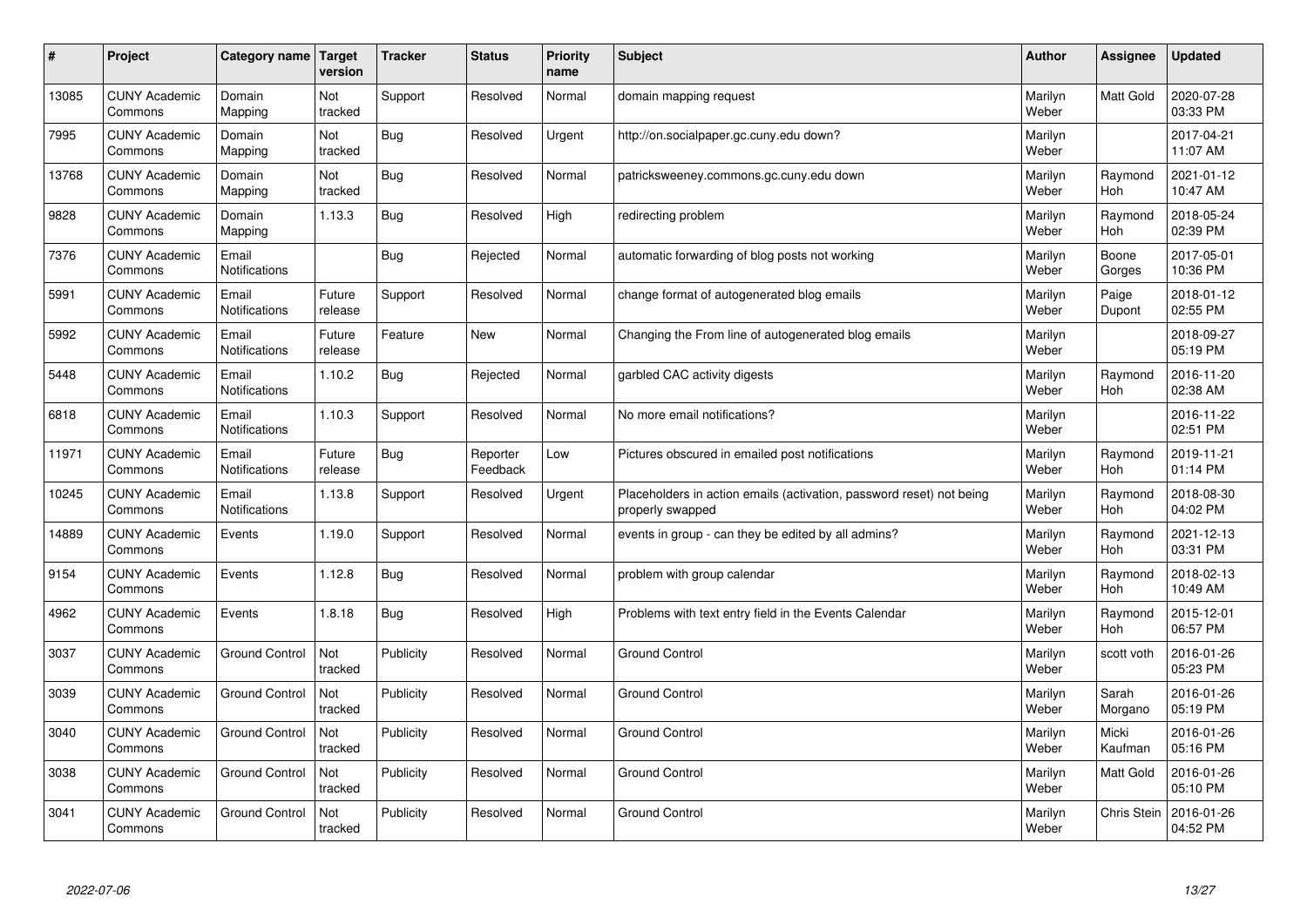| $\sharp$ | Project                         | Category name   Target | version           | <b>Tracker</b> | <b>Status</b>        | <b>Priority</b><br>name | <b>Subject</b>                                                                        | <b>Author</b>    | Assignee              | <b>Updated</b>         |
|----------|---------------------------------|------------------------|-------------------|----------------|----------------------|-------------------------|---------------------------------------------------------------------------------------|------------------|-----------------------|------------------------|
| 3036     | <b>CUNY Academic</b><br>Commons | <b>Ground Control</b>  | Not<br>tracked    | Publicity      | Deferred             | Normal                  | <b>Ground Control</b>                                                                 | Marilyn<br>Weber | Dominic<br>Giglio     | 2015-03-21<br>09:10 PM |
| 3035     | <b>CUNY Academic</b><br>Commons | <b>Ground Control</b>  | Not<br>tracked    | Publicity      | Deferred             | Normal                  | Ground Control article                                                                | Marilyn<br>Weber | Marilyn<br>Weber      | 2015-03-21<br>08:54 PM |
| 8638     | <b>CUNY Academic</b><br>Commons | Group Blogs            | 1.11.11           | Bug            | Resolved             | Normal                  | members not syncing from group to site                                                | Marilyn<br>Weber |                       | 2017-09-01<br>03:50 PM |
| 8661     | <b>CUNY Academic</b><br>Commons | Group Blogs            | Not<br>tracked    | <b>Bug</b>     | Resolved             | Normal                  | new group, old site, can't link?                                                      | Marilyn<br>Weber |                       | 2017-11-15<br>01:26 PM |
| 11088    | <b>CUNY Academic</b><br>Commons | Group Blogs            | Not<br>tracked    | Bug            | Resolved             | Normal                  | no notification for comments                                                          | Marilyn<br>Weber |                       | 2019-02-15<br>03:30 PM |
| 13878    | <b>CUNY Academic</b><br>Commons | Group cloning          | 1.18.4            | Support        | Resolved             | High                    | When creating Group + Site and choosing 'Clone existing', cannot<br>advance to step 2 | Marilyn<br>Weber | Jeremy<br>Felt        | 2021-02-02<br>11:02 AM |
| 6626     | <b>CUNY Academic</b><br>Commons | <b>Group Files</b>     | 1.10.1            | Bug            | Resolved             | Normal                  | Files from non-member showing up in private group                                     | Marilyn<br>Weber | Boone<br>Gorges       | 2016-11-07<br>03:54 PM |
| 9224     | <b>CUNY Academic</b><br>Commons | Group Files            | 1.13              | Feature        | Resolved             | Normal                  | attachments to forum posts clutter up Files area                                      | Marilyn<br>Weber | Boone<br>Gorges       | 2018-03-22<br>03:34 PM |
| 8917     | <b>CUNY Academic</b><br>Commons | <b>Group Files</b>     | 1.12.3            | <b>Bug</b>     | Resolved             | High                    | Files not downloading from Groups properly                                            | Marilyn<br>Weber | Boone<br>Gorges       | 2017-11-29<br>10:04 PM |
| 11567    | <b>CUNY Academic</b><br>Commons | <b>Group Files</b>     | 1.15.4            | Bug            | Resolved             | Normal                  | Group files pagination doesn't work properly in folders                               | Marilyn<br>Weber | Boone<br>Gorges       | 2019-06-25<br>04:22 PM |
| 5684     | <b>CUNY Academic</b><br>Commons | Group Files            | Not<br>tracked    | Bug            | Resolved             | Normal                  | Making Group files appear as Blog entries                                             | Marilyn<br>Weber | Boone<br>Gorges       | 2017-11-20<br>03:28 PM |
| 9282     | <b>CUNY Academic</b><br>Commons | Group Forums           | 1.12.9            | Bug            | Resolved             | Normal                  | 'Forum ID is missing" error?                                                          | Marilyn<br>Weber |                       | 2018-02-27<br>10:32 AM |
| 9835     | <b>CUNY Academic</b><br>Commons | Group Forums           | Future<br>release | <b>Bug</b>     | Assigned             | Normal                  | add a "like" function?                                                                | Marilyn<br>Weber | Erik<br>Trainer       | 2018-06-05<br>01:49 PM |
| 13328    | <b>CUNY Academic</b><br>Commons | Group Forums           | Not<br>tracked    | Bug            | Reporter<br>Feedback | Normal                  | cross-posting in two related groups                                                   | Marilyn<br>Weber | Raymond<br><b>Hoh</b> | 2020-09-15<br>10:39 PM |
| 6893     | <b>CUNY Academic</b><br>Commons | Group Forums           |                   | Bug            | Resolved             | Normal                  | Forum for CUNY Academic Commons Team is gone                                          | Marilyn<br>Weber | Boone<br>Gorges       | 2016-12-01<br>08:08 AM |
| 10361    | <b>CUNY Academic</b><br>Commons | Group Forums           | 1.13.10           | Bug            | Resolved             | Normal                  | forum post pending oddity                                                             | Marilyn<br>Weber |                       | 2018-09-25<br>10:45 AM |
| 13341    | <b>CUNY Academic</b><br>Commons | Group Forums           | 1.17.4            | <b>Bug</b>     | Resolved             | Normal                  | Forum reply problems                                                                  | Marilyn<br>Weber | Raymond<br>Hoh        | 2020-09-22<br>12:08 PM |
| 12487    | <b>CUNY Academic</b><br>Commons | Group Forums           | 1.16.7            | Bug            | Resolved             | Normal                  | group posting problems?                                                               | Marilyn<br>Weber | Raymond<br>Hoh        | 2020-03-10<br>11:40 AM |
| 13827    | <b>CUNY Academic</b><br>Commons | Group Forums           | 1.18.3            | Bug            | Resolved             | Normal                  | more forum post problems                                                              | Marilyn<br>Weber | Raymond<br>Hoh        | 2021-01-22<br>08:19 PM |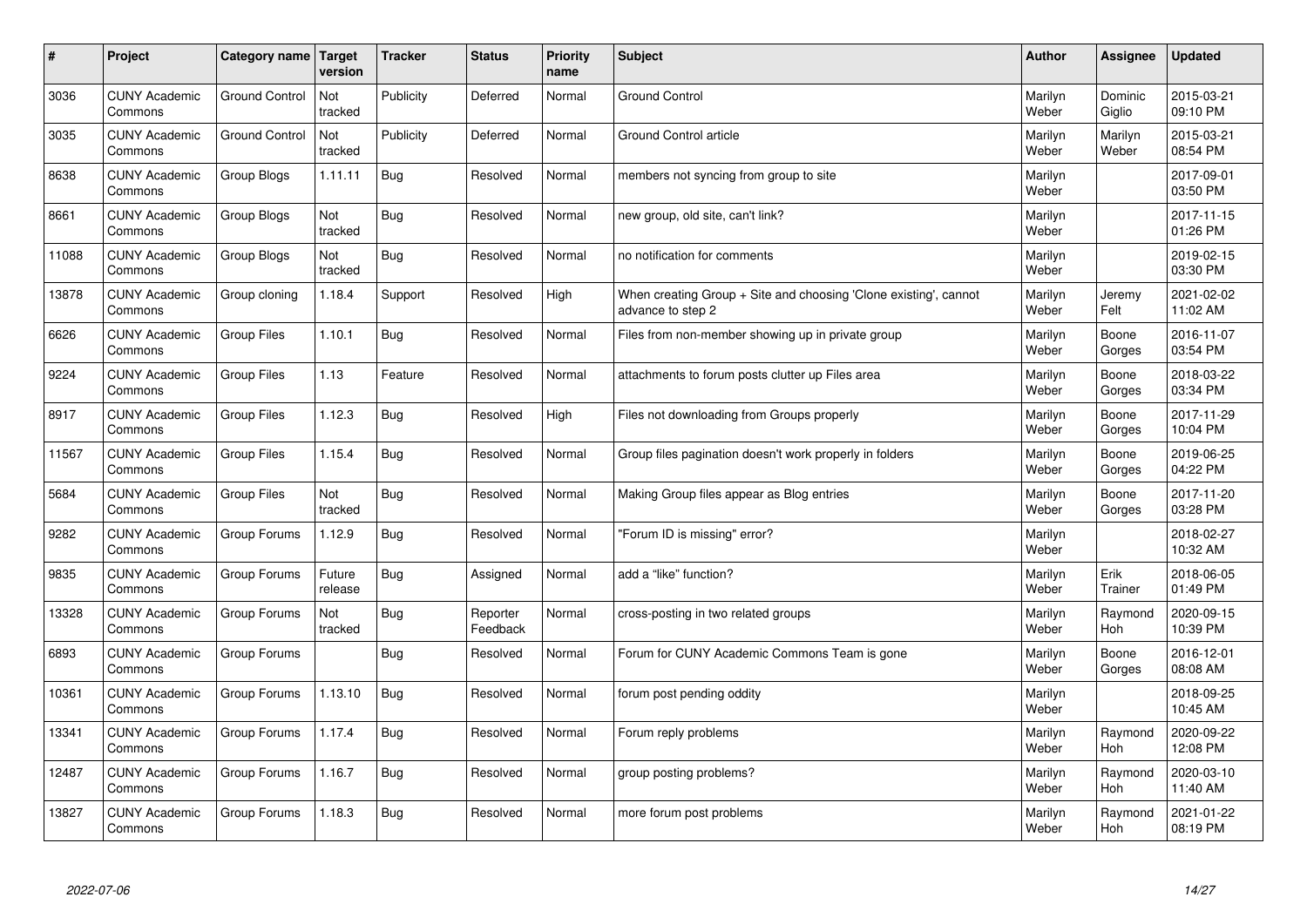| $\sharp$ | Project                         | Category name   Target | version        | <b>Tracker</b> | <b>Status</b> | <b>Priority</b><br>name | <b>Subject</b>                                                              | <b>Author</b>    | Assignee        | <b>Updated</b>         |
|----------|---------------------------------|------------------------|----------------|----------------|---------------|-------------------------|-----------------------------------------------------------------------------|------------------|-----------------|------------------------|
| 4657     | <b>CUNY Academic</b><br>Commons | Group Forums           | 1.8.18         | Bug            | Resolved      | High                    | Submit button disappears in new post mode in forum                          | Marilyn<br>Weber | Raymond<br>Hoh  | 2015-12-01<br>11:15 PM |
| 12006    | <b>CUNY Academic</b><br>Commons | Group<br>Invitations   | 1.15.13        | Bug            | Resolved      | Immediate               | Invite system is broken.                                                    | Marilyn<br>Weber | Boone<br>Gorges | 2019-10-23<br>10:16 AM |
| 3533     | <b>CUNY Academic</b><br>Commons | Group<br>Invitations   | 1.7.8          | Bug            | Resolved      | Low                     | Trying to invite member to a new group                                      | Marilyn<br>Weber | Boone<br>Gorges | 2015-04-01<br>09:13 PM |
| 6091     | <b>CUNY Academic</b><br>Commons | Group<br>Invitations   | Not<br>tracked | <b>Bug</b>     | Resolved      | Normal                  | User cannot re-join a group                                                 | Marilyn<br>Weber | Boone<br>Gorges | 2016-09-28<br>01:47 PM |
| 13173    | <b>CUNY Academic</b><br>Commons | Group Library          | 1.17.1         | Support        | Resolved      | High                    | all uploads to the library are silent                                       | Marilyn<br>Weber |                 | 2020-08-10<br>04:12 PM |
| 13675    | <b>CUNY Academic</b><br>Commons | Group Library          | 1.18.1         | Bug            | Resolved      | High                    | broken Library                                                              | Marilyn<br>Weber |                 | 2020-12-09<br>05:02 PM |
| 13159    | <b>CUNY Academic</b><br>Commons | Group Library          | Not<br>tracked | Support        | Resolved      | Normal                  | changing folder names?                                                      | Marilyn<br>Weber | Boone<br>Gorges | 2020-08-27<br>08:59 AM |
| 13227    | <b>CUNY Academic</b><br>Commons | Group Library          | 1.17.2         | Bug            | Resolved      | High                    | folder not appearing in library                                             | Marilyn<br>Weber |                 | 2020-08-21<br>04:22 PM |
| 14304    | <b>CUNY Academic</b><br>Commons | Group Library          | 1.18.8         | Bug            | Resolved      | Normal                  | Library items change folders when adding subsequent items in new<br>folders | Marilyn<br>Weber | Boone<br>Gorges | 2021-04-13<br>11:21 AM |
| 13138    | <b>CUNY Academic</b><br>Commons | Group Library          | Not<br>tracked | Support        | Resolved      | Normal                  | moving Library contents for Steve Brier                                     | Marilyn<br>Weber |                 | 2020-08-03<br>04:00 PM |
| 7678     | <b>CUNY Academic</b><br>Commons | Groups (misc)          | Not<br>tracked | Support        | Resolved      | Normal                  | add admin to student group                                                  | Marilyn<br>Weber | Boone<br>Gorges | 2017-02-15<br>11:58 AM |
| 3620     | <b>CUNY Academic</b><br>Commons | Groups (misc)          | Not<br>tracked | <b>Bug</b>     | Resolved      | Normal                  | admins of The Group for Group Admins                                        | Marilyn<br>Weber |                 | 2014-11-03<br>08:38 AM |
| 8200     | <b>CUNY Academic</b><br>Commons | Groups (misc)          | Not<br>tracked | Bug            | Resolved      | Normal                  | Announcements has disappeared                                               | Marilyn<br>Weber | Boone<br>Gorges | 2017-05-26<br>04:04 PM |
| 10772    | <b>CUNY Academic</b><br>Commons | Groups (misc)          | 1.14.2         | Bug            | Resolved      | Normal                  | can't create groups                                                         | Marilyn<br>Weber |                 | 2018-12-04<br>10:42 AM |
| 6313     | <b>CUNY Academic</b><br>Commons | Groups (misc)          |                | <b>Bug</b>     | Duplicate     | Normal                  | group member no longer in group, can't rejoin.                              | Marilyn<br>Weber |                 | 2016-10-14<br>09:27 PM |
| 6286     | <b>CUNY Academic</b><br>Commons | Groups (misc)          | Not<br>tracked | Bug            | Resolved      | Immediate               | Groups pages not displaying at all!                                         | Marilyn<br>Weber | Boone<br>Gorges | 2017-11-15<br>10:57 AM |
| 6575     | <b>CUNY Academic</b><br>Commons | Groups (misc)          |                | Bug            | Rejected      | Normal                  | No papers link for the group "social paper"                                 | Marilyn<br>Weber |                 | 2016-11-02<br>10:39 PM |
| 11006    | <b>CUNY Academic</b><br>Commons | Groups (misc)          | 1.14.6         | Support        | Resolved      | Normal                  | removing members from a group isn't working                                 | Marilyn<br>Weber |                 | 2019-01-24<br>03:18 PM |
| 8978     | <b>CUNY Academic</b><br>Commons | Groups (misc)          | Not<br>tracked | Support        | Resolved      | Normal                  | removing old groups                                                         | Marilyn<br>Weber |                 | 2018-12-10<br>03:52 PM |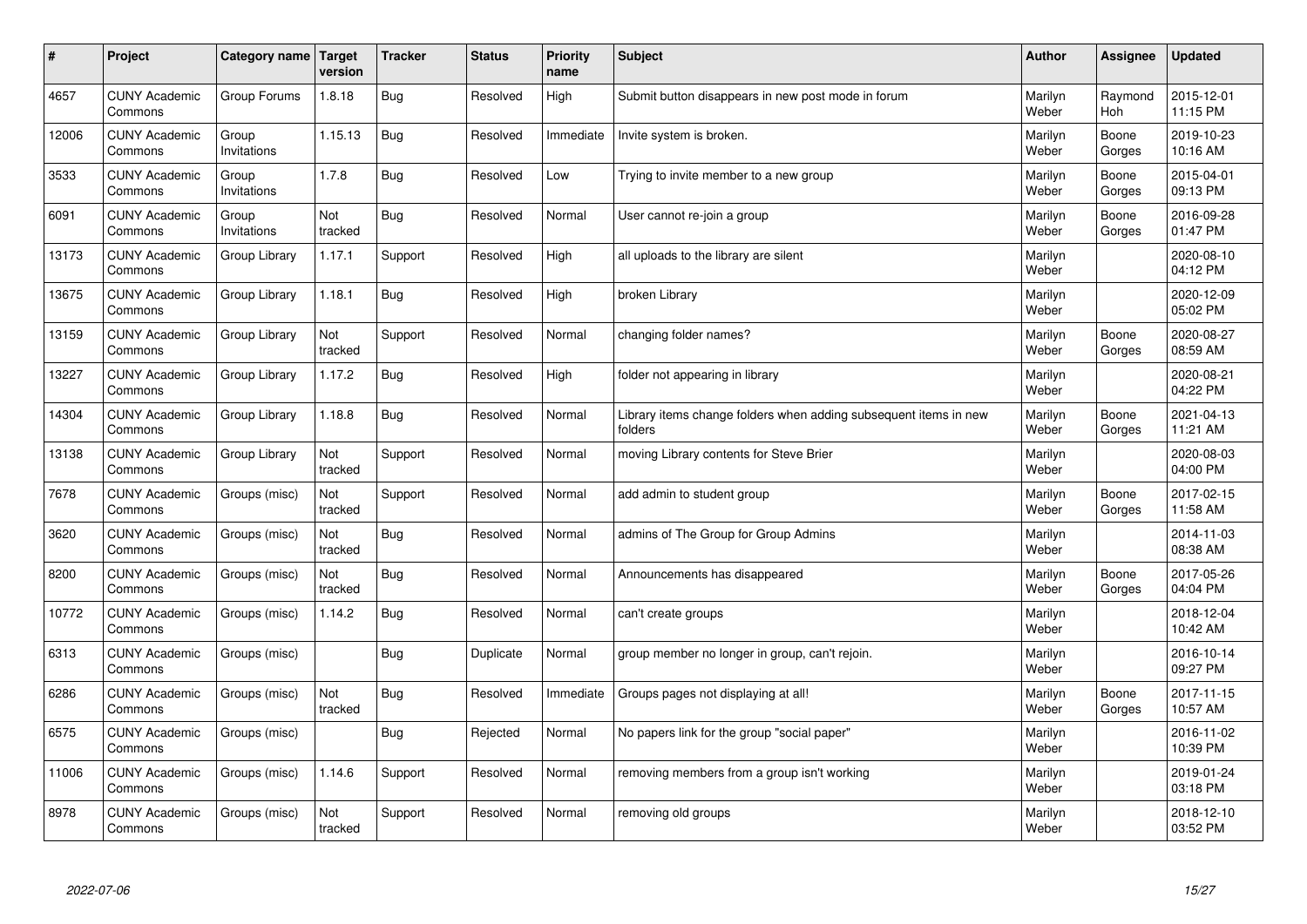| #     | Project                         | Category name   Target | version        | <b>Tracker</b> | <b>Status</b> | Priority<br>name | <b>Subject</b>                                                       | <b>Author</b>    | <b>Assignee</b>  | <b>Updated</b>         |
|-------|---------------------------------|------------------------|----------------|----------------|---------------|------------------|----------------------------------------------------------------------|------------------|------------------|------------------------|
| 3197  | <b>CUNY Academic</b><br>Commons | Groups (misc)          | 1.6.4          | Bug            | Resolved      | Normal           | trying to set up a hidden group blog with no RSS feed                | Marilyn<br>Weber | Boone<br>Gorges  | 2014-05-21<br>09:39 PM |
| 9130  | <b>CUNY Academic</b><br>Commons | Homepage<br>Slides     | Not<br>tracked | Bug            | Resolved      | Normal           | too many redirects                                                   | Marilyn<br>Weber |                  | 2018-01-29<br>10:27 AM |
| 11964 | <b>CUNY Academic</b><br>Commons | Layout                 | 1.15.12        | Bug            | Resolved      | Normal           | https://commons.gc.cuny.edu/create/ not displaying correctly in Edge | Marilyn<br>Weber | Raymond<br>Hoh   | 2019-10-22<br>11:54 AM |
| 9163  | <b>CUNY Academic</b><br>Commons | Layout                 | 1.12.8         | Support        | Resolved      | Normal           | Mobile responsiveness issues                                         | Marilyn<br>Weber | Raymond<br>Hoh   | 2018-02-13<br>10:49 AM |
| 15252 | <b>CUNY Academic</b><br>Commons | Layout                 | Not<br>tracked | Bug            | Resolved      | Normal           | visual glitch with the Segal Center webpage                          | Marilyn<br>Weber | Raymond<br>Hoh   | 2022-02-03<br>04:56 PM |
| 8401  | <b>CUNY Academic</b><br>Commons | Membership             | Not<br>tracked | Support        | Resolved      | Normal           | add me as an admin                                                   | Marilyn<br>Weber | Boone<br>Gorges  | 2017-07-11<br>11:40 AM |
| 8120  | <b>CUNY Academic</b><br>Commons | Membership             | Not<br>tracked | Support        | Resolved      | Normal           | add me as an admin to https://nyslavery.commons.gc.cuny.edu          | Marilyn<br>Weber |                  | 2017-05-10<br>02:19 PM |
| 10066 | <b>CUNY Academic</b><br>Commons | Membership             | Not<br>tracked | Support        | Resolved      | Normal           | add me as an admin to https://pkms.commons.gc.cuny.edu/              | Marilyn<br>Weber |                  | 2018-07-26<br>11:54 AM |
| 7922  | <b>CUNY Academic</b><br>Commons | Membership             | Not<br>tracked | Support        | Resolved      | Normal           | add me as an admin to the MALs alumni site?                          | Marilyn<br>Weber |                  | 2017-04-06<br>05:19 PM |
| 8222  | <b>CUNY Academic</b><br>Commons | Membership             | Not<br>tracked | Support        | Resolved      | Normal           | Admin for iletc.commons.gc.cuny.edu                                  | Marilyn<br>Weber | Boone<br>Gorges  | 2017-06-08<br>10:06 AM |
| 8481  | <b>CUNY Academic</b><br>Commons | Membership             | Not<br>tracked | Support        | Resolved      | Normal           | admin of http://swipanalytic.org/organizers/                         | Marilyn<br>Weber |                  | 2019-02-19<br>01:58 PM |
| 8531  | <b>CUNY Academic</b><br>Commons | Membership             | Not<br>tracked | Support        | Resolved      | Normal           | admin of https://admissions.commons.gc.cuny.edu                      | Marilyn<br>Weber |                  | 2017-08-15<br>04:20 PM |
| 10006 | <b>CUNY Academic</b><br>Commons | Membership             | Not<br>tracked | Support        | Resolved      | Normal           | another email change request                                         | Marilyn<br>Weber |                  | 2018-07-13<br>12:36 PM |
| 11217 | <b>CUNY Academic</b><br>Commons | Membership             | Not<br>tracked | Support        | Resolved      | Normal           | Another email update                                                 | Marilyn<br>Weber |                  | 2019-03-12<br>03:37 PM |
| 8577  | <b>CUNY Academic</b><br>Commons | Membership             | Not<br>tracked | Support        | Resolved      | Normal           | another user email change                                            | Marilyn<br>Weber |                  | 2017-08-25<br>10:23 AM |
| 8630  | <b>CUNY Academic</b><br>Commons | Membership             | Not<br>tracked | Support        | Resolved      | Normal           | Change in email/campus                                               | Marilyn<br>Weber |                  | 2017-08-30<br>03:48 PM |
| 10257 | <b>CUNY Academic</b><br>Commons | Membership             | Not<br>tracked | Support        | Resolved      | Normal           | change the email from @login.cuny.edu to campu email                 | Marilyn<br>Weber |                  | 2018-12-10<br>03:55 PM |
| 7486  | <b>CUNY Academic</b><br>Commons | Membership             | Not<br>tracked | Support        | Resolved      | Normal           | changed email address                                                | Marilyn<br>Weber |                  | 2017-01-24<br>10:00 PM |
| 5968  | <b>CUNY Academic</b><br>Commons | Membership             | Not<br>tracked | Bug            | Resolved      | Normal           | Deleting account without knowing password                            | Marilyn<br>Weber | <b>Matt Gold</b> | 2017-11-15<br>06:19 PM |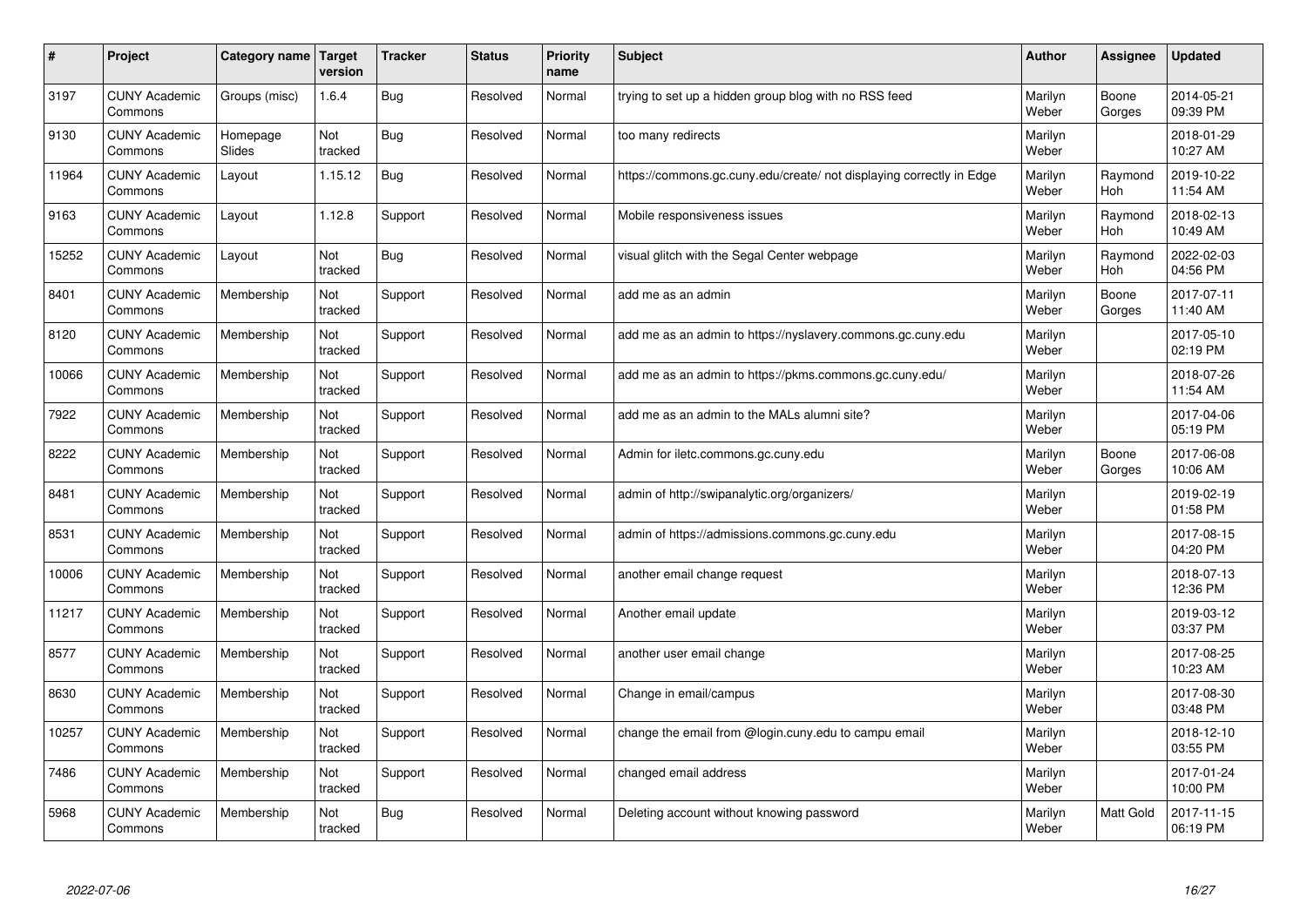| $\sharp$ | Project                         | Category name   Target | version        | <b>Tracker</b> | <b>Status</b> | <b>Priority</b><br>name | <b>Subject</b>                                             | <b>Author</b>    | Assignee         | <b>Updated</b>         |
|----------|---------------------------------|------------------------|----------------|----------------|---------------|-------------------------|------------------------------------------------------------|------------------|------------------|------------------------|
| 7775     | <b>CUNY Academic</b><br>Commons | Membership             | Not<br>tracked | Support        | Resolved      | Normal                  | Email change                                               | Marilyn<br>Weber |                  | 2017-03-08<br>10:09 PM |
| 9004     | <b>CUNY Academic</b><br>Commons | Membership             | Not<br>tracked | Support        | Resolved      | Normal                  | email change request                                       | Marilyn<br>Weber |                  | 2017-12-14<br>12:27 PM |
| 12382    | <b>CUNY Academic</b><br>Commons | Membership             | Not<br>tracked | Support        | <b>New</b>    | Normal                  | Email request change                                       | Marilyn<br>Weber | Marilyn<br>Weber | 2020-02-06<br>12:56 PM |
| 11147    | <b>CUNY Academic</b><br>Commons | Membership             | Not<br>tracked | Support        | Resolved      | Normal                  | employee email change                                      | Marilyn<br>Weber |                  | 2019-03-12<br>03:58 PM |
| 9134     | <b>CUNY Academic</b><br>Commons | Membership             | Not<br>tracked | Support        | Abandoned     | Normal                  | former user                                                | Marilyn<br>Weber | <b>Matt Gold</b> | 2019-09-18<br>10:26 AM |
| 11922    | <b>CUNY Academic</b><br>Commons | Membership             | Not<br>tracked | Support        | Resolved      | Normal                  | https://commons.gc.cuny.edu/members/cunyhealthequity/      | Marilyn<br>Weber |                  | 2019-10-02<br>04:05 PM |
| 7349     | <b>CUNY Academic</b><br>Commons | Membership             | Not<br>tracked | Bug            | Resolved      | Normal                  | <b>LACUNY</b> Institute website                            | Marilyn<br>Weber | Boone<br>Gorges  | 2017-01-11<br>04:26 PM |
| 7619     | <b>CUNY Academic</b><br>Commons | Membership             | Not<br>tracked | Support        | Resolved      | Normal                  | outside users for a site that isn't a class?               | Marilyn<br>Weber | Matt Gold        | 2017-11-15<br>06:18 PM |
| 11210    | <b>CUNY Academic</b><br>Commons | Membership             | Not<br>tracked | Support        | Resolved      | Normal                  | Please change the email                                    | Marilyn<br>Weber |                  | 2019-03-11<br>04:16 PM |
| 8429     | <b>CUNY Academic</b><br>Commons | Membership             | Not<br>tracked | Support        | Resolved      | Normal                  | Please make me an admin of https://arc.commons.gc.cuny.edu | Marilyn<br>Weber | Boone<br>Gorges  | 2017-07-24<br>03:33 PM |
| 10387    | <b>CUNY Academic</b><br>Commons | Membership             | Not<br>tracked | Support        | Resolved      | Normal                  | remove user page                                           | Marilyn<br>Weber |                  | 2018-09-28<br>02:26 PM |
| 11516    | <b>CUNY Academic</b><br>Commons | Membership             | Not<br>tracked | Support        | Resolved      | Normal                  | request for email change                                   | Marilyn<br>Weber |                  | 2019-06-04<br>01:48 PM |
| 10910    | <b>CUNY Academic</b><br>Commons | Membership             | Not<br>tracked | Support        | Resolved      | Normal                  | request to be an admin to a prof's site                    | Marilyn<br>Weber |                  | 2019-01-04<br>10:45 AM |
| 3466     | <b>CUNY Academic</b><br>Commons | Membership             | 1.6.16         | Feature        | Resolved      | Normal                  | restricting undergrad registration                         | Marilyn<br>Weber | Boone<br>Gorges  | 2014-09-18<br>12:02 AM |
| 11961    | <b>CUNY Academic</b><br>Commons | Membership             | Not<br>tracked | Support        | Resolved      | Normal                  | switch email for student user                              | Marilyn<br>Weber |                  | 2019-10-09<br>01:56 PM |
| 10941    | <b>CUNY Academic</b><br>Commons | Membership             | Not<br>tracked | Support        | Resolved      | Normal                  | update user email                                          | Marilyn<br>Weber |                  | 2019-02-13<br>02:24 PM |
| 6039     | <b>CUNY Academic</b><br>Commons | Membership             | 1.9.28         | Bug            | Resolved      | High                    | User cannot change her email                               | Marilyn<br>Weber |                  | 2016-09-19<br>03:03 PM |
| 8566     | <b>CUNY Academic</b><br>Commons | Membership             | Not<br>tracked | Support        | Resolved      | Normal                  | user email change                                          | Marilyn<br>Weber |                  | 2017-11-15<br>01:27 PM |
| 5772     | <b>CUNY Academic</b><br>Commons | Membership             | Not<br>tracked | Support        | Resolved      | Normal                  | User email change and forgotten password                   | Marilyn<br>Weber | <b>Matt Gold</b> | 2017-11-15<br>06:18 PM |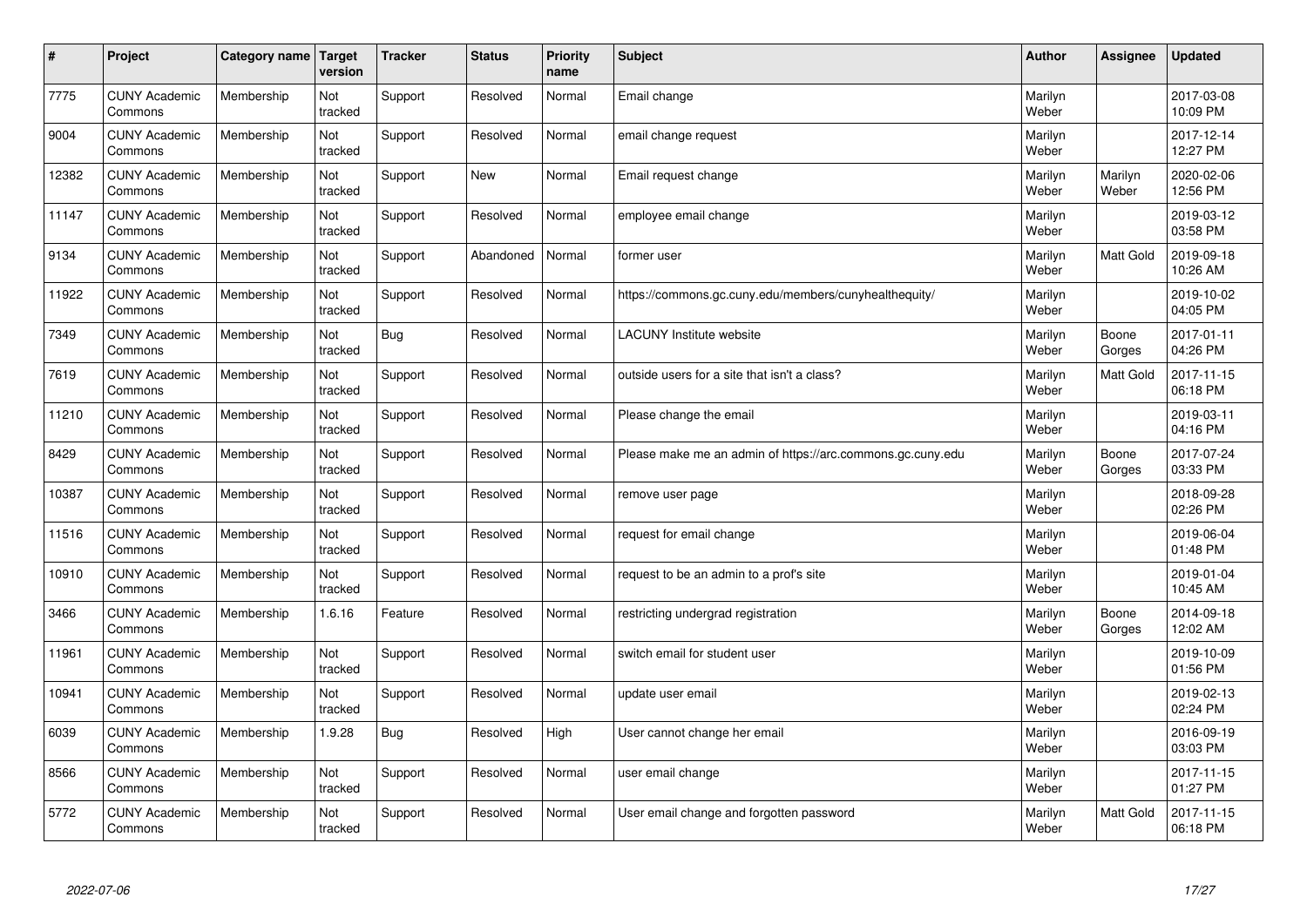| $\sharp$ | Project                         | Category name   Target  | version        | <b>Tracker</b> | <b>Status</b> | <b>Priority</b><br>name | <b>Subject</b>                                                    | <b>Author</b>    | Assignee              | <b>Updated</b>         |
|----------|---------------------------------|-------------------------|----------------|----------------|---------------|-------------------------|-------------------------------------------------------------------|------------------|-----------------------|------------------------|
| 9996     | <b>CUNY Academic</b><br>Commons | Membership              | Not<br>tracked | Support        | Rejected      | Normal                  | user email change request                                         | Marilyn<br>Weber |                       | 2018-07-16<br>10:49 AM |
| 9779     | <b>CUNY Academic</b><br>Commons | Membership              | Not<br>tracked | Support        | Resolved      | Normal                  | user not sure if she is registered.                               | Marilyn<br>Weber |                       | 2018-12-10<br>03:53 PM |
| 11127    | <b>CUNY Academic</b><br>Commons | Membership              | Not<br>tracked | Support        | Resolved      | Normal                  | user with new campus affiliation                                  | Marilyn<br>Weber |                       | 2019-02-19<br>02:09 PM |
| 7337     | <b>CUNY Academic</b><br>Commons | Membership              | Not<br>tracked | Bug            | Resolved      | Normal                  | User with new email                                               | Marilyn<br>Weber |                       | 2017-01-06<br>11:05 AM |
| 7223     | <b>CUNY Academic</b><br>Commons | Membership              | Not<br>tracked | Bug            | Resolved      | Normal                  | User with two profiles would like to merge them                   | Marilyn<br>Weber | Boone<br>Gorges       | 2017-01-10<br>02:07 PM |
| 7771     | <b>CUNY Academic</b><br>Commons | Membership              | Not<br>tracked | Support        | Resolved      | Normal                  | User would like to be uncoupled from sites                        | Marilyn<br>Weber | Boone<br>Gorges       | 2017-03-09<br>12:38 PM |
| 9927     | <b>CUNY Academic</b><br>Commons | Membership              | Not<br>tracked | Support        | Resolved      | Normal                  | wrong email used                                                  | Marilyn<br>Weber | Matt Gold             | 2018-06-14<br>10:21 AM |
| 14129    | <b>CUNY Academic</b><br>Commons | Onboarding              | 1.18.6         | Support        | Resolved      | Normal                  | can only see some invites sent                                    | Marilyn<br>Weber | Raymond<br>Hoh        | 2021-04-09<br>09:00 AM |
| 13521    | <b>CUNY Academic</b><br>Commons | Onboarding              | 1.17.7         | Support        | Resolved      | Normal                  | sent invitations page                                             | Marilyn<br>Weber | Raymond<br><b>Hoh</b> | 2020-11-10<br>10:31 AM |
| 11865    | <b>CUNY Academic</b><br>Commons | Onboarding              | 1.15.10        | Bug            | Resolved      | Normal                  | Site name not appearing in "Membership" lists of Invitation modal | Marilyn<br>Weber | Boone<br>Gorges       | 2019-09-24<br>11:09 AM |
| 15241    | <b>CUNY Academic</b><br>Commons | Onboarding              | 1.19.3         | Design/UX      | Resolved      | Normal                  | white on gray                                                     | Marilyn<br>Weber | Boone<br>Gorges       | 2022-02-08<br>02:38 PM |
| 4880     | <b>CUNY Academic</b><br>Commons | Password<br>Reset       | Not<br>tracked | Support        | Resolved      | High                    | CUNY Central person having password trouble                       | Marilyn<br>Weber |                       | 2015-11-10<br>12:40 PM |
| 6815     | <b>CUNY Academic</b><br>Commons | Password<br>Reset       | Not<br>tracked | Support        | Resolved      | Normal                  | password reset requested                                          | Marilyn<br>Weber | Matt Gold             | 2016-11-22<br>10:30 AM |
| 14448    | <b>CUNY Academic</b><br>Commons | Password<br>Reset       | Not<br>tracked | Bug            | Rejected      | Normal                  | password reset weirdness                                          | Marilyn<br>Weber | Raymond<br><b>Hoh</b> | 2021-05-12<br>01:34 PM |
| 7685     | <b>CUNY Academic</b><br>Commons | Password<br>Reset       | Not<br>tracked | Support        | Resolved      | Normal                  | temporary password                                                | Marilyn<br>Weber | Boone<br>Gorges       | 2017-02-15<br>07:36 PM |
| 11907    | <b>CUNY Academic</b><br>Commons | <b>Public Portfolio</b> | 1.15.13        | Support        | Resolved      | Normal                  | more publications problems (in profile)                           | Marilyn<br>Weber |                       | 2019-11-04<br>11:16 AM |
| 6101     | <b>CUNY Academic</b><br>Commons | <b>Public Portfolio</b> |                | Bug            | Resolved      | High                    | Profile update problems                                           | Marilyn<br>Weber | Boone<br>Gorges       | 2016-12-01<br>03:50 PM |
| 5667     | <b>CUNY Academic</b><br>Commons | <b>Public Portfolio</b> | 1.9.18         | Bug            | Resolved      | Normal                  | publication section on my public portfolio won't update           | Marilyn<br>Weber | Boone<br>Gorges       | 2016-06-12<br>10:19 AM |
| 5629     | <b>CUNY Academic</b><br>Commons | Public Portfolio        | 1.10.4         | Support        | Resolved      | Normal                  | Title field in profile can't be edited                            | Marilyn<br>Weber |                       | 2016-12-13<br>11:19 AM |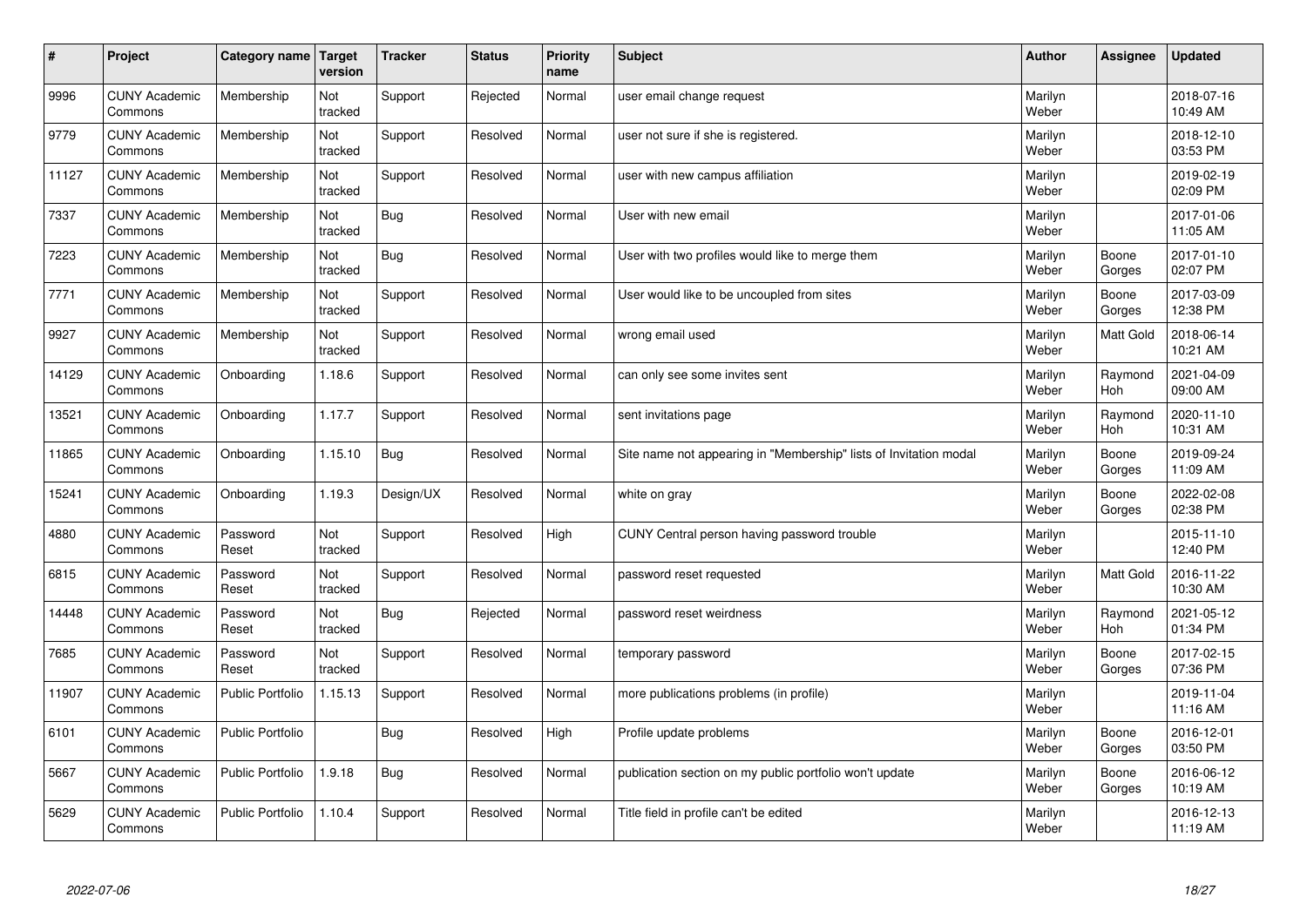| #     | Project                         | Category name Target    | version        | <b>Tracker</b> | <b>Status</b> | <b>Priority</b><br>name | <b>Subject</b>                                                  | <b>Author</b>    | Assignee         | <b>Updated</b>         |
|-------|---------------------------------|-------------------------|----------------|----------------|---------------|-------------------------|-----------------------------------------------------------------|------------------|------------------|------------------------|
| 12543 | <b>CUNY Academic</b><br>Commons | <b>Public Portfolio</b> | Not<br>tracked | Support        | Resolved      | Normal                  | User cannot find profile edit button                            | Marilyn<br>Weber | scott voth       | 2020-03-22<br>02:49 PM |
| 4831  | <b>CUNY Academic</b><br>Commons | <b>Public Portfolio</b> | 1.9.4          | Bug            | Resolved      | Normal                  | User cannot update profile                                      | Marilyn<br>Weber | Boone<br>Gorges  | 2016-01-11<br>10:46 PM |
| 8098  | <b>CUNY Academic</b><br>Commons | <b>Public Portfolio</b> | Not<br>tracked | Bug            | Abandoned     | Normal                  | Widget in profile not working                                   | Marilyn<br>Weber |                  | 2017-11-15<br>01:28 PM |
| 5176  | <b>CUNY Academic</b><br>Commons | <b>Public Portfolio</b> | 1.9.6          | Bug            | Resolved      | Normal                  | Widgets in Profile not saving                                   | Marilyn<br>Weber | Boone<br>Gorges  | 2016-02-01<br>11:07 AM |
| 12346 | <b>CUNY Academic</b><br>Commons | Redmine                 |                | Support        | Resolved      | Normal                  | another Redmine request                                         | Marilyn<br>Weber | <b>Matt Gold</b> | 2020-01-30<br>08:20 PM |
| 6851  | <b>CUNY Academic</b><br>Commons | Redmine                 | Not<br>tracked | Support        | Resolved      | Normal                  | How do I help users join Redmine?                               | Marilyn<br>Weber | Matt Gold        | 2016-11-28<br>10:16 AM |
| 8906  | <b>CUNY Academic</b><br>Commons | Redmine                 | Not<br>tracked | Support        | Resolved      | Normal                  | Redmine access?                                                 | Marilyn<br>Weber | <b>Matt Gold</b> | 2017-11-13<br>06:02 PM |
| 15269 | <b>CUNY Academic</b><br>Commons | Redmine                 | Not<br>tracked | Support        | Resolved      | Normal                  | Segal Theater sites                                             | Marilyn<br>Weber |                  | 2022-02-07<br>04:11 PM |
| 5037  | <b>CUNY Academic</b><br>Commons | Registration            | Not<br>tracked | Support        | Resolved      | Normal                  | Another Forgotten password for user with new email address      | Marilyn<br>Weber | Boone<br>Gorges  | 2015-12-22<br>05:24 PM |
| 7226  | <b>CUNY Academic</b><br>Commons | Registration            | Not<br>tracked | Bug            | Abandoned     | Normal                  | Community college student cannot register?                      | Marilyn<br>Weber |                  | 2017-11-15<br>01:55 PM |
| 7608  | <b>CUNY Academic</b><br>Commons | Registration            | Not<br>tracked | Feature        | Resolved      | Normal                  | create an account                                               | Marilyn<br>Weber |                  | 2017-02-15<br>10:45 PM |
| 9162  | <b>CUNY Academic</b><br>Commons | Registration            | Not<br>tracked | Support        | Resolved      | Normal                  | email change due to user error                                  | Marilyn<br>Weber | <b>Matt Gold</b> | 2018-02-13<br>11:11 AM |
| 9787  | <b>CUNY Academic</b><br>Commons | Registration            |                | Support        | Resolved      | Normal                  | email change request                                            | Marilyn<br>Weber | <b>Matt Gold</b> | 2018-05-16<br>09:55 PM |
| 5019  | <b>CUNY Academic</b><br>Commons | Registration            | Not<br>tracked | Support        | Resolved      | Normal                  | Forgotten password for user with new email address              | Marilyn<br>Weber | Marilyn<br>Weber | 2015-12-11<br>04:18 PM |
| 4577  | <b>CUNY Academic</b><br>Commons | Registration            | Not<br>tracked | Bug            | Resolved      | Normal                  | New users are not getting their email verification              | Marilyn<br>Weber | Boone<br>Gorges  | 2016-01-26<br>03:30 PM |
| 7613  | <b>CUNY Academic</b><br>Commons | Registration            | Not<br>tracked | Support        | Resolved      | Normal                  | non-matriculated students                                       | Marilyn<br>Weber | Boone<br>Gorges  | 2017-11-15<br>11:03 AM |
| 5969  | <b>CUNY Academic</b><br>Commons | Registration            | 1.9.27         | Bug            | Resolved      | Normal                  | Queens students unable to join                                  | Marilyn<br>Weber | Boone<br>Gorges  | 2016-09-04<br>09:41 PM |
| 14526 | <b>CUNY Academic</b><br>Commons | Registration            | 1.18.12        | Bug            | Resolved      | High                    | registration interface won't show a space to enter nonCUNY code | Marilyn<br>Weber |                  | 2021-06-03<br>04:02 PM |
| 3593  | <b>CUNY Academic</b><br>Commons | Registration            | 1.7.2          | <b>Bug</b>     | Resolved      | High                    | registration problems                                           | Marilyn<br>Weber | Boone<br>Gorges  | 2014-11-01<br>02:57 PM |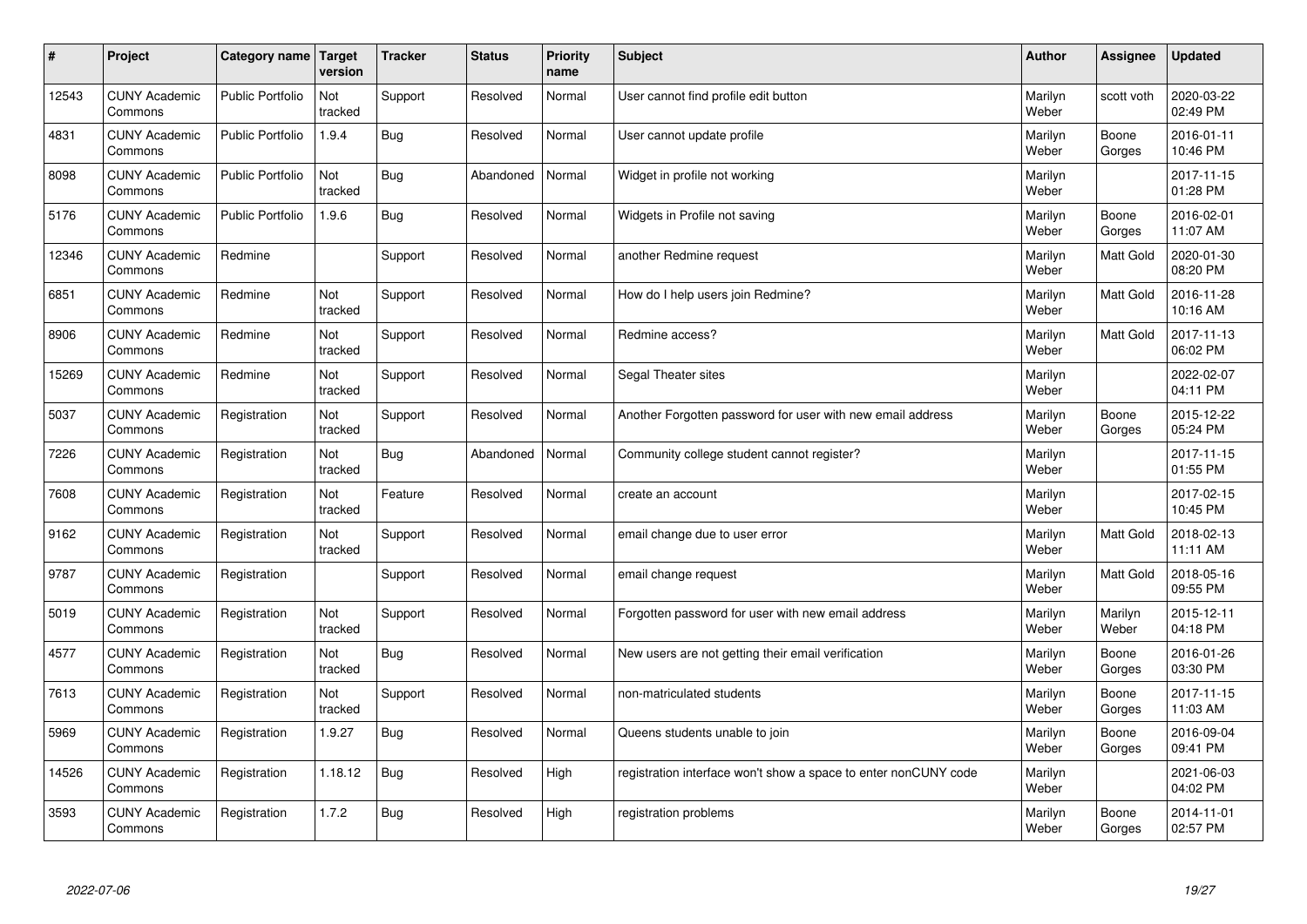| $\#$  | Project                         | <b>Category name</b>     | Target<br>version | <b>Tracker</b> | <b>Status</b>        | <b>Priority</b><br>name | Subject                                                                                                                                         | <b>Author</b>    | <b>Assignee</b>     | <b>Updated</b>         |
|-------|---------------------------------|--------------------------|-------------------|----------------|----------------------|-------------------------|-------------------------------------------------------------------------------------------------------------------------------------------------|------------------|---------------------|------------------------|
| 4649  | <b>CUNY Academic</b><br>Commons | Registration             | Not<br>tracked    | Bug            | Resolved             | Urgent                  | Submit button has disappeared                                                                                                                   | Marilyn<br>Weber | Boone<br>Gorges     | 2015-09-22<br>11:47 AM |
| 9767  | <b>CUNY Academic</b><br>Commons | Registration             | Not<br>tracked    | Support        | Resolved             | Normal                  | user deleted account but now needs one                                                                                                          | Marilyn<br>Weber |                     | 2018-05-11<br>02:39 PM |
| 10273 | <b>CUNY Academic</b><br>Commons | Registration             | Not<br>tracked    | Support        | Reporter<br>Feedback | Normal                  | users combining CF and campus address                                                                                                           | Marilyn<br>Weber |                     | 2019-09-18<br>10:58 AM |
| 8934  | <b>CUNY Academic</b><br>Commons | Reply By Email           | 1.12.4            | Support        | Resolved             | High                    | RBE "could not post" email should have info about attempted From<br>address                                                                     | Marilyn<br>Weber | Raymond<br>Hoh      | 2017-12-12<br>11:25 AM |
| 7684  | <b>CUNY Academic</b><br>Commons | Reply By Email           | 1.10.12           | Bug            | Resolved             | High                    | trying to post too often error                                                                                                                  | Marilyn<br>Weber | Raymond<br>Hoh      | 2017-02-28<br>12:43 PM |
| 6025  | <b>CUNY Academic</b><br>Commons | Search                   | Not<br>tracked    | Bug            | Resolved             | Normal                  | Search function not working                                                                                                                     | Marilyn<br>Weber | Boone<br>Gorges     | 2016-10-12<br>09:41 AM |
| 6106  | <b>CUNY Academic</b><br>Commons | Server                   | Not<br>tracked    | Bug            | Resolved             | Normal                  | 504 error                                                                                                                                       | Marilyn<br>Weber |                     | 2017-11-15<br>01:55 PM |
| 3530  | <b>CUNY Academic</b><br>Commons | Server                   | Not<br>tracked    | Bug            | Resolved             | High                    | Commons running very slowly/ "connection lost"                                                                                                  | Marilyn<br>Weber | Matt Gold           | 2014-10-08<br>09:34 AM |
| 5872  | <b>CUNY Academic</b><br>Commons | Server                   | Not<br>tracked    | Bug            | Resolved             | Immediate               | Whole Commons is down                                                                                                                           | Marilyn<br>Weber | Boone<br>Gorges     | 2016-08-12<br>12:04 AM |
| 13016 | <b>CUNY Academic</b><br>Commons | Shortcodes and<br>embeds | 1.16.15           | Support        | Resolved             | Normal                  | possible to run code examples, like in Jupyter Notebooks?                                                                                       | Marilyn<br>Weber |                     | 2020-07-16<br>11:52 AM |
| 16291 | <b>CUNY Academic</b><br>Commons | Site cloning             | 2.0.2             | Support        | Resolved             | Normal                  | Images coming up blank in Media Library                                                                                                         | Marilyn<br>Weber | Raymond<br>Hoh      | 2022-06-29<br>11:31 AM |
| 13134 | <b>CUNY Academic</b><br>Commons | Site cloning             | 1.17.1            | Support        | Resolved             | Normal                  | New site (a clone) point to old dashboard                                                                                                       | Marilyn<br>Weber |                     | 2020-08-12<br>03:22 PM |
| 5199  | <b>CUNY Academic</b><br>Commons | Social Paper             | Future<br>release | Feature        | New                  | Normal                  | add tables to the SP editor                                                                                                                     | Marilyn<br>Weber |                     | 2016-10-24<br>11:27 AM |
| 5058  | <b>CUNY Academic</b><br>Commons | Social Paper             | Future<br>release | Feature        | <b>New</b>           | Low                     | Can there be a clearer signal that even when comments have already<br>been made you add comments by clicking on the side? (SP suggestion<br>#5) | Marilyn<br>Weber | Samantha<br>Raddatz | 2016-02-11<br>10:24 PM |
| 13975 | <b>CUNY Academic</b><br>Commons | Social Paper             | Not<br>tracked    | Support        | Reporter<br>Feedback | Normal                  | can't approve comments on Social Paper paper                                                                                                    | Marilyn<br>Weber |                     | 2021-02-12<br>09:33 AM |
| 5397  | <b>CUNY Academic</b><br>Commons | Social Paper             | Future<br>release | Feature        | New                  | Normal                  | frustrating to have to enable/disable in SP                                                                                                     | Marilyn<br>Weber | Samantha<br>Raddatz | 2016-04-20<br>03:39 PM |
| 5050  | <b>CUNY Academic</b><br>Commons | Social Paper             | Future<br>release | Feature        | New                  | Low                     | Making comments visible in SP editing mode (SP suggestion #1)                                                                                   | Marilyn<br>Weber | Samantha<br>Raddatz | 2019-09-17<br>11:10 PM |
| 7836  | <b>CUNY Academic</b><br>Commons | Social Paper             | Not<br>tracked    | Support        | Resolved             | Normal                  | missing Social Paper                                                                                                                            | Marilyn<br>Weber |                     | 2017-11-15<br>01:31 PM |
| 5345  | <b>CUNY Academic</b><br>Commons | Social Paper             | 1.9.17            | Feature        | Rejected             | Normal                  | Plus symbol problem in SP                                                                                                                       | Marilyn<br>Weber | Christian<br>Wach   | 2016-05-27<br>04:26 AM |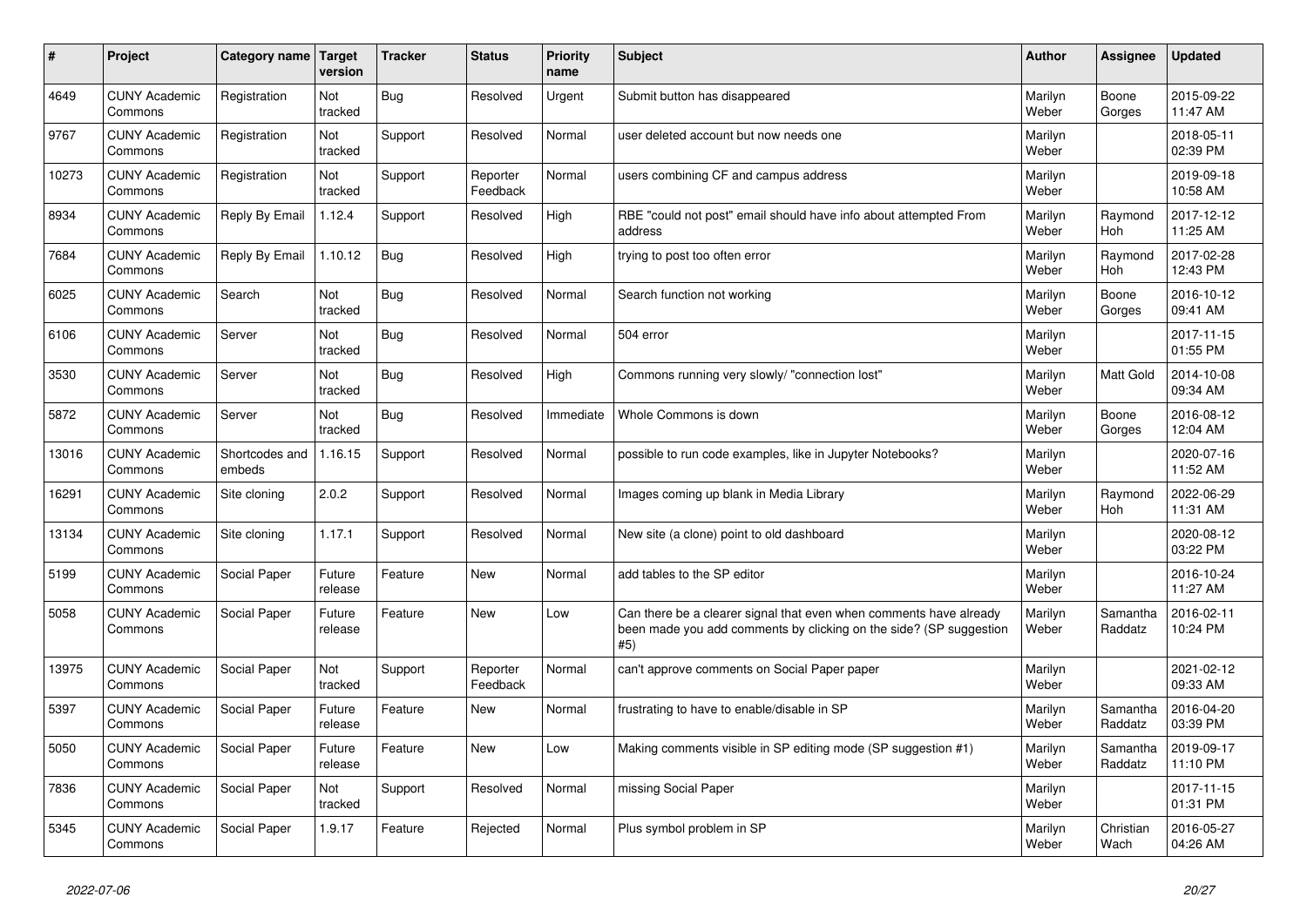| $\pmb{\#}$ | Project                         | Category name           | Target<br>version | <b>Tracker</b> | <b>Status</b> | <b>Priority</b><br>name | <b>Subject</b>                                                              | <b>Author</b>    | Assignee              | <b>Updated</b>         |
|------------|---------------------------------|-------------------------|-------------------|----------------|---------------|-------------------------|-----------------------------------------------------------------------------|------------------|-----------------------|------------------------|
| 5184       | <b>CUNY Academic</b><br>Commons | Social Paper            |                   | Bug            | Rejected      | Normal                  | Problem linking SP to a group                                               | Marilyn<br>Weber | Boone<br>Gorges       | 2016-02-21<br>12:27 PM |
| 5282       | <b>CUNY Academic</b><br>Commons | Social Paper            | Future<br>release | Bug            | <b>New</b>    | Normal                  | Replying via email directs to paper but not individual comment.             | Marilyn<br>Weber | Raymond<br><b>Hoh</b> | 2016-03-02<br>01:48 PM |
| 5053       | <b>CUNY Academic</b><br>Commons | Social Paper            | Future<br>release | Feature        | <b>New</b>    | Low                     | Scrollable menu to add readers (SP suggestion #4)                           | Marilyn<br>Weber | Samantha<br>Raddatz   | 2016-04-21<br>05:21 PM |
| 5052       | <b>CUNY Academic</b><br>Commons | Social Paper            | Future<br>release | Feature        | <b>New</b>    | Low                     | Sentence by sentence or line by line comments (SP suggestion #3)            | Marilyn<br>Weber | Boone<br>Gorges       | 2016-02-11<br>10:24 PM |
| 5205       | <b>CUNY Academic</b><br>Commons | Social Paper            | Future<br>release | Feature        | New           | Normal                  | Social Paper folders                                                        | Marilyn<br>Weber |                       | 2016-02-11<br>10:24 PM |
| 8893       | <b>CUNY Academic</b><br>Commons | Social Paper            | 1.12.1            | Support        | Resolved      | Normal                  | Social paper won't connect to group?                                        | Marilyn<br>Weber |                       | 2017-12-11<br>01:16 PM |
| 5051       | <b>CUNY Academic</b><br>Commons | Social Paper            |                   | Feature        | Rejected      | Low                     | Visual cues for comments (SP suggestion #2)                                 | Marilyn<br>Weber | Samantha<br>Raddatz   | 2016-02-10<br>10:01 AM |
| 12395      | <b>CUNY Academic</b><br>Commons | Spam/Spam<br>Prevention | Not<br>tracked    | Support        | Resolved      | Normal                  | comments again being blocked                                                | Marilyn<br>Weber | Raymond<br>Hoh        | 2020-03-10<br>11:13 AM |
| 11908      | <b>CUNY Academic</b><br>Commons | Spam/Spam<br>Prevention | 1.17.7            | Support        | Resolved      | Normal                  | overeager spam filter                                                       | Marilyn<br>Weber | Raymond<br>Hoh        | 2020-11-05<br>04:36 PM |
| 5985       | <b>CUNY Academic</b><br>Commons | Support                 | Not<br>tracked    | Support        | Resolved      | Normal                  | change user's email address (she cannot access old)                         | Marilyn<br>Weber | Boone<br>Gorges       | 2016-09-07<br>01:43 PM |
| 5988       | <b>CUNY Academic</b><br>Commons | Support                 |                   | Support        | Rejected      | Normal                  | Forbidden error when trying to join                                         | Marilyn<br>Weber | Boone<br>Gorges       | 2016-09-08<br>01:42 PM |
| 6656       | <b>CUNY Academic</b><br>Commons | Support                 | Not<br>tracked    | Support        | Resolved      | Normal                  | Remove user profile                                                         | Marilyn<br>Weber | Matt Gold             | 2016-11-10<br>02:18 PM |
| 5177       | <b>CUNY Academic</b><br>Commons | Toolbar                 | 1.9.6             | <b>Bug</b>     | Resolved      | Normal                  | No "My Papers" tab                                                          | Marilyn<br>Weber | Raymond<br>Hoh        | 2016-01-29<br>08:37 AM |
| 5346       | <b>CUNY Academic</b><br>Commons | Toolbar                 | 1.9.11            | <b>Bug</b>     | Resolved      | Normal                  | possible dynamic HTML code bug?                                             | Marilyn<br>Weber | Boone<br>Gorges       | 2016-03-22<br>10:53 AM |
| 4102       | <b>CUNY Academic</b><br>Commons | User<br>Experience      | 1.8.1             | Design/UX      | Resolved      | Normal                  | Username rules                                                              | Marilyn<br>Weber | Samantha<br>Raddatz   | 2015-06-01<br>01:23 PM |
| 6860       | <b>CUNY Academic</b><br>Commons | User<br>Onboarding      | 1.12              | <b>Bug</b>     | Resolved      | Normal                  | Invitation to join a group is appearing as an invitiation to join the site! | Marilyn<br>Weber | Boone<br>Gorges       | 2017-10-30<br>10:03 AM |
| 15978      | <b>CUNY Academic</b><br>Commons | WordPress -<br>Media    | 2.0.2             | Support        | Resolved      | Normal                  | tex files?                                                                  | Marilyn<br>Weber | Raymond<br><b>Hoh</b> | 2022-06-28<br>09:09 PM |
| 13238      | <b>CUNY Academic</b><br>Commons | WordPress -<br>Media    | 1.17.3            | Support        | Resolved      | Normal                  | allow ppsx file?                                                            | Marilyn<br>Weber | Raymond<br>Hoh        | 2020-09-10<br>11:46 AM |
| 4340       | <b>CUNY Academic</b><br>Commons | WordPress -<br>Media    | 1.8.14            | Feature        | Resolved      | Normal                  | embedding a video                                                           | Marilyn<br>Weber | Daniel<br>Jones       | 2015-10-20<br>12:01 AM |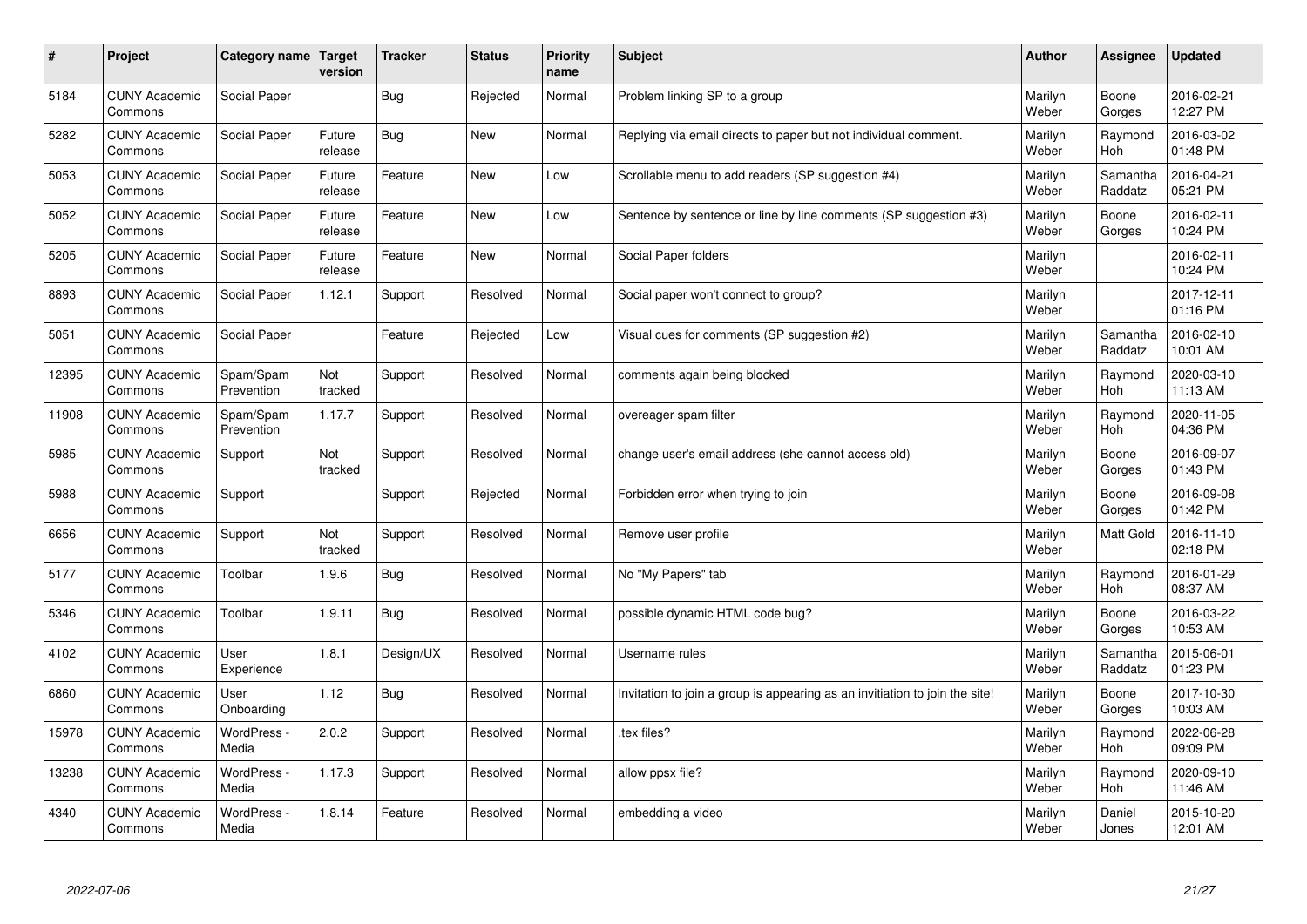| $\sharp$ | Project                         | Category name   Target            | version        | <b>Tracker</b> | <b>Status</b>        | <b>Priority</b><br>name | <b>Subject</b>                                                                 | <b>Author</b>    | Assignee              | <b>Updated</b>         |
|----------|---------------------------------|-----------------------------------|----------------|----------------|----------------------|-------------------------|--------------------------------------------------------------------------------|------------------|-----------------------|------------------------|
| 14369    | <b>CUNY Academic</b><br>Commons | WordPress -<br>Media              | Not<br>tracked | Support        | Resolved             | Normal                  | renewed problem with ppsx files                                                | Marilyn<br>Weber |                       | 2021-04-27<br>12:44 PM |
| 11634    | <b>CUNY Academic</b><br>Commons | <b>WordPress</b><br>(misc)        | Not<br>tracked | Bug            | Rejected             | Normal                  | 'Insert Read More Tag" working oddly                                           | Marilyn<br>Weber | Raymond<br>Hoh        | 2019-07-15<br>11:48 PM |
| 16172    | <b>CUNY Academic</b><br>Commons | <b>WordPress</b><br>(misc)        | 2.0.2          | Bug            | Resolved             | Normal                  | 'Lost your password" link not in error messge                                  | Marilyn<br>Weber | Raymond<br><b>Hoh</b> | 2022-06-14<br>09:21 PM |
| 11453    | <b>CUNY Academic</b><br>Commons | <b>WordPress</b><br>(misc)        | 1.15.2         | Bug            | Resolved             | Normal                  | 403 error on Firefox                                                           | Marilyn<br>Weber | Raymond<br><b>Hoh</b> | 2019-05-28<br>11:46 AM |
| 14606    | <b>CUNY Academic</b><br>Commons | <b>WordPress</b><br>(misc)        | Not<br>tracked | Support        | Rejected             | Normal                  | calendar wrong month                                                           | Marilyn<br>Weber |                       | 2021-07-23<br>12:11 PM |
| 7994     | <b>CUNY Academic</b><br>Commons | WordPress<br>(misc)               | 1.10.17        | Bug            | Resolved             | Urgent                  | Comments not appearing                                                         | Marilyn<br>Weber |                       | 2017-04-20<br>11:16 AM |
| 2777     | <b>CUNY Academic</b><br>Commons | <b>WordPress</b><br>(misc)        | Not<br>tracked | Bug            | Resolved             | Normal                  | Hero slide access                                                              | Marilyn<br>Weber | Boone<br>Gorges       | 2013-09-07<br>12:26 PM |
| 13012    | <b>CUNY Academic</b><br>Commons | <b>WordPress</b><br>(misc)        |                | Support        | Rejected             | Normal                  | icon image associated with the teaching template's Creative Commons<br>License | Marilyn<br>Weber | Raymond<br>Hoh        | 2020-08-25<br>10:56 AM |
| 5753     | <b>CUNY Academic</b><br>Commons | <b>WordPress</b><br>(misc)        | Not<br>tracked | Support        | Resolved             | Normal                  | merging blogs and groups                                                       | Marilyn<br>Weber | Boone<br>Gorges       | 2016-08-29<br>03:09 PM |
| 7607     | <b>CUNY Academic</b><br>Commons | WordPress<br>(misc)               | Not<br>tracked | Feature        | Resolved             | Normal                  | mp4 files                                                                      | Marilyn<br>Weber |                       | 2017-02-15<br>07:37 PM |
| 14074    | <b>CUNY Academic</b><br>Commons | WordPress<br>(misc)               | Not<br>tracked | Support        | Reporter<br>Feedback | Normal                  | page password protection problem                                               | Marilyn<br>Weber |                       | 2021-03-02<br>11:03 AM |
| 9541     | <b>CUNY Academic</b><br>Commons | <b>WordPress</b><br>(misc)        | Not<br>tracked | Support        | Resolved             | Normal                  | repeating header banner                                                        | Marilyn<br>Weber | Raymond<br>Hoh        | 2018-04-06<br>12:33 PM |
| 3001     | <b>CUNY Academic</b><br>Commons | WordPress<br>(misc)               | Not<br>tracked | Support        | Resolved             | Normal                  | shortlink requested                                                            | Marilyn<br>Weber | Boone<br>Gorges       | 2014-01-30<br>01:26 PM |
| 5713     | <b>CUNY Academic</b><br>Commons | WordPress<br>(misc)               | Not<br>tracked | Bug            | Abandoned            | High                    | Site freezing                                                                  | Marilyn<br>Weber | Boone<br>Gorges       | 2017-11-15<br>10:58 AM |
| 10810    | <b>CUNY Academic</b><br>Commons | <b>WordPress</b><br>(misc)        | 1.14.2         | <b>Bug</b>     | Resolved             | Normal                  | Sites set as public are becoming private                                       | Marilyn<br>Weber |                       | 2018-12-11<br>10:15 AM |
| 12393    | <b>CUNY Academic</b><br>Commons | <b>WordPress</b><br>(misc)        |                | Support        | Resolved             | High                    | size limit for files                                                           | Marilyn<br>Weber |                       | 2020-02-18<br>10:13 AM |
| 9499     | <b>CUNY Academic</b><br>Commons | WordPress<br>(misc)               | Not<br>tracked | Support        | Resolved             | Normal                  | tiny question - preventing dates on posts?                                     | Marilyn<br>Weber | Raymond<br>Hoh        | 2018-04-04<br>03:55 PM |
| 10133    | <b>CUNY Academic</b><br>Commons | WordPress<br>(misc)               | Not<br>tracked | Support        | Resolved             | Normal                  | two Commons sites to be migrated elsewhere                                     | Marilyn<br>Weber |                       | 2018-12-10<br>03:54 PM |
| 3592     | <b>CUNY Academic</b><br>Commons | <b>WordPress</b><br>(Permissions) | Not<br>tracked | Publicity      | Resolved             | Normal                  | Oops - Announcing 1.6!                                                         | Marilyn<br>Weber | Boone<br>Gorges       | 2014-10-22<br>03:03 PM |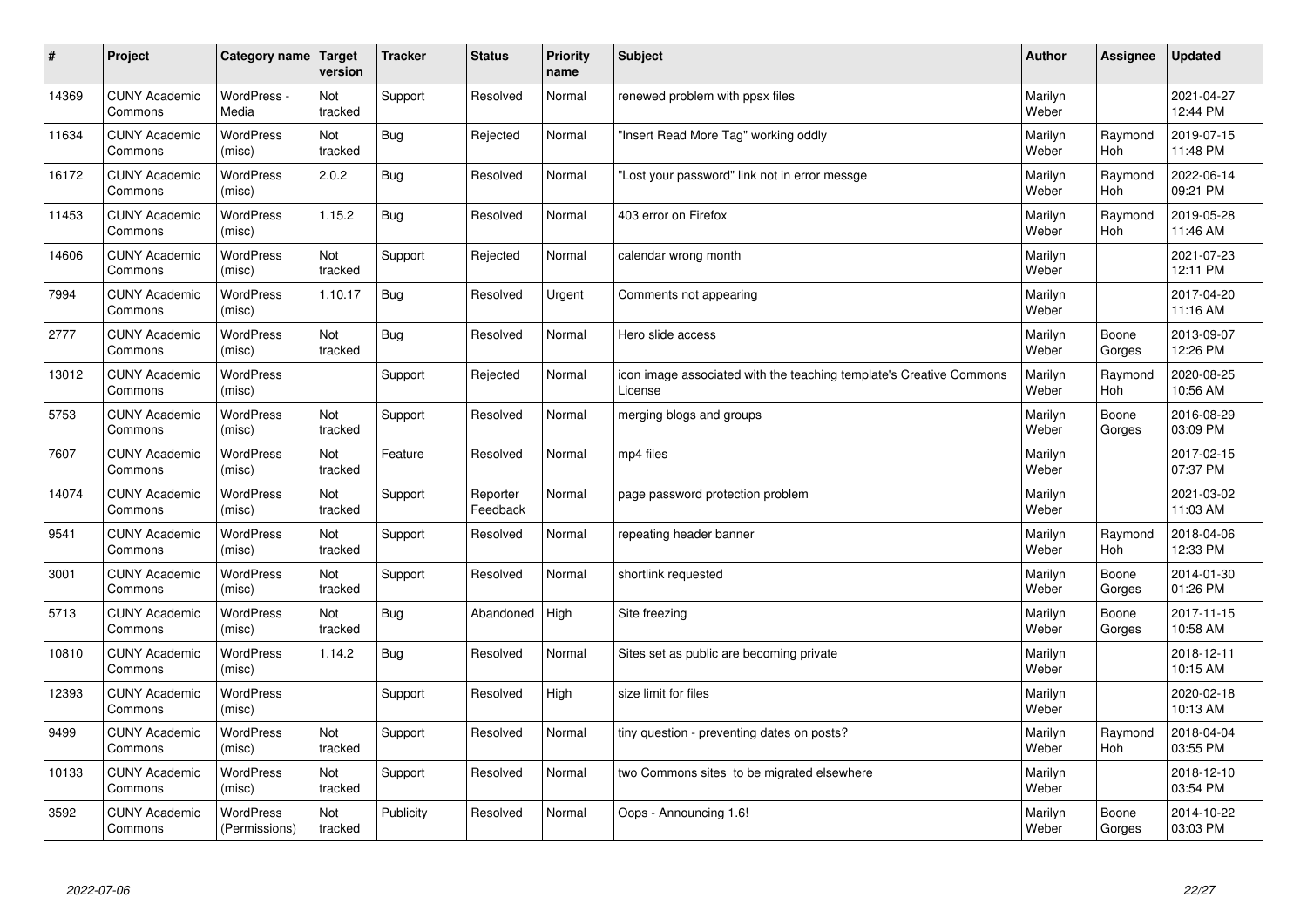| $\sharp$ | Project                         | Category name   Target            | version        | <b>Tracker</b> | <b>Status</b>        | <b>Priority</b><br>name | <b>Subject</b>                                              | <b>Author</b>    | Assignee              | <b>Updated</b>         |
|----------|---------------------------------|-----------------------------------|----------------|----------------|----------------------|-------------------------|-------------------------------------------------------------|------------------|-----------------------|------------------------|
| 3116     | <b>CUNY Academic</b><br>Commons | <b>WordPress</b><br>(Permissions) |                | Bug            | Resolved             | Normal                  | Updating the FAQ page                                       | Marilyn<br>Weber | Boone<br>Gorges       | 2014-04-01<br>10:12 PM |
| 11813    | <b>CUNY Academic</b><br>Commons | <b>WordPress</b><br>Plugins       | 1.15.9         | Support        | Resolved             | Normal                  | 'Change Password Protected Message" plugin requests         | Marilyn<br>Weber |                       | 2019-09-10<br>05:57 PM |
| 12741    | <b>CUNY Academic</b><br>Commons | <b>WordPress</b><br>Plugins       | Not<br>tracked | Support        | Reporter<br>Feedback | Normal                  | <b>Tableau Public Viz Block</b>                             | Marilyn<br>Weber | Raymond<br><b>Hoh</b> | 2020-05-12<br>11:00 AM |
| 9955     | <b>CUNY Academic</b><br>Commons | <b>WordPress</b><br>Plugins       | 1.13.4         | Support        | Rejected             | Normal                  | docx converter plugin?                                      | Marilyn<br>Weber |                       | 2018-06-26<br>11:39 AM |
| 15545    | <b>CUNY Academic</b><br>Commons | <b>WordPress</b><br>Plugins       | 1.19.5         | Feature        | Resolved             | Normal                  | 'ZI Hide Featured Image" plugin request                     | Marilyn<br>Weber | Boone<br>Gorges       | 2022-03-09<br>10:09 AM |
| 13944    | <b>CUNY Academic</b><br>Commons | <b>WordPress</b><br>Plugins       | 1.18.4         | Support        | Resolved             | Normal                  | 3D FlipBook request                                         | Marilyn<br>Weber |                       | 2021-02-09<br>11:05 AM |
| 4997     | <b>CUNY Academic</b><br>Commons | <b>WordPress</b><br>Plugins       | 1.9.4          | Feature        | Resolved             | Normal                  | ability to embed maps from StoryMapJS?                      | Marilyn<br>Weber | Boone<br>Gorges       | 2016-01-07<br>12:34 PM |
| 13935    | <b>CUNY Academic</b><br>Commons | WordPress<br>Plugins              | 1.18.4         | Support        | Resolved             | Low                     | Add Users sidebar widget not working                        | Marilyn<br>Weber |                       | 2021-02-09<br>11:05 AM |
| 8071     | <b>CUNY Academic</b><br>Commons | WordPress<br>Plugins              | Not<br>tracked | Support        | Rejected             | Normal                  | Anthologize                                                 | Marilyn<br>Weber |                       | 2017-05-10<br>10:15 AM |
| 9078     | <b>CUNY Academic</b><br>Commons | WordPress<br>Plugins              | 1.12.7         | Support        | Resolved             | Normal                  | arcgis web maps?                                            | Marilyn<br>Weber | Raymond<br>Hoh        | 2018-01-23<br>11:11 AM |
| 8924     | <b>CUNY Academic</b><br>Commons | <b>WordPress</b><br>Plugins       | 1.12.4         | Bug            | Resolved             | Normal                  | auto-remove feature on http://pcp.gc.cuny.edu               | Marilyn<br>Weber | Matt Gold             | 2017-12-04<br>10:18 AM |
| 9888     | <b>CUNY Academic</b><br>Commons | <b>WordPress</b><br>Plugins       | 1.13.3         | Support        | Resolved             | Normal                  | Business directory Plug-in request                          | Marilyn<br>Weber |                       | 2018-06-12<br>11:52 AM |
| 9340     | <b>CUNY Academic</b><br>Commons | <b>WordPress</b><br>Plugins       | 1.12.10        | Bug            | Resolved             | Normal                  | change the web preview?                                     | Marilyn<br>Weber | Raymond<br>Hoh        | 2018-03-13<br>11:50 AM |
| 7100     | <b>CUNY Academic</b><br>Commons | <b>WordPress</b><br>Plugins       | 1.10.5         | <b>Bug</b>     | Resolved             | High                    | Cincopa plugin problem                                      | Marilyn<br>Weber | Boone<br>Gorges       | 2016-12-19<br>10:32 AM |
| 5083     | <b>CUNY Academic</b><br>Commons | <b>WordPress</b><br>Plugins       | 1.9.5          | Support        | Rejected             | Normal                  | creating a shortcode for the iframe code of the google form | Marilyn<br>Weber | Marilyn<br>Weber      | 2016-01-12<br>04:25 PM |
| 3093     | <b>CUNY Academic</b><br>Commons | WordPress<br>Plugins              |                | Bug            | Rejected             | Normal                  | <b>Custom Google Maps</b>                                   | Marilyn<br>Weber | Boone<br>Gorges       | 2014-05-02<br>10:52 AM |
| 8576     | <b>CUNY Academic</b><br>Commons | <b>WordPress</b><br>Plugins       | 1.11.11        | Support        | Resolved             | Normal                  | Digital Measures plugin request                             | Marilyn<br>Weber |                       | 2017-09-01<br>03:44 PM |
| 14509    | <b>CUNY Academic</b><br>Commons | <b>WordPress</b><br>Plugins       | 1.18.12        | Bug            | Resolved             | Normal                  | Elementor Editor problem                                    | Marilyn<br>Weber |                       | 2021-06-08<br>09:55 AM |
| 13947    | <b>CUNY Academic</b><br>Commons | <b>WordPress</b><br>Plugins       | 1.18.4         | <b>Bug</b>     | Resolved             | Normal                  | Elementor plugin problem                                    | Marilyn<br>Weber | Raymond<br>Hoh        | 2021-02-08<br>09:34 PM |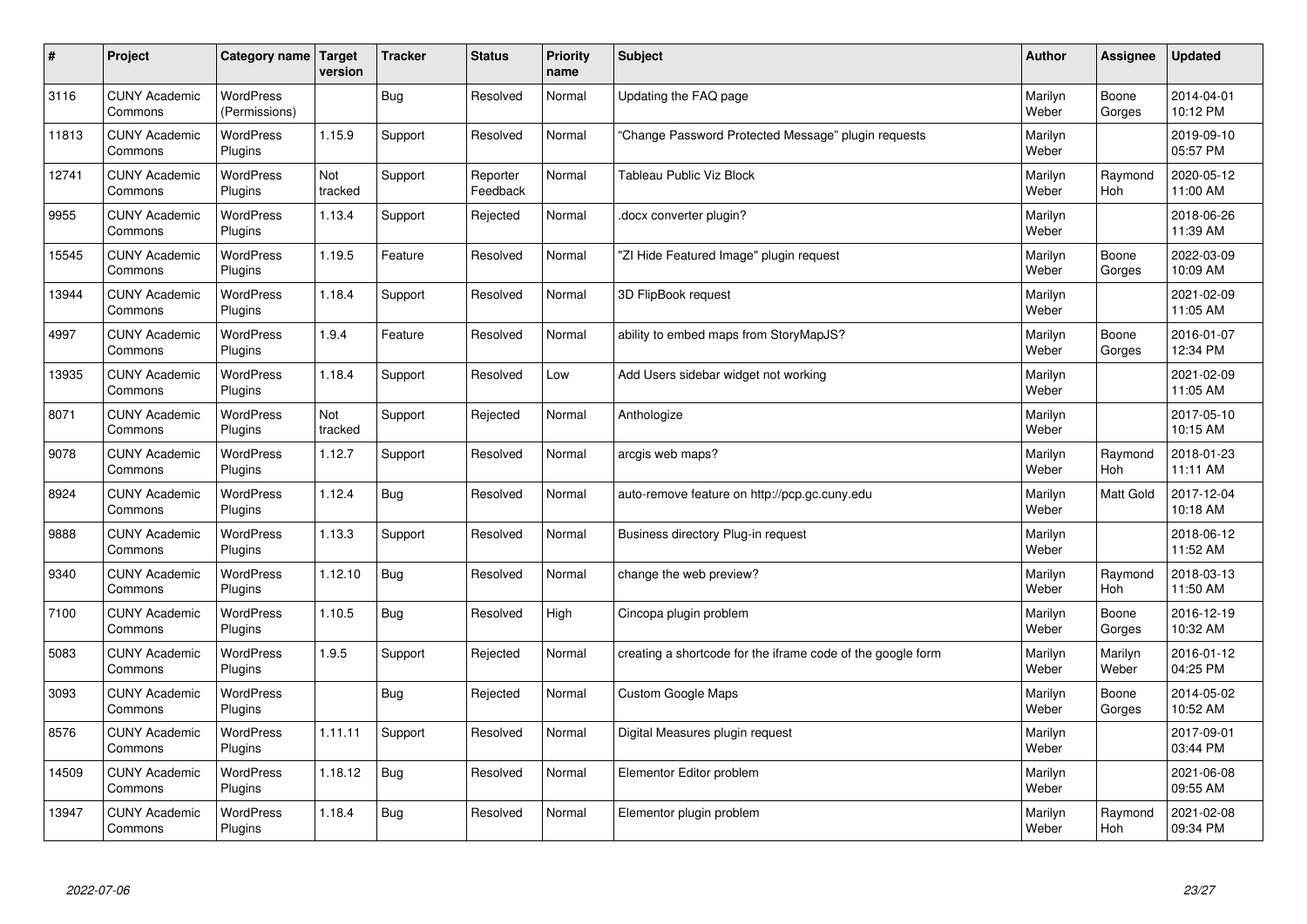| $\sharp$ | Project                         | Category name               | <b>Target</b><br>version | <b>Tracker</b> | <b>Status</b> | <b>Priority</b><br>name | <b>Subject</b>                                                                          | <b>Author</b>    | Assignee              | <b>Updated</b>         |
|----------|---------------------------------|-----------------------------|--------------------------|----------------|---------------|-------------------------|-----------------------------------------------------------------------------------------|------------------|-----------------------|------------------------|
| 14077    | <b>CUNY Academic</b><br>Commons | <b>WordPress</b><br>Plugins | 1.18.7                   | Support        | Resolved      | Normal                  | Elementor Pro plugin for the slider                                                     | Marilyn<br>Weber | Raymond<br><b>Hoh</b> | 2021-03-23<br>11:43 AM |
| 4542     | <b>CUNY Academic</b><br>Commons | <b>WordPress</b><br>Plugins | 1.8.10                   | Bug            | Resolved      | Normal                  | Emailing group users problem                                                            | Marilyn<br>Weber | Boone<br>Gorges       | 2015-09-11<br>11:16 AM |
| 5036     | <b>CUNY Academic</b><br>Commons | <b>WordPress</b><br>Plugins | 1.9.1.1                  | Feature        | Resolved      | Normal                  | Embeds request                                                                          | Marilyn<br>Weber | Boone<br>Gorges       | 2015-12-18<br>10:12 PM |
| 13741    | <b>CUNY Academic</b><br>Commons | <b>WordPress</b><br>Plugins | 1.18.3                   | Support        | Resolved      | Normal                  | Ensemble Video Plugin                                                                   | Marilyn<br>Weber |                       | 2021-01-26<br>04:43 PM |
| 5875     | <b>CUNY Academic</b><br>Commons | <b>WordPress</b><br>Plugins | Not<br>tracked           | Bug            | Resolved      | Normal                  | Events Calendar garbled in IE                                                           | Marilyn<br>Weber | Marilyn<br>Weber      | 2017-11-15<br>05:45 PM |
| 8552     | <b>CUNY Academic</b><br>Commons | WordPress<br>Plugins        | 1.11.10                  | Bug            | Resolved      | Normal                  | Events Calendar problem                                                                 | Marilyn<br>Weber |                       | 2017-08-18<br>04:36 PM |
| 8693     | <b>CUNY Academic</b><br>Commons | <b>WordPress</b><br>Plugins |                          | Support        | Resolved      | Normal                  | Existing blog wants to replace Mailpoet with Newsletters                                | Marilyn<br>Weber |                       | 2017-09-12<br>02:24 PM |
| 7745     | <b>CUNY Academic</b><br>Commons | <b>WordPress</b><br>Plugins | 1.10.13                  | Support        | Resolved      | Normal                  | Featured Video Plus plugin requested                                                    | Marilyn<br>Weber |                       | 2017-03-03<br>01:51 PM |
| 13841    | <b>CUNY Academic</b><br>Commons | <b>WordPress</b><br>Plugins | 1.18.3                   | Support        | Resolved      | Normal                  | Folders plugin request                                                                  | Marilyn<br>Weber | Boone<br>Gorges       | 2021-01-26<br>04:43 PM |
| 13184    | <b>CUNY Academic</b><br>Commons | WordPress<br>Plugins        | 1.17.2                   | Support        | Resolved      | Normal                  | google translate plugin                                                                 | Marilyn<br>Weber |                       | 2020-08-25<br>11:36 AM |
| 7668     | <b>CUNY Academic</b><br>Commons | WordPress<br>Plugins        |                          | Support        | Rejected      | Normal                  | Iframes question                                                                        | Marilyn<br>Weber |                       | 2017-04-11<br>09:29 PM |
| 14885    | <b>CUNY Academic</b><br>Commons | <b>WordPress</b><br>Plugins | 1.18.22                  | Bug            | Resolved      | Normal                  | Long Loading Times -- Wordpress Admin Site                                              | Marilyn<br>Weber | Raymond<br>Hoh        | 2021-10-26<br>12:28 PM |
| 15610    | <b>CUNY Academic</b><br>Commons | <b>WordPress</b><br>Plugins | Not<br>tracked           | Support        | Rejected      | Normal                  | Loops & Logic plugin                                                                    | Marilyn<br>Weber | Raymond<br>Hoh        | 2022-03-19<br>11:16 AM |
| 12363    | <b>CUNY Academic</b><br>Commons | <b>WordPress</b><br>Plugins | 1.16.5                   | Bug            | Resolved      | Urgent                  | more bbPress problems - now students unable to post either a new<br>thread or a comment | Marilyn<br>Weber | Raymond<br>Hoh        | 2020-03-17<br>03:07 PM |
| 8721     | <b>CUNY Academic</b><br>Commons | <b>WordPress</b><br>Plugins | 1.11.13                  | Bug            | Resolved      | Normal                  | more problems with Events calendar                                                      | Marilyn<br>Weber |                       | 2017-09-21<br>10:35 AM |
| 8131     | <b>CUNY Academic</b><br>Commons | <b>WordPress</b><br>Plugins | 1.11                     | Bug            | Resolved      | Normal                  | Newsletters plug-in                                                                     | Marilyn<br>Weber | Boone<br>Gorges       | 2017-05-11<br>09:42 PM |
| 15654    | <b>CUNY Academic</b><br>Commons | WordPress<br>Plugins        | 1.19.6                   | Support        | Resolved      | Normal                  | Numerous Copies of Events showing up                                                    | Marilyn<br>Weber | Boone<br>Gorges       | 2022-03-22<br>11:30 AM |
| 14012    | <b>CUNY Academic</b><br>Commons | <b>WordPress</b><br>Plugins | 1.18.5                   | Support        | Resolved      | Normal                  | Open External Links in a New Window plugin?                                             | Marilyn<br>Weber | Boone<br>Gorges       | 2021-03-02<br>02:07 PM |
| 9330     | <b>CUNY Academic</b><br>Commons | WordPress<br>Plugins        | 1.12.10                  | Bug            | Resolved      | Normal                  | part 2 of problems with the Leaflet plug -in                                            | Marilyn<br>Weber |                       | 2018-03-04<br>05:58 PM |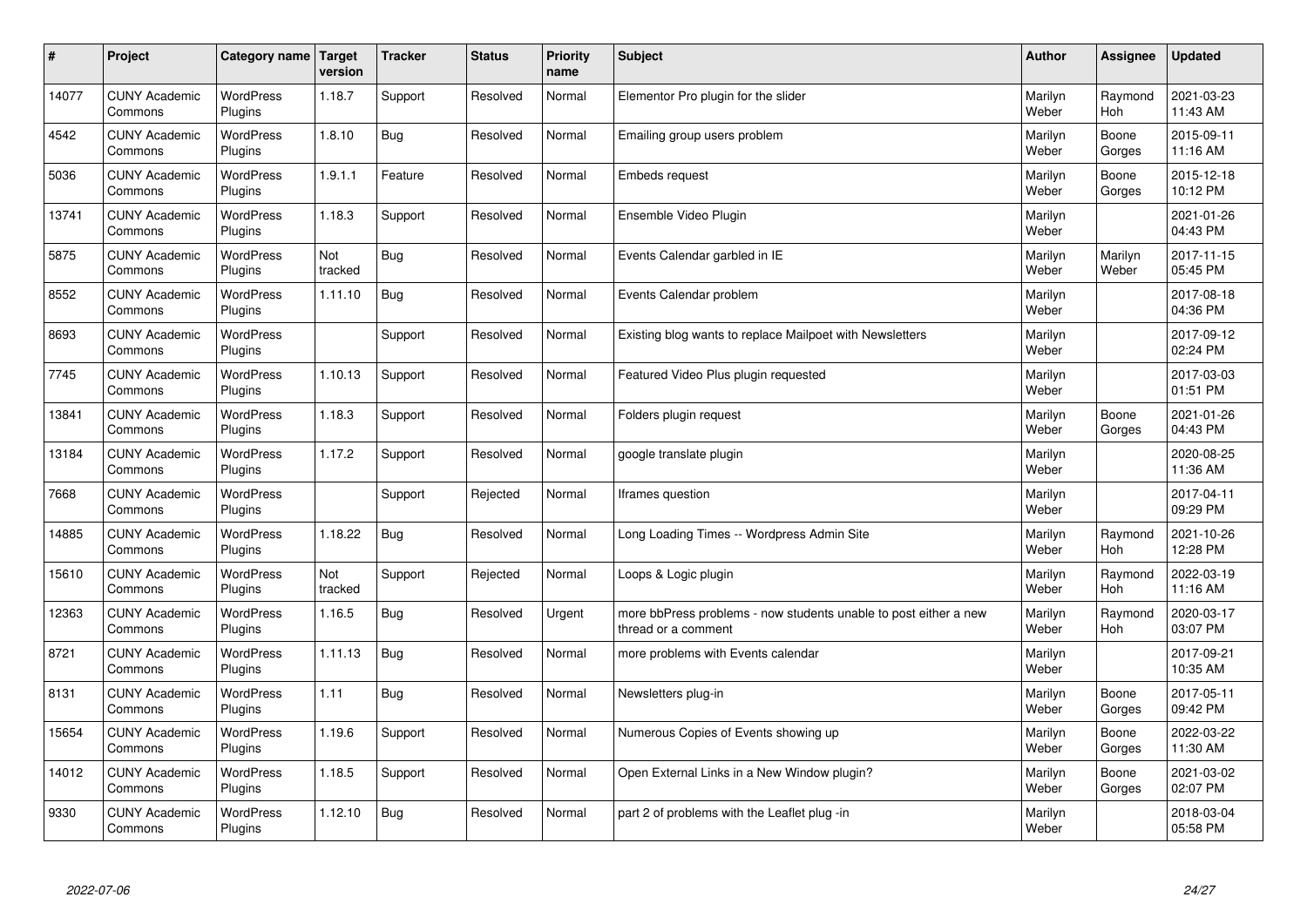| #     | Project                         | Category name               | <b>Target</b><br>version | <b>Tracker</b> | <b>Status</b> | <b>Priority</b><br>name | <b>Subject</b>                                          | <b>Author</b>    | Assignee              | <b>Updated</b>         |
|-------|---------------------------------|-----------------------------|--------------------------|----------------|---------------|-------------------------|---------------------------------------------------------|------------------|-----------------------|------------------------|
| 9965  | <b>CUNY Academic</b><br>Commons | <b>WordPress</b><br>Plugins | 1.13.4                   | Support        | Resolved      | Normal                  | plug-in request for OneTone Companion                   | Marilyn<br>Weber | Raymond<br><b>Hoh</b> | 2018-06-26<br>12:00 PM |
| 5522  | <b>CUNY Academic</b><br>Commons | <b>WordPress</b><br>Plugins | 1.9.15                   | Feature        | Resolved      | Normal                  | plugin request                                          | Marilyn<br>Weber | Boone<br>Gorges       | 2016-05-09<br>10:36 AM |
| 5657  | <b>CUNY Academic</b><br>Commons | <b>WordPress</b><br>Plugins | 1.9.18                   | Feature        | Resolved      | Normal                  | Plugin Request - Instagram Feed WD                      | Marilyn<br>Weber | Boone<br>Gorges       | 2016-06-08<br>12:36 PM |
| 9026  | <b>CUNY Academic</b><br>Commons | <b>WordPress</b><br>Plugins | 1.12.6                   | Support        | Resolved      | Normal                  | plugin request from Carlos Guevara                      | Marilyn<br>Weber |                       | 2018-01-03<br>09:33 AM |
| 8908  | <b>CUNY Academic</b><br>Commons | <b>WordPress</b><br>Plugins | 1.12.2                   | Support        | Resolved      | Normal                  | Plugin request from Steve Brier                         | Marilyn<br>Weber |                       | 2017-11-27<br>11:39 AM |
| 9500  | <b>CUNY Academic</b><br>Commons | WordPress<br>Plugins        | 1.12.12                  | Support        | Resolved      | Normal                  | PowerPoint in the media library?                        | Marilyn<br>Weber | Raymond<br>Hoh        | 2018-04-12<br>02:28 PM |
| 11205 | <b>CUNY Academic</b><br>Commons | <b>WordPress</b><br>Plugins | Not<br>tracked           | Support        | Resolved      | Normal                  | problems with Google calendar                           | Marilyn<br>Weber | Raymond<br>Hoh        | 2019-03-11<br>02:17 PM |
| 9192  | <b>CUNY Academic</b><br>Commons | <b>WordPress</b><br>Plugins | 1.12.8                   | Bug            | Resolved      | Normal                  | problems with the Leaflet plug -in                      | Marilyn<br>Weber | Boone<br>Gorges       | 2018-02-13<br>11:07 AM |
| 8446  | <b>CUNY Academic</b><br>Commons | <b>WordPress</b><br>Plugins | 1.11.14                  | Support        | Resolved      | Normal                  | request for multiple accordion menu plugins             | Marilyn<br>Weber |                       | 2018-05-07<br>09:57 PM |
| 12676 | <b>CUNY Academic</b><br>Commons | WordPress<br>Plugins        | 1.16.10                  | Support        | Resolved      | Normal                  | request for Require Post Category plug-in               | Marilyn<br>Weber |                       | 2020-04-28<br>11:03 AM |
| 5302  | <b>CUNY Academic</b><br>Commons | WordPress<br>Plugins        | 1.9.10                   | Feature        | Resolved      | Normal                  | request for WP Gallery Custom Links plug-in             | Marilyn<br>Weber | Boone<br>Gorges       | 2016-03-11<br>09:20 PM |
| 9087  | <b>CUNY Academic</b><br>Commons | <b>WordPress</b><br>Plugins | 1.12.7                   | Support        | Resolved      | Normal                  | request for WP Social Sharing                           | Marilyn<br>Weber |                       | 2018-01-23<br>11:17 AM |
| 10240 | <b>CUNY Academic</b><br>Commons | <b>WordPress</b><br>Plugins | 1.13.8                   | Support        | Resolved      | Normal                  | require-featured-image plug-in request                  | Marilyn<br>Weber |                       | 2018-08-29<br>05:15 PM |
| 14265 | <b>CUNY Academic</b><br>Commons | WordPress<br>Plugins        | 1.18.10                  | Support        | Resolved      | Normal                  | separate the tag cloud in the blog sidebar              | Marilyn<br>Weber | Boone<br>Gorges       | 2021-05-12<br>05:19 PM |
| 14534 | <b>CUNY Academic</b><br>Commons | <b>WordPress</b><br>Plugins | 1.18.12                  | Support        | Resolved      | Normal                  | Share This Image plugin?                                | Marilyn<br>Weber |                       | 2021-06-08<br>11:50 AM |
| 12354 | <b>CUNY Academic</b><br>Commons | <b>WordPress</b><br>Plugins | 1.16.5                   | Bug            | Resolved      | Urgent                  | sites (including Net-Art) are reporting critical issues | Marilyn<br>Weber | Raymond<br><b>Hoh</b> | 2020-02-02<br>03:16 PM |
| 14075 | <b>CUNY Academic</b><br>Commons | WordPress<br>Plugins        | Not<br>tracked           | Bug            | Resolved      | Normal                  | sludigitalportfolios.commons.gc.cuny.edu                | Marilyn<br>Weber | Boone<br>Gorges       | 2021-03-01<br>10:46 AM |
| 14019 | <b>CUNY Academic</b><br>Commons | WordPress<br>Plugins        | 1.18.5                   | <b>Bug</b>     | Resolved      | Normal                  | smorales.commons.gc.cuny.edu                            | Marilyn<br>Weber | Boone<br>Gorges       | 2021-02-23<br>11:06 AM |
| 5621  | <b>CUNY Academic</b><br>Commons | WordPress<br>Plugins        | 1.9.17                   | Feature        | Resolved      | Normal                  | Taxonomy plugin request                                 | Marilyn<br>Weber | Boone<br>Gorges       | 2016-06-01<br>11:28 PM |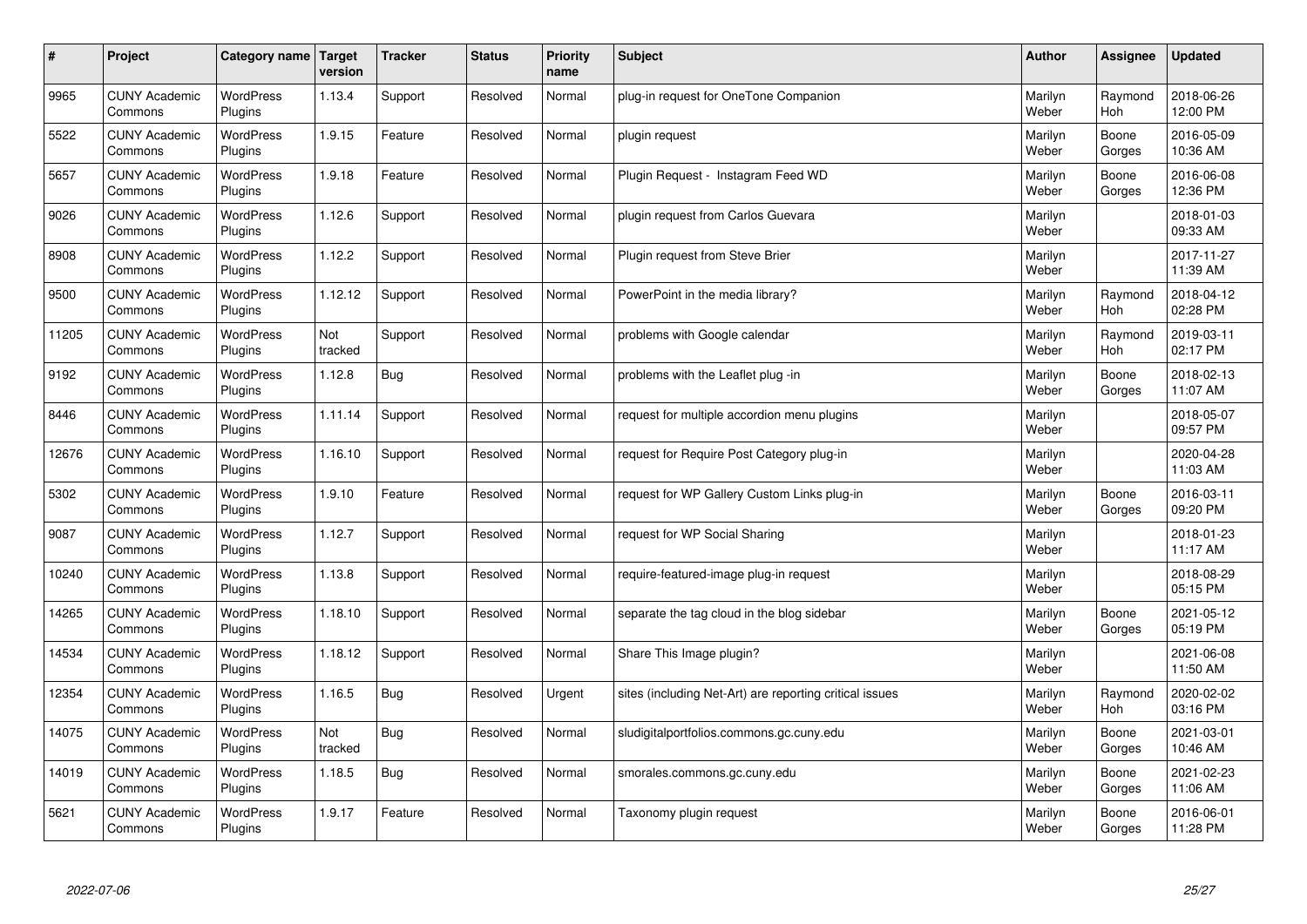| #     | Project                         | Category name                      | Target<br>version | <b>Tracker</b> | <b>Status</b> | <b>Priority</b><br>name | <b>Subject</b>                                                                          | <b>Author</b>    | Assignee          | <b>Updated</b>         |
|-------|---------------------------------|------------------------------------|-------------------|----------------|---------------|-------------------------|-----------------------------------------------------------------------------------------|------------------|-------------------|------------------------|
| 9726  | <b>CUNY Academic</b><br>Commons | <b>WordPress</b><br>Plugins        | Not<br>tracked    | Support        | Abandoned     | Normal                  | technical error on Contact page                                                         | Marilyn<br>Weber |                   | 2018-12-10<br>03:53 PM |
| 7328  | <b>CUNY Academic</b><br>Commons | <b>WordPress</b><br>Plugins        | Not<br>tracked    | Bug            | Resolved      | Normal                  | technical issue with the Events Manager plugin                                          | Marilyn<br>Weber | Raymond<br>Hoh    | 2017-11-15<br>06:19 PM |
| 3136  | <b>CUNY Academic</b><br>Commons | <b>WordPress</b><br>Plugins        |                   | Bug            | Rejected      | Normal                  | The Easy Rotator                                                                        | Marilyn<br>Weber | Boone<br>Gorges   | 2014-04-01<br>10:26 PM |
| 7770  | <b>CUNY Academic</b><br>Commons | <b>WordPress</b><br>Plugins        | Not<br>tracked    | Bug            | Abandoned     | Normal                  | Timeline.js problem                                                                     | Marilyn<br>Weber |                   | 2017-11-15<br>01:43 PM |
| 6533  | <b>CUNY Academic</b><br>Commons | <b>WordPress</b><br>Plugins        | Future<br>release | Support        | Duplicate     | Low                     | very old plugins?                                                                       | Marilyn<br>Weber | <b>Tahir Butt</b> | 2018-10-04<br>12:27 PM |
| 8308  | <b>CUNY Academic</b><br>Commons | WordPress<br>Plugins               | Not<br>tracked    | Support        | Resolved      | Normal                  | <b>WP Migration plugin</b>                                                              | Marilyn<br>Weber |                   | 2017-11-15<br>01:27 PM |
| 13846 | <b>CUNY Academic</b><br>Commons | <b>WordPress</b><br>Plugins        | 1.18.3            | Support        | Resolved      | Normal                  | Yoast SEO plugin problem                                                                | Marilyn<br>Weber |                   | 2021-01-19<br>05:34 PM |
| 11832 | <b>CUNY Academic</b><br>Commons | <b>WordPress</b><br><b>Plugins</b> | 1.15.11           | Support        | Resolved      | Normal                  | Yoast SEO premium for sexgenlab.org                                                     | Marilyn<br>Weber |                   | 2019-10-08<br>11:22 AM |
| 3121  | <b>CUNY Academic</b><br>Commons | <b>WordPress</b><br><b>Themes</b>  | 1.5.21            | <b>Bug</b>     | Resolved      | High                    | Add Academica theme?                                                                    | Marilyn<br>Weber | Boone<br>Gorges   | 2014-03-24<br>11:04 AM |
| 5630  | <b>CUNY Academic</b><br>Commons | <b>WordPress</b><br><b>Themes</b>  | 1.9.17            | Feature        | Resolved      | Normal                  | Bavota magazine Pro theme                                                               | Marilyn<br>Weber | Boone<br>Gorges   | 2016-06-02<br>12:09 AM |
| 8125  | <b>CUNY Academic</b><br>Commons | <b>WordPress</b><br><b>Themes</b>  | 1.10.19           | Bug            | Resolved      | High                    | careerplan admin page failing to load with "currently unable to handle<br>this request" | Marilyn<br>Weber |                   | 2017-07-13<br>12:54 PM |
| 9335  | <b>CUNY Academic</b><br>Commons | <b>WordPress</b><br><b>Themes</b>  | 1.12.10           | Bug            | Resolved      | Normal                  | clone http://digitalscholarship.ccny.cuny.edu site?                                     | Marilyn<br>Weber | Boone<br>Gorges   | 2018-03-14<br>12:43 PM |
| 11976 | <b>CUNY Academic</b><br>Commons | <b>WordPress</b><br><b>Themes</b>  | Not<br>tracked    | Support        | Resolved      | Normal                  | ColorMag request                                                                        | Marilyn<br>Weber |                   | 2021-02-01<br>10:25 AM |
| 14270 | <b>CUNY Academic</b><br>Commons | <b>WordPress</b><br><b>Themes</b>  | 1.18.8            | Support        | Resolved      | Normal                  | grid theme?                                                                             | Marilyn<br>Weber |                   | 2021-04-13<br>11:20 AM |
| 7460  | <b>CUNY Academic</b><br>Commons | WordPress<br><b>Themes</b>         | 1.10.8            | Support        | Resolved      | Normal                  | install Independent Publisher theme?                                                    | Marilyn<br>Weber | Boone<br>Gorges   | 2017-01-21<br>09:34 PM |
| 13185 | <b>CUNY Academic</b><br>Commons | <b>WordPress</b><br><b>Themes</b>  | 1.17.2            | Support        | Resolved      | Normal                  | Less theme?                                                                             | Marilyn<br>Weber |                   | 2020-08-25<br>11:26 AM |
| 14411 | <b>CUNY Academic</b><br>Commons | <b>WordPress</b><br>Themes         | 1.18.10           | Bug            | Resolved      | Normal                  | logo problems                                                                           | Marilyn<br>Weber |                   | 2021-05-03<br>04:37 PM |
| 10059 | <b>CUNY Academic</b><br>Commons | <b>WordPress</b><br><b>Themes</b>  | Not<br>tracked    | Support        | Resolved      | Normal                  | Magazine Premium theme for new site                                                     | Marilyn<br>Weber |                   | 2020-02-17<br>03:39 PM |
| 12137 | <b>CUNY Academic</b><br>Commons | WordPress<br><b>Themes</b>         | Not<br>tracked    | Support        | Resolved      | Normal                  | media player problem                                                                    | Marilyn<br>Weber |                   | 2019-12-12<br>08:52 PM |